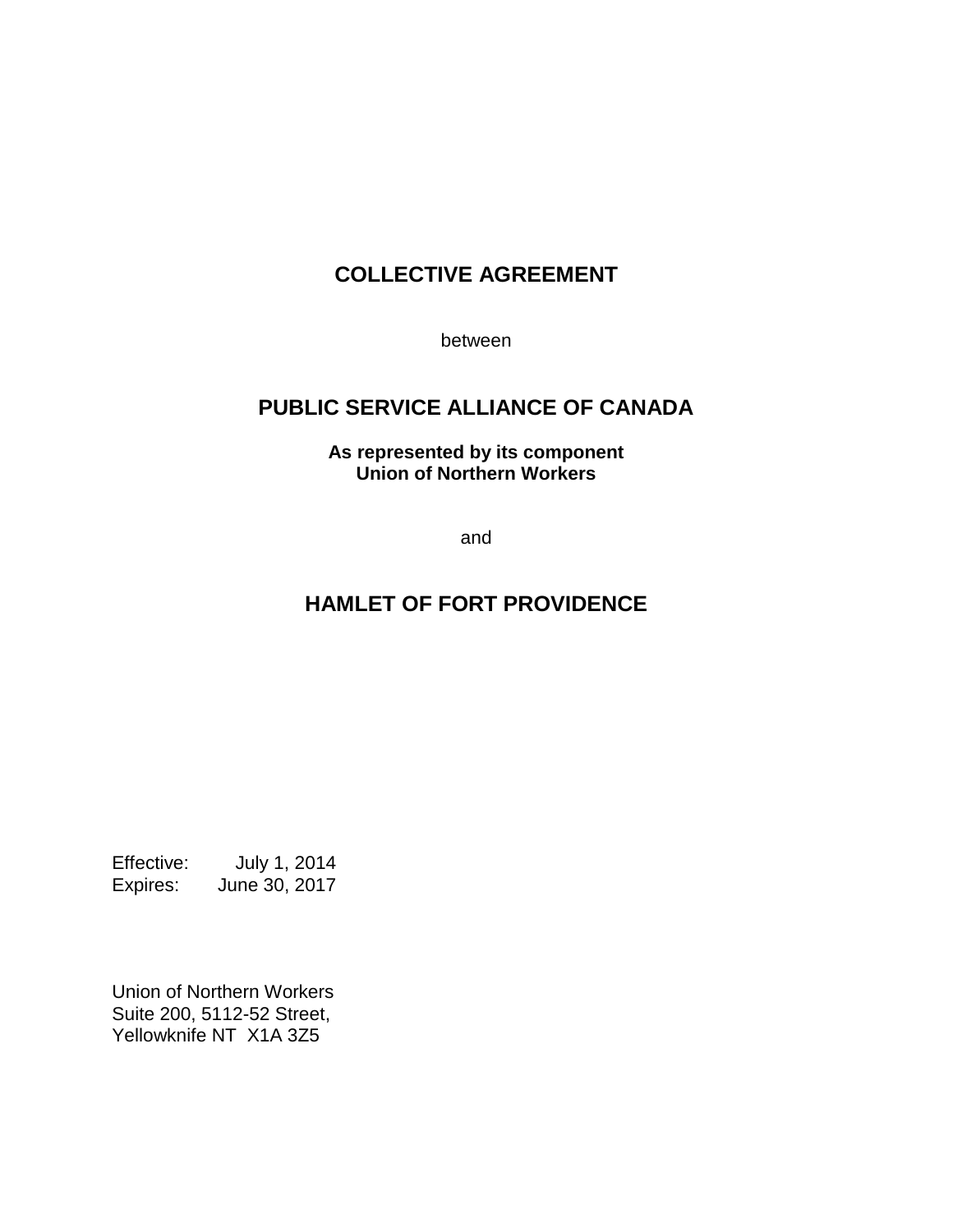#### **TABLE OF CONTENTS**

| Article 1  |                                                           |  |
|------------|-----------------------------------------------------------|--|
| Article 2  |                                                           |  |
| Article 3  |                                                           |  |
| Article 4  |                                                           |  |
| Article 5  |                                                           |  |
| Article 6  |                                                           |  |
| Article 7  |                                                           |  |
| Article 8  |                                                           |  |
| Article 9  |                                                           |  |
| Article 10 |                                                           |  |
| Article 11 |                                                           |  |
| Article 12 |                                                           |  |
| Article 13 |                                                           |  |
| Article 14 |                                                           |  |
| Article 15 | PROVISION OF BULLETIN BOARD SPACE AND OTHER FACILITIES 10 |  |
| Article 16 |                                                           |  |
| Article 17 |                                                           |  |
| Article 18 |                                                           |  |
| Article 19 |                                                           |  |
| Article 20 |                                                           |  |
| Article 21 |                                                           |  |
| Article 22 |                                                           |  |
| Article 23 |                                                           |  |
| Article 24 |                                                           |  |
| Article 25 |                                                           |  |
| Article 26 |                                                           |  |
| Article 27 |                                                           |  |
| Article 28 |                                                           |  |
| Article 29 |                                                           |  |
| Article 30 |                                                           |  |
| Article 31 |                                                           |  |
| Article 32 |                                                           |  |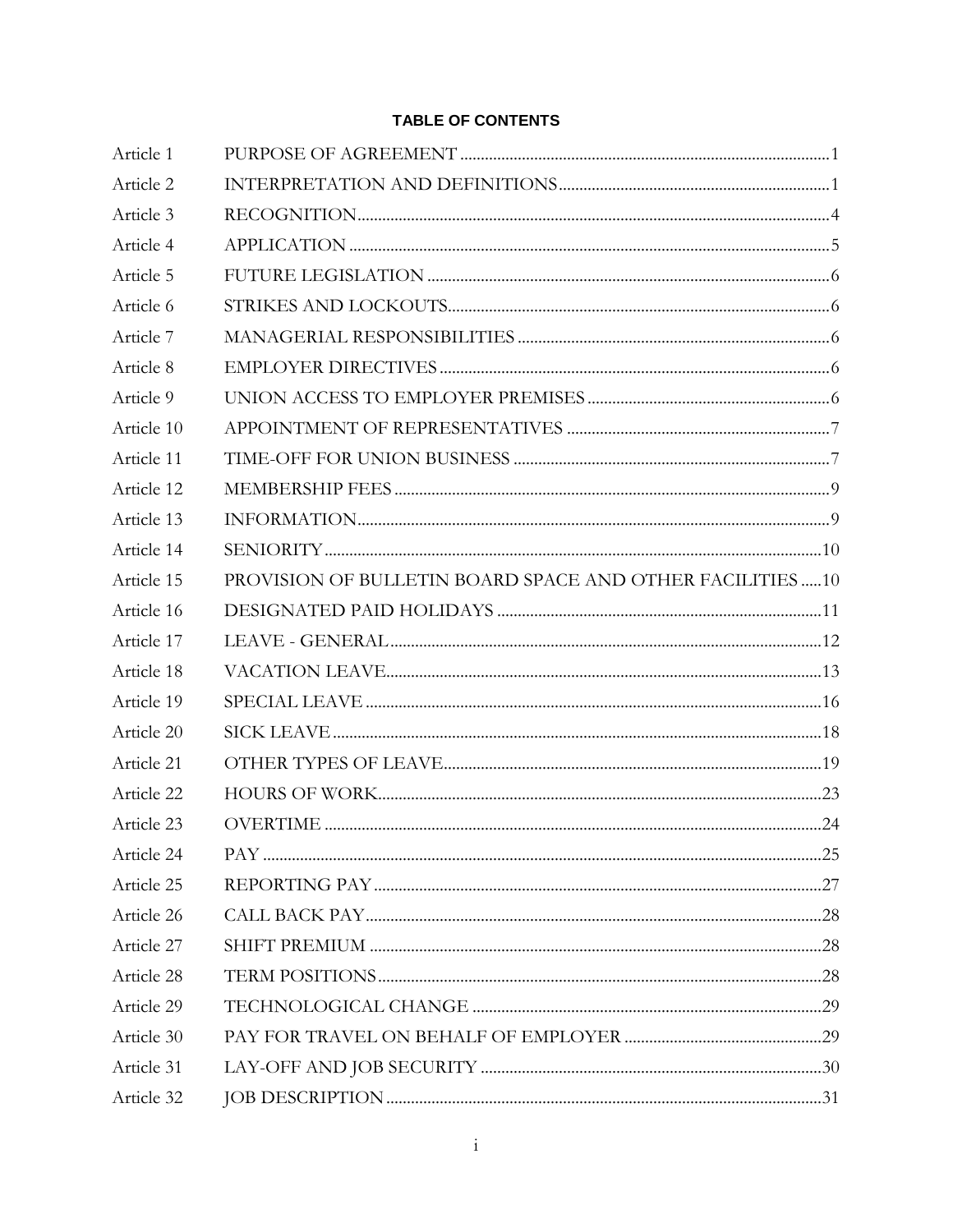| Article 33 | EMPLOYEE PERFORMANCE REVIEW AND EMPLOYEE FILES 31    |  |
|------------|------------------------------------------------------|--|
| Article 34 |                                                      |  |
| Article 35 |                                                      |  |
| Article 36 |                                                      |  |
| Article 37 |                                                      |  |
| Article 38 |                                                      |  |
| Article 39 |                                                      |  |
| Article 40 |                                                      |  |
| Article 41 |                                                      |  |
| Article 42 |                                                      |  |
| Article 43 |                                                      |  |
| Article 44 | VACANCIES, JOB POSTING, PROMOTIONS, AND TRANSFERS 46 |  |
| Article 45 |                                                      |  |
| Article 46 |                                                      |  |
| Article 47 |                                                      |  |
| Article 48 |                                                      |  |
| Article 49 |                                                      |  |
| Article 50 |                                                      |  |
| Article 51 |                                                      |  |
| Article 52 |                                                      |  |
| Article 53 | RE-OPENER OF AGREEMENT AND MUTUAL DISCUSSIONS51      |  |
| Article 54 |                                                      |  |
| Appendix A |                                                      |  |
| <b>LOU</b> |                                                      |  |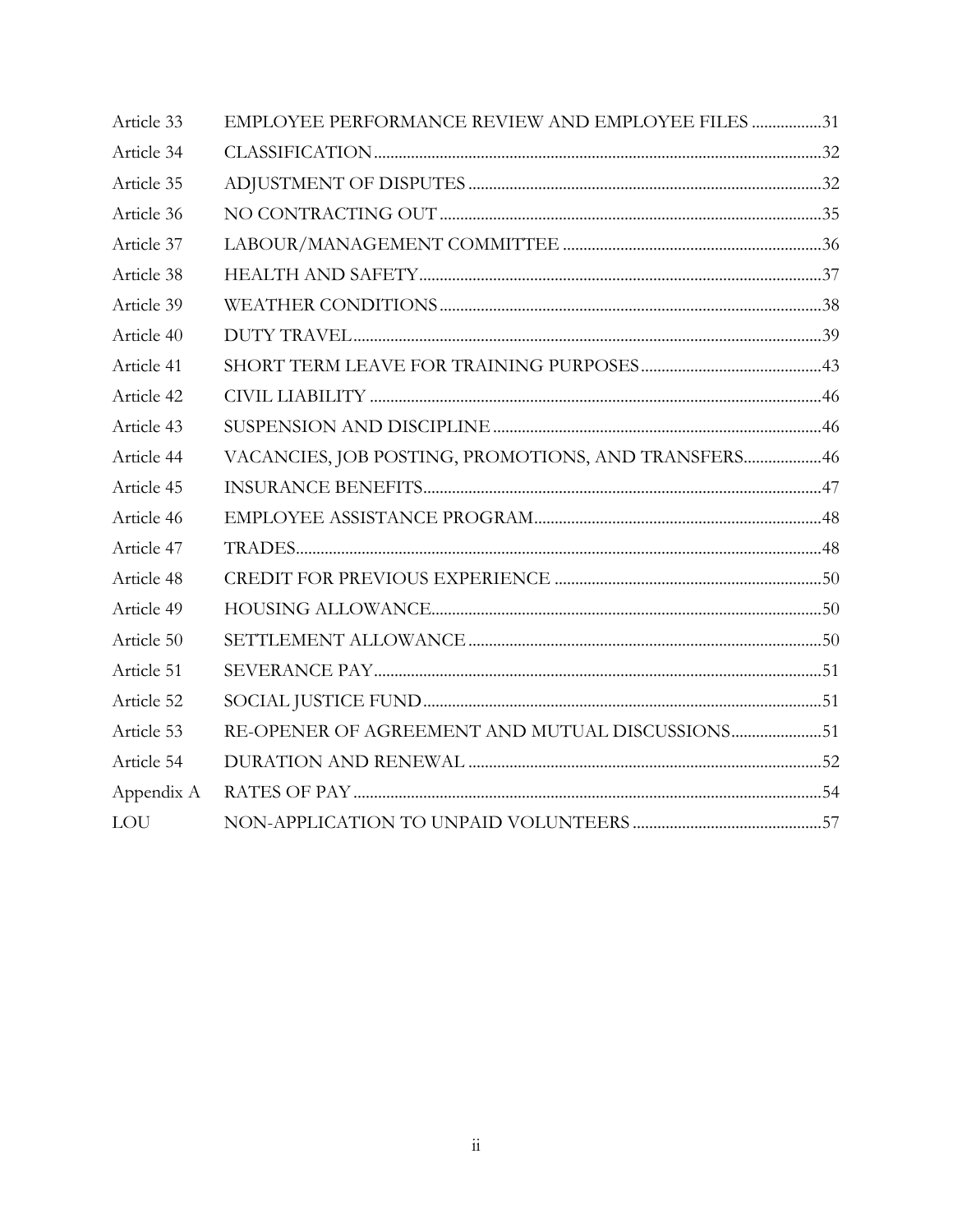### **Article 1 PURPOSE OF AGREEMENT**

- <span id="page-3-0"></span>1.01 The purpose of this Agreement is to maintain harmonious and mutually beneficial relationships between the Employer, the employees and the Union, to set forth certain terms and conditions of employment relating to pay, hours of work, employee benefits, and general working conditions affecting employees covered by this Agreement and to ensure that all reasonable measures are provided for the safety and occupational health of the employees.
- 1.02 The parties to this Agreement share a desire to improve the quality, to promote well-being and increase the productivity of the employees to the end that the Hamlet will be well and efficiently served. Accordingly, the parties are determined to establish, within the framework provided by law, an effective working relationship at all levels in which members of the Bargaining Unit are employed.

### **Article 2 INTERPRETATION AND DEFINITIONS**

- <span id="page-3-1"></span>2.01 For the purpose of this Agreement:
	- (a) "Agreement" means this Collective Agreement.
	- (b) "Alliance" means the Public Service Alliance of Canada.
	- (c) "Allowance" means compensation payable to an employee in addition to the regular remuneration payable for the performance of the duties of his position.
	- (d) "Bargaining Unit" means all employees of the Hamlet of Fort Providence except the Senior Administrative Officer.
	- (e) "Casual employee" means a person employed by the Employer for work of a temporary nature not to exceed five (5) months.
	- (f) A "common-law spouse" relationship is said to exist when, for a continuous period of at least six months, an employee has lived with a person, publicly represented that person to be their spouse, and lives and intends to continue to live with that spouse as if that person were their spouse.
	- (g) "Compensatory Leave" means the equivalent leave with pay taken in lieu of payment.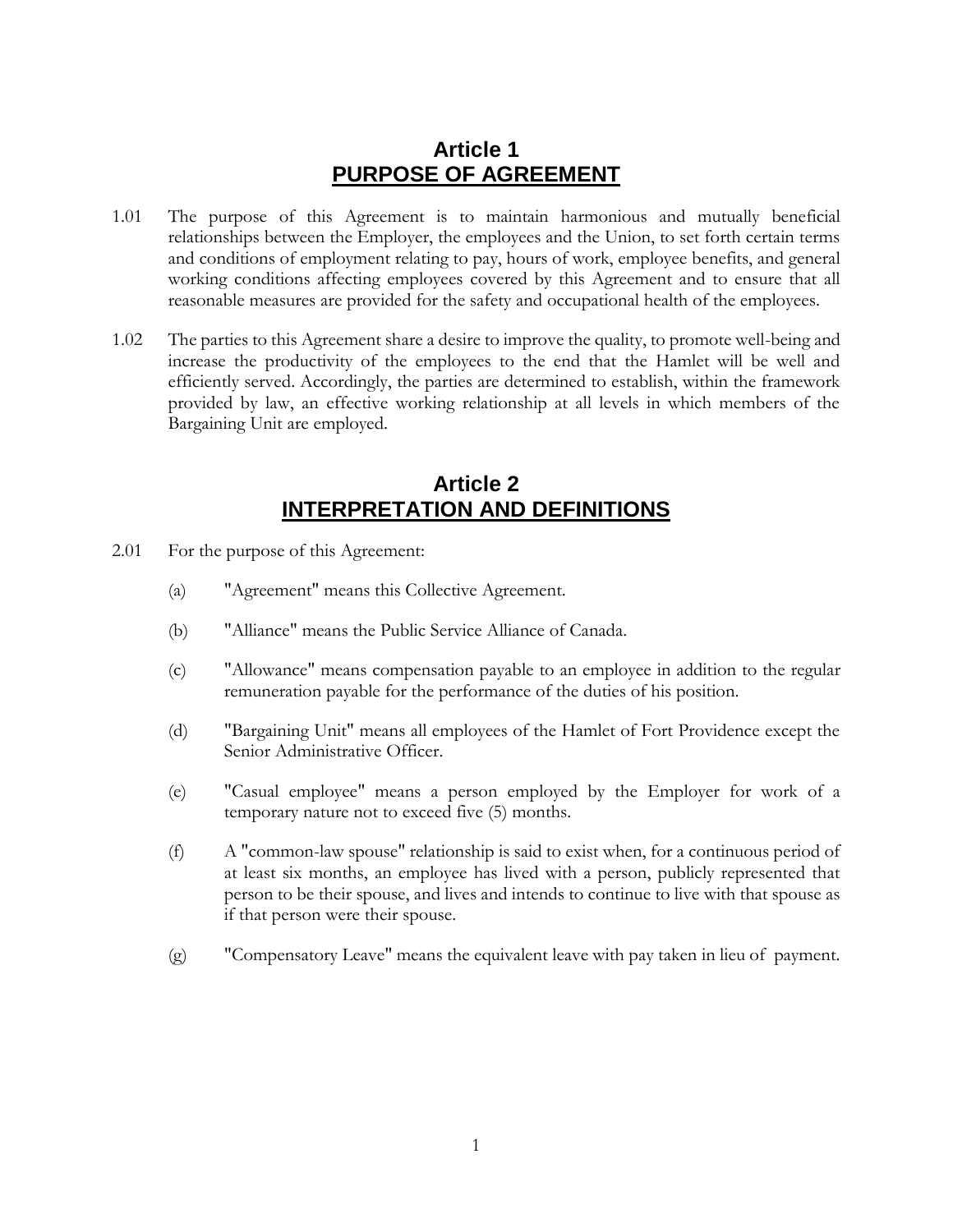#### Continuous Service and Employment

- (h) (i) "Continuous Employment" and "Continuous Service" means uninterrupted employment with the Employer; and
	- (ii) with reference to re-appointment of a lay-off his employment in the position held by him at the time he was laid off, and his employment in the position to which he is appointed shall constitute continuous employment;
	- (iii) where an employee other than a casual ceases to be employed for a reason other than dismissal, abandonment of position or rejection on probation, and is re-employed within a period of three months, his periods of employment for purposes of sick leave, vacation leave and vacation travel benefits shall be considered as continuous employment.
- (i) "Day of Rest" in relation to an employee means a day other than a holiday on which that employee is not ordinarily required to perform the duties of his position other than by reason of his being on leave of absence.
- (j) "Demotion" means the appointment of an employee for reasons of misconduct, incompetence or incapacity, to another position for which the maximum pay is less than that of his former position.
- (k) "Dependant" means a person residing with the employee who is:
	- (i) that employee's spouse (including common-law),
	- (ii) child, including step-child, foster child and adopted child who
		- 1) is under nineteen (19) years of age and dependent upon him/her for support; or
		- 2) being under twenty-one (21) years of age and dependent upon him/her by reason of full-time attendance at an educational institution; or
		- 3) who is wholly dependent upon him/her for support by reason of mental or physical infirmity.
- (l) "Employee" means a member of the bargaining unit.
- (m) "Employer" means the Hamlet of Fort Providence.
- (n) "Fiscal Year" means the period of time from April  $1<sup>st</sup>$  in one year to March  $31<sup>st</sup>$  in the following year.
- (o) "Grievance" means a complaint in writing that an employee, group of employees, or the Union submits to the Employer, or that the Employer submits to the Union, to be processed through the grievance procedure.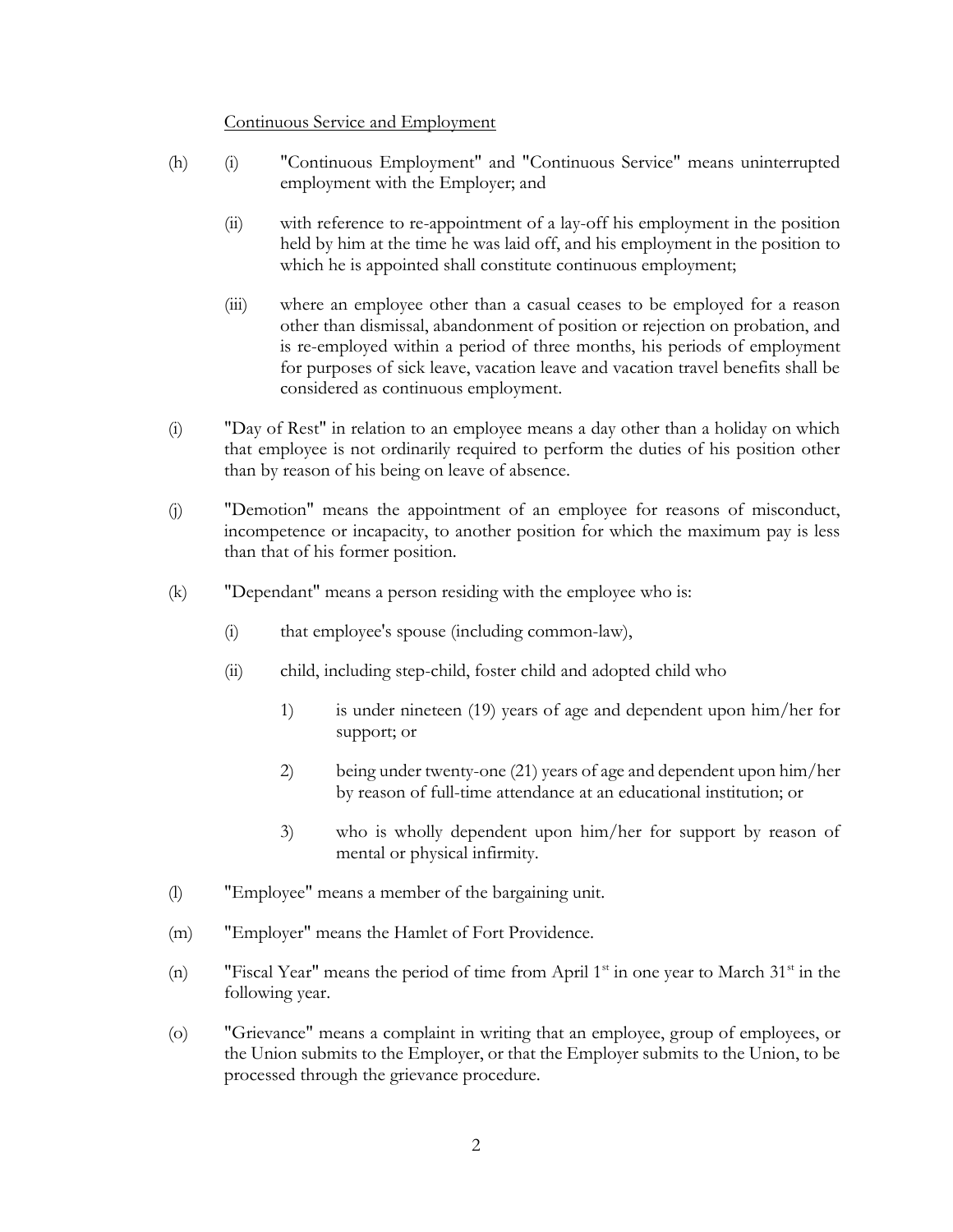- (p) "Designated Paid Holiday" means the twenty-four (24) hour period commencing at 12:01 A.M. of a day designated as a paid holiday in this Agreement.
- (q) "Lay-off" means an employee whose employment has been terminated because of lack of work, or lack of funding.
- (r) "Leave of Absence" means absence from duty with the Employer's permission.
- (s) "Manager" means the Senior Administrative Officer.
- (t) "Membership Fees" means the fees established pursuant to the By-Laws of the Union as the fees payable by the members of the Bargaining Unit, and shall not include any initiation fee, insurance premium, or any other levy.
- (u) "Overtime" means work performed by an employee in excess of or outside of his regularly scheduled hours of work. For part-time employees, overtime means all hours worked in excess of the regular hours of work for a full-time employee in the same position.
- (v) "Part-time employee" means an employee whose normal work schedule for a fiscal year requires less than the regular hours of a full-time employee in the same group as specified in the "Hours of Work" Article.
- (w) "Probation" means a period of six (6) months from the day upon which an employee is first appointed or a period of three (3) months after an employee has been transferred or promoted from within. If an Employee does not successfully complete his probationary period on transfer or promotion, the Employer shall appoint him to a position comparable to the one from which he was transferred or promoted.
- <span id="page-5-0"></span>(x) "Promotion" means the appointment of an employee to a new position, the maximum rate of pay of which exceeds that of his former position by at least:
	- (i) the minimum increment in the new position; or
	- (ii) 4 percent of the maximum rate of pay of the former position where the new position has only one rate of pay.

#### Rates of Pay

- (y) (i) "weekly rate of pay" means an employee's annual salary divided by 52.176;
	- (ii) "daily rate of pay" means an employee's weekly rate of pay divided by five (5);
	- (iii) "hourly rate of pay" means an employee's daily rate of pay divided by his regularly scheduled daily hours of work, or where an employee is paid by the hour, the rate of pay established by the Employer for his part-time employment.
	- (iv) "biweekly rate of pay" means an employee's annual salary divided by 26.088.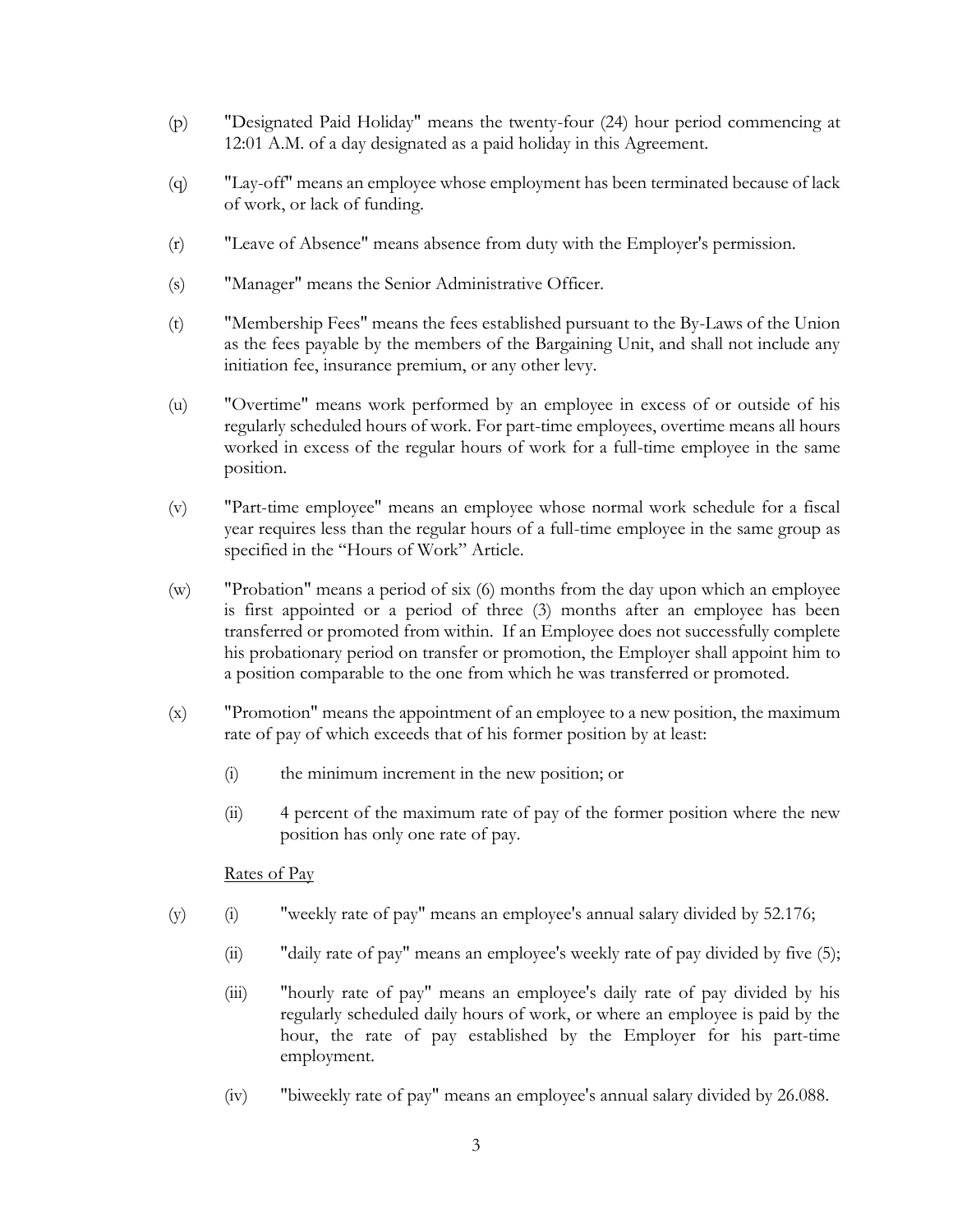- (z) "Representative" means an employee who has been elected or appointed as a steward or who represents the Union at meetings with management and who is authorized to represent the Union.
- (aa) "Seniority" means length of continuous service with the Employer.
- (bb) "Transfer" means the appointment of an employee to another position that does not constitute a promotion or demotion.
- (cc) "Union" means the Public Service Alliance of Canada as represented by its component the Union of Northern Workers.
- (dd) "Week" for the purposes of this Agreement shall be deemed to commence at 12:01 A.M. on Monday and terminate at midnight on Sunday.

#### **Interpretation**

2.02 Except as otherwise provided in this Agreement, expressions used in this Agreement, if defined in the *Interpretation Act*, but not defined elsewhere in this Agreement have the same meaning as given to them in the *Interpretation Act*.

#### Number and Gender

- 2.03 Wherever the singular, plural, masculine, feminine, or neuter is used throughout this Agreement the same shall be construed as meaning the singular, plural, masculine, feminine, or neuter where the fact or context requires this and with regard to the provisions of this agreement.
- 2.04 "May" shall be regarded as permissive and "Shall" and "Will" as imperative.

### **Article 3 RECOGNITION**

- <span id="page-6-0"></span>3.01 The Employer recognizes the Union as the exclusive bargaining agent for all employees in the bargaining unit in accordance with the certificate issued by the Canada Industrial Relations Board on April 28, 1989.
- 3.02 The Employer agrees to inform prospective employees prior to their initial employment that the Hamlet of Fort Providence is a union shop.

#### Freedom from Discrimination

<span id="page-6-1"></span>3.03 The Employer and the Union agree that there shall be no discrimination, interference, restriction, or coercion exercised or practiced with respect to any employee by reason of age, sex, race, creed, colour, nationality, sexual orientation, religion, ancestry, ethnic origin, place of origin, marital status, gender identity, family status, family affiliation, political belief, political association, social condition, disability, a conviction for which a pardon has been granted, nor by reason of union membership or activity.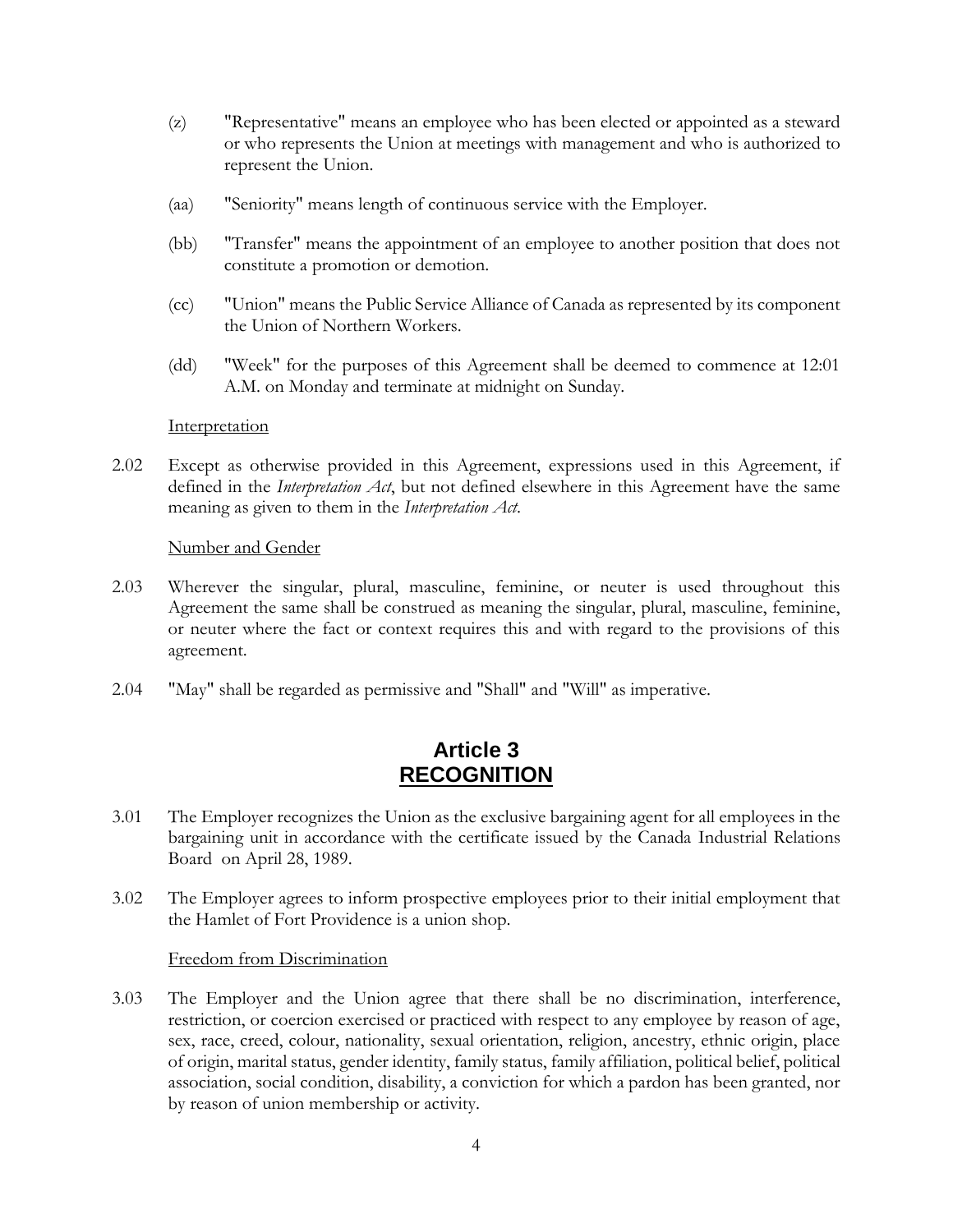3.04 Notwithstanding Article [3.03,](#page-6-1) it is recognized that an affirmative action program may be implemented by the Employer.

#### Freedom from Sexual Harassment

- 3.05 "Sexual harassment" means any conduct, comment, gesture, or contact of a sexual nature
	- (a) that is likely to cause offence or humiliation to any employee
	- (b) that might, on reasonable grounds, be perceived by that Employee as placing a condition of a sexual nature on employment or on any opportunity for training or promotion.
- 3.06 Every employee is entitled to employment free of sexual harassment.
- 3.07 The Employer will make every reasonable effort to ensure that no Employee is subjected to sexual harassment. The Employer will take such disciplinary measures as the Employer deems appropriate against any person under the Employer's direction who subjects any employee or member of the public to sexual harassment.

#### Freedom from Workplace Violence

- 3.08 "Workplace violence" means any incident in which an employee is abused, threatened or assaulted during the course of his or her employment, and includes but is not limited to all forms of harassment, bullying, intimidation, and intrusive behaviours of a physical or emotional nature.
- 3.09 Every employee is entitled to employment free of workplace violence.
- 3.10 The Employer will make every reasonable effort to ensure that no Employee is subjected to workplace violence. The Employer will take such disciplinary measures as the Employer deems appropriate against any person under the Employer's direction who subjects any employee or member of the public to workplace violence.

### **Article 4 APPLICATION**

- <span id="page-7-0"></span>4.01 The provisions of this Agreement apply to the Union, the employees, and the Employer.
- 4.02 Part-time employees shall be entitled to all eligible benefits provided under this Agreement in the same proportion as their weekly hours of work compare to the standard work week except as noted elsewhere in this Agreement.
- 4.03 The Employer and the Union will share equally the costs associated with the printing and distribution of the Agreement. The Union will facilitate said printing.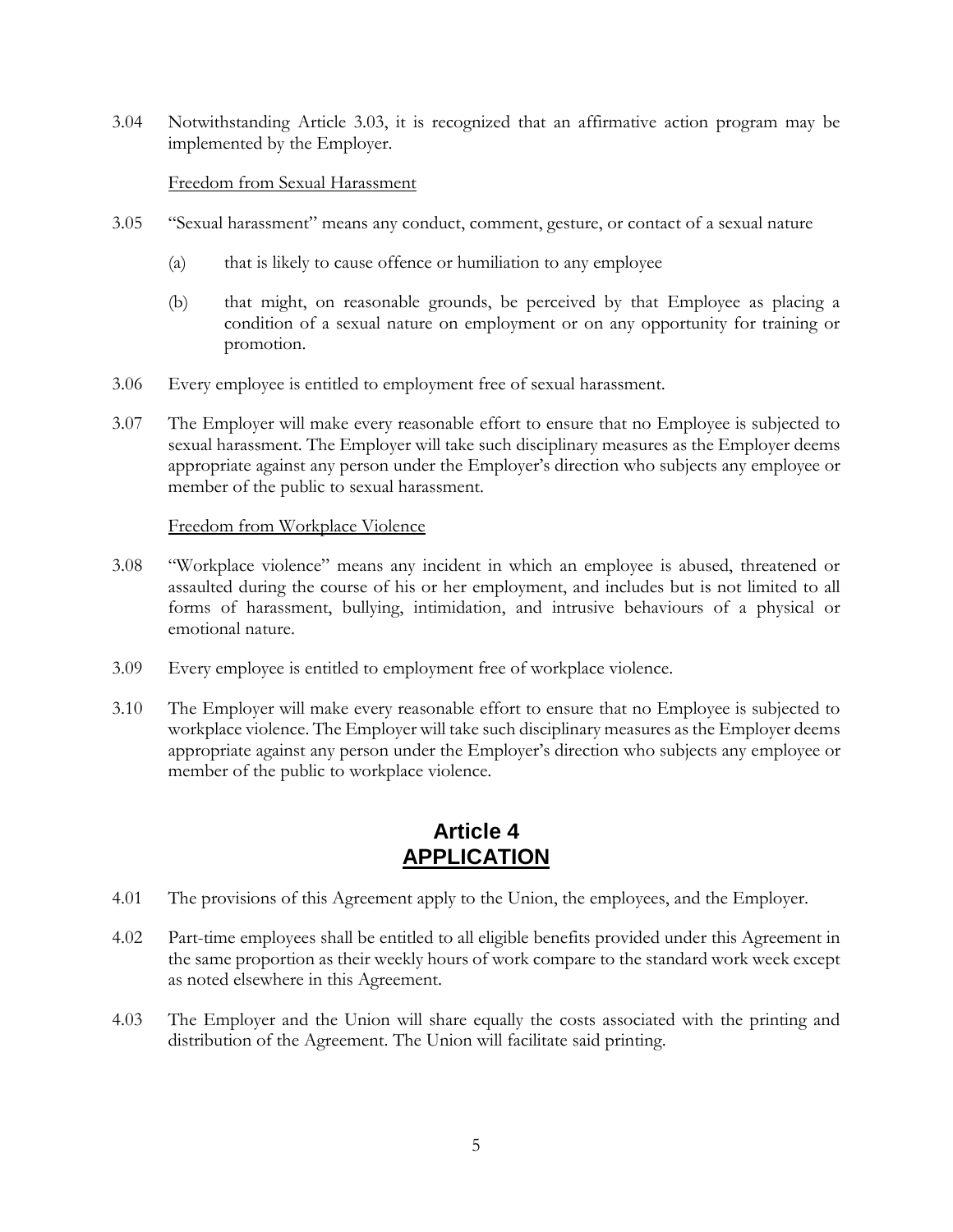### **Article 5 FUTURE LEGISLATION**

<span id="page-8-0"></span>5.01 In the event that any law passed by Parliament, or the Northwest Territories Legislative Assembly renders null and void or alters any provision of this Agreement, the remaining provisions of the Agreement shall remain in effect for the term of the Agreement. When this occurs the Agreement shall be re-opened upon the request of either party and negotiations shall commence with a view to finding an appropriate substitute for the annulled or altered provision.

#### Conflict of Provisions

5.02 Where there is any conflict between the provisions of this Agreement and any regulation, direction or other instrument dealing with terms and conditions of employment the provisions of this Agreement shall prevail.

### **Article 6 STRIKES AND LOCKOUTS**

<span id="page-8-1"></span>6.01 There shall be no lockout by the Employer and no strike by the employees during the life of this Agreement.

### **Article 7 MANAGERIAL RESPONSIBILITIES**

<span id="page-8-2"></span>7.01 Except to the extent provided in this Agreement, this Agreement in no way restricts the Employer in the management and direction of its affairs.

The Employer shall exercise its rights in a manner which is fair, reasonable, in good faith, without discrimination and consistent with the terms of this Agreement.

### **Article 8 EMPLOYER DIRECTIVES**

<span id="page-8-3"></span>8.01 The Employer shall provide the Union with a copy of all written personnel directives intended to clarify the interpretation or application of the Agreement.

### **Article 9 UNION ACCESS TO EMPLOYER PREMISES**

<span id="page-8-4"></span>9.01 Upon reasonable notice the Employer shall permit access to its work premises of an accredited representative of the Union.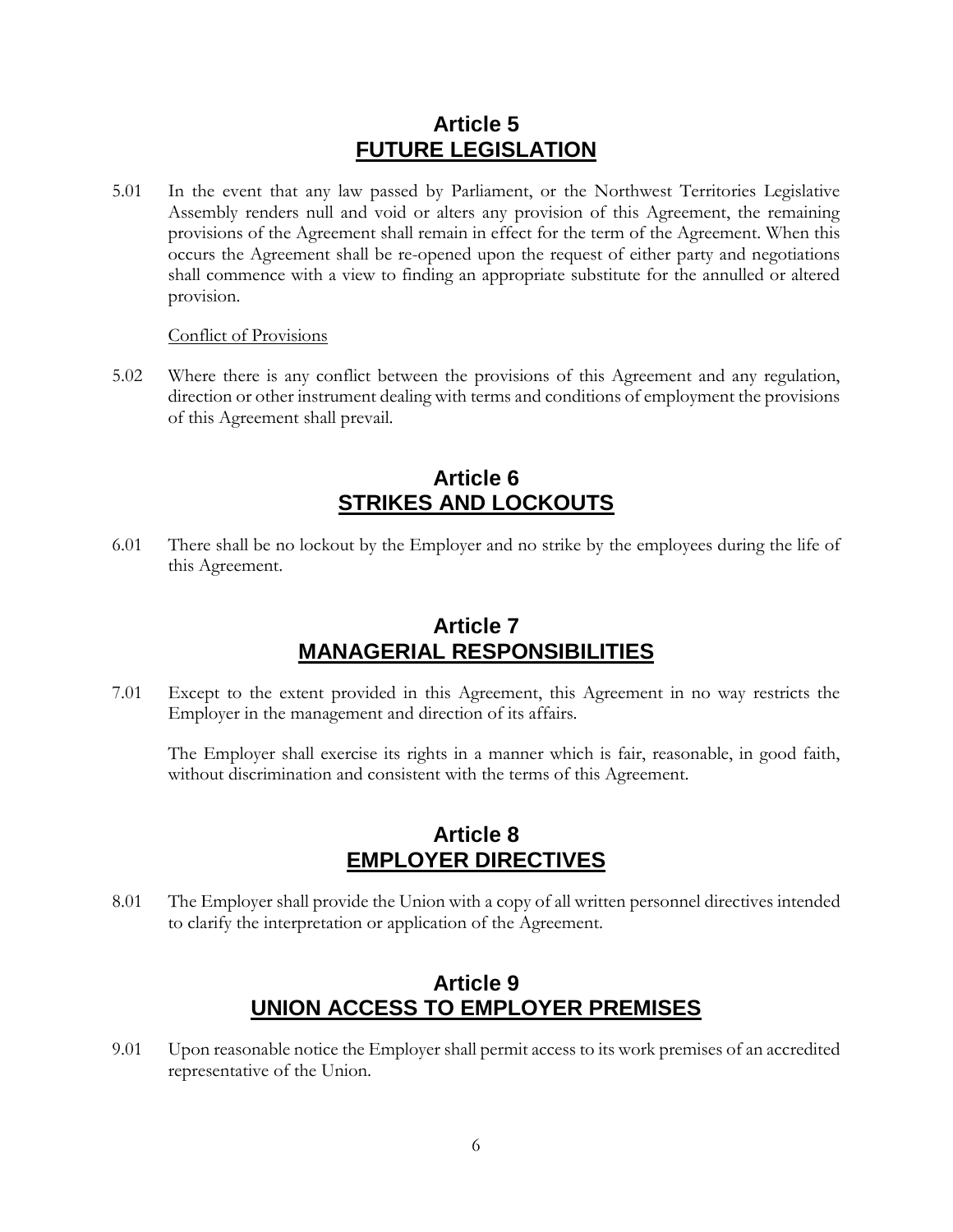## **Article 10 APPOINTMENT OF REPRESENTATIVES**

<span id="page-9-0"></span>10.01 The Employer acknowledges the right of the Union to appoint employees as representatives. The Union will advise the Employer of such appointments within a reasonable period of time after the appointment has been made.

## **Article 11 TIME-OFF FOR UNION BUSINESS**

### <span id="page-9-1"></span>Arbitration Hearing (Grievance)

11.01 (a) The Employer will grant leave with pay to an employee who is a party to the grievance which is before an Arbitration Board to attend the Arbitration Hearing.

### Employee who acts as a Representative

(b) The Employer will grant leave with pay to the representative of an employee who is a party to the grievance to attend the arbitration hearing.

### Employee called as a Witness

- (c) The Employer will grant leave with pay to a witness called by an employee who is a party to the grievance to attend the Arbitration Hearing.
- 11.02 Where an employee and his representative are involved in the process of his grievance, they shall be granted reasonable time on the job with pay.

### Contract Negotiations Meetings

11.03 The Employer will grant leave with pay for two (2) employees for the purpose of attending contract negotiations on behalf of the Union for the duration of such negotiations.

### Meetings Between Employee Organizations and Management

11.04 The Employer will grant time-off with pay to two (2) employees who are meeting with management on behalf of the Union.

### Employee Organization Executive Council Meetings, Congress and Conventions

11.05 The Employer will grant reasonable leave without pay to a maximum of two (2) employees to attend executive council meetings and conventions of the Alliance, the Union of Northern Workers, the Canadian Labour Congress and the Northern Territories Federation of Labour.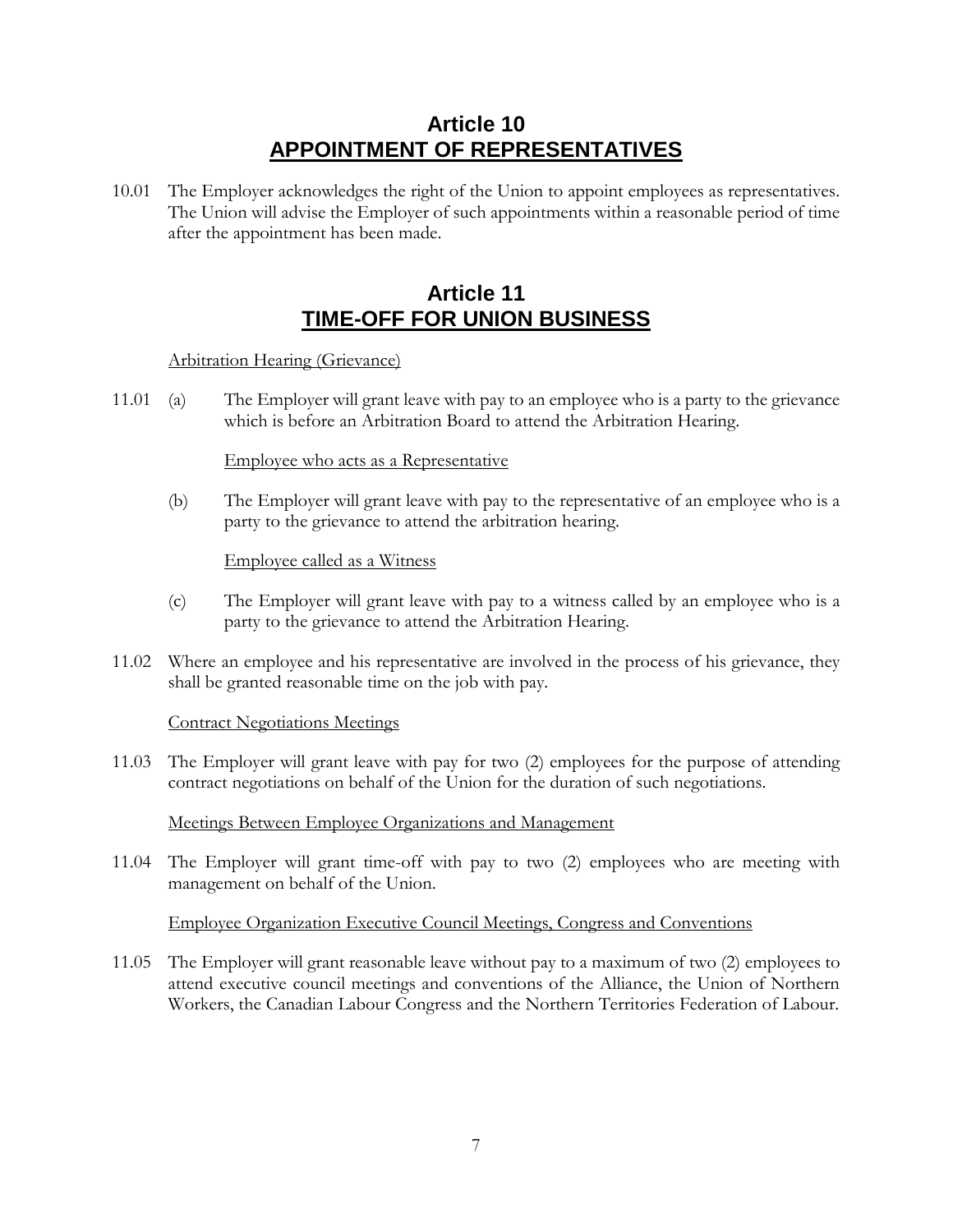#### Representatives Training Course

11.06 Where operational requirements permit the Employer will grant reasonable leave without pay to a maximum of two (2) employees to undertake union training. Leave for such purposes will not be unreasonably denied.

### Leave of Absence

- 11.07 (a) An employee elected to a Full Time Union Office of the Union of Northern Workers shall be granted leave of absence for the term of office. During leave of absence the employee shall maintain all accumulated rights and benefits to which he/she is entitled to under this Agreement.
	- (b) The Employer shall continue to pay the employee his/her salary in accordance with the terms of this Agreement. Upon invoice by the Employer, the Union Shall reimburse the Employer for the amounts so paid within thirty (30) days of the invoice date. The benefit of any group plan shall be extended to the employee and the Union will reimburse the Employer for any cost involved in the same manner.
	- (c) The employee shall be entitled to an increment for each year of his/her leave of absence to the maximum pay level of his/her salary.
	- (d) The employee shall advise the Employer as soon as possible when an extension of the leave of absence is required due to re-election.
	- (e) Upon termination of his/her leave of absence the employee shall be offered at least the position he/she held with the Employer before he/she commenced the leave of absence. When the employee wishes to invoke this clause of the Agreement he/she shall provide the Employer with three (3) months' notice of his/her intent.
	- (f) Notwithstanding Article [11.07\(e\),](#page-10-0) the Employer may make an offer of employment to the employee to a position inside the Bargaining Unit should the employee bid on a Competition and be the successful candidate.
- <span id="page-10-0"></span>11.08 Upon reasonable notification, the Employer shall grant leave without pay to allow the Alliance Regional Executive Vice-President of the Northern Region to perform his/her duties.
- 11.09 The Employer will grant leave without pay for employees:
	- (a) To participate as delegates to constitutional conferences or other similar forums mandated by the Territorial Legislation; and
	- (b) to present briefs to commissions, boards and hearings that are mandated by the Territorial Legislation or the Federal Government and whose area of interest is of concern to organized labour.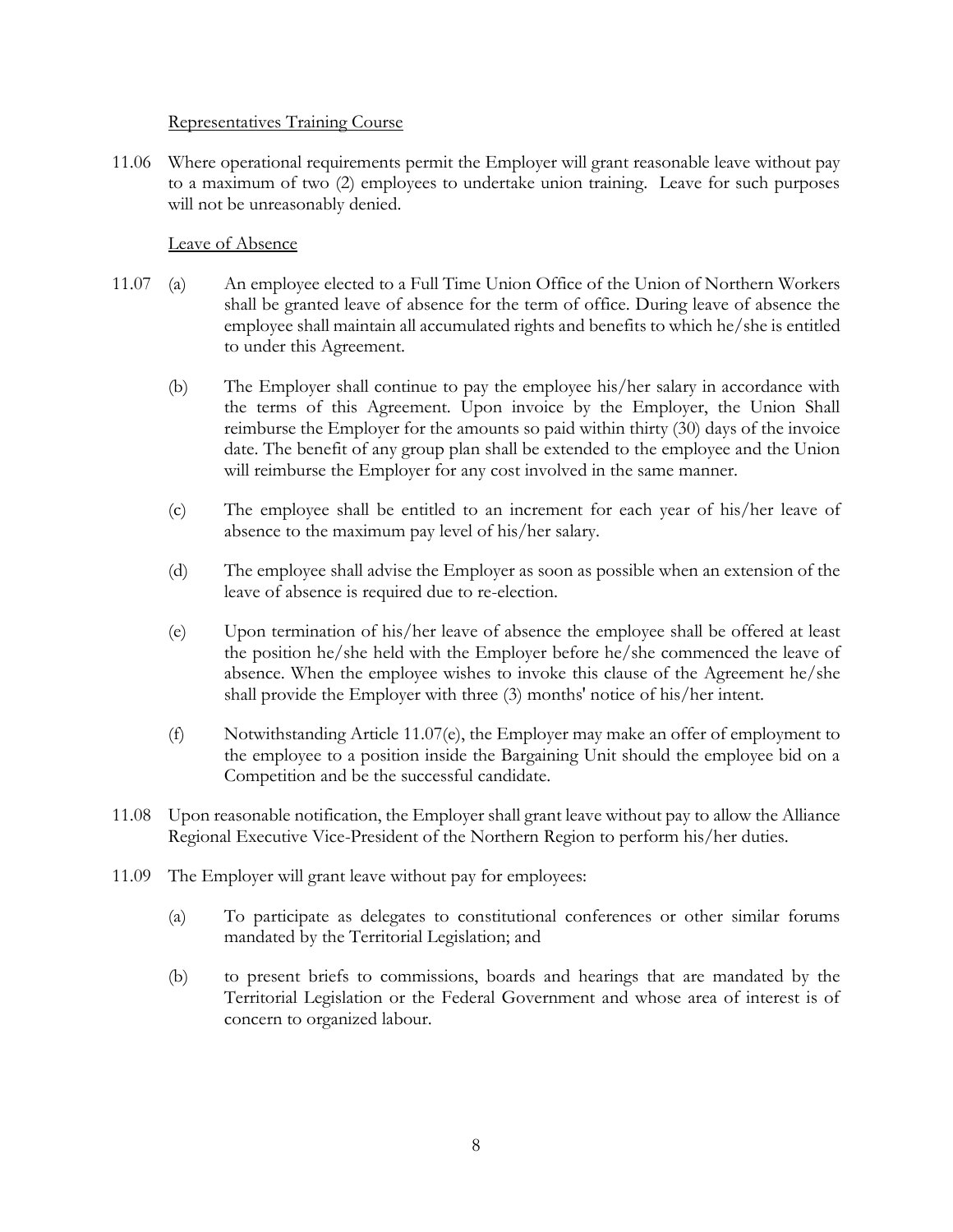11.10 When Union leave without pay is granted under the Article, the Employer will, upon advice from the Union, continue to pay employees their applicable salary and benefits during such leave. Upon invoice by the Employer, the Union will reimburse the Employer for the amounts so paid, within thirty (30) days of the date of the invoice.

## **Article 12 MEMBERSHIP FEES**

- <span id="page-11-2"></span><span id="page-11-0"></span>12.01 The Employer will, as a condition of employment, deduct an amount equal to the amount of Membership Fees from the pay of all employees in the Bargaining Unit.
- 12.02 The Union shall inform the Employer in writing of the Membership Fees to be deducted for each employee within the Bargaining Unit.
- 12.03 For the purpose of applying Article [12.01,](#page-11-2) deductions from pay for each employee will occur on a biweekly basis and will apply to the extent that earnings are available. Where an employee does not have sufficient earnings in respect of any biweekly period to permit deduction, the Employer shall not be obligated to make such deductions from subsequent salary.
- 12.04 For the duration of this Agreement no employee organization, other than the Union, shall be permitted to have Membership Fees deducted by the Employer from the pay of the employees in the Bargaining Unit.
- 12.05 The amounts deducted in accordance with Article [12.01](#page-11-2) shall be remitted to the Comptroller of the Alliance by cheque within a reasonable period of time after deductions are made and shall be accompanied by particulars identifying each employee and the deductions made on his behalf.
- 12.06 The Union agrees to indemnify and save the Employer harmless against any claim or liability arising out of the application of this Article except for any claim or liability arising out of an error committed by the Employer.
- 12.07 The Employer agrees to identify annually on each employee's T-4 slip the total amount of Membership Fees deducted for the preceding year.

### **Article 13 INFORMATION**

<span id="page-11-1"></span>13.01 The Employer agrees to provide the Union on a semi-annual basis, with information concerning the identification of each member in the Bargaining Unit. This information shall include the name, location and job classification of all employees in the Bargaining Unit.

The Employer shall indicate which employees have been hired or transferred and those employees whose employment has been terminated during the period reported.

13.02 The Employer shall provide each employee with a copy of this Agreement.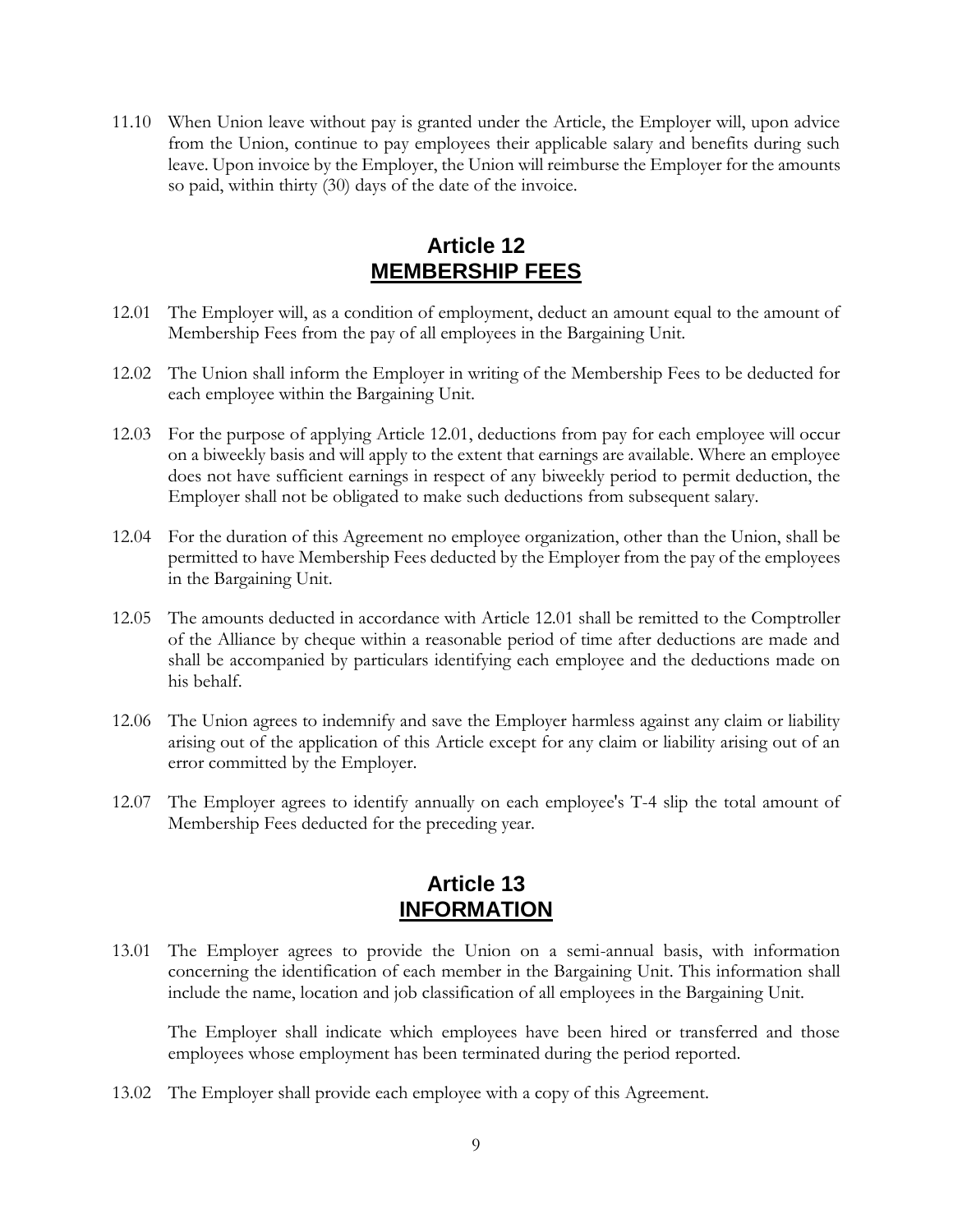- 13.03 The Employer agrees to provide each new member of the Bargaining Unit with a copy of this Agreement upon his appointment.
- 13.04 The Employer shall notify the Union of all newly created classifications including its designation as to whether it is within or outside of the Bargaining Unit.

## **Article 14 SENIORITY**

- <span id="page-12-0"></span>14.01 Seniority shall be applied on a bargaining unit wide basis.
- 14.02 A newly hired employee shall be on probation for a period of six (6) months. During the probationary period, the employee shall be entitled to all rights and benefits of this Agreement, except the right to grieve termination of his or her employment.
- 14.03 The Employer shall maintain a seniority list showing the date upon which each employee's service commenced. The seniority list shall be kept up-to-date, a copy of which shall be posted on the bulletin board, and shall be sent to the union every six months.

### <span id="page-12-1"></span>**Article 15 PROVISION OF BULLETIN BOARD SPACE AND OTHER FACILITIES**

- 15.01 The Employer shall provide bulletin board space in its office and shop clearly identified for exclusive Union use.
- 15.02 The Employer will make every reasonable effort to provide to the Union and the members of the Bargaining Unit a suitable meeting room to be used from time to time for the business relating to the Bargaining Unit.
- 15.03 The Employer will process any mail originating from the Union addressed to all employees.
- 15.04 A representative of the Union shall have the right to give each new employee an orientation of up to fifteen (15) minutes and the representative of the Union shall be given leave with pay for such purposes.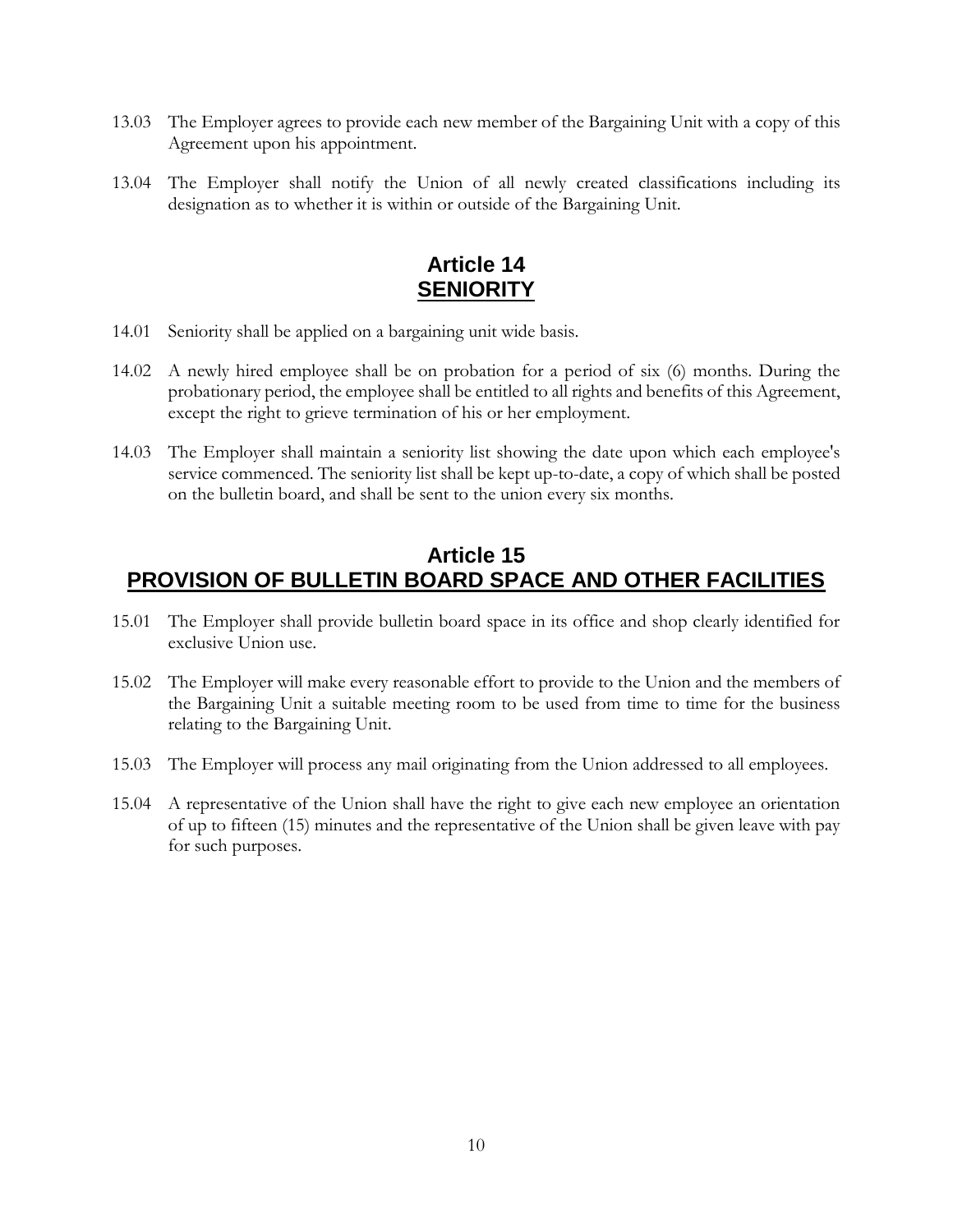### **Article 16 DESIGNATED PAID HOLIDAYS**

### <span id="page-13-0"></span>Designated Paid Holidays

- 16.01 (a) The following days are Designated Paid Holidays for employees covered by this Agreement:
	- (i) New Year's Day;
	- (ii) Good Friday;
	- (iii) Easter Monday;
	- (iv) Victoria Day;
	- (v) National Aboriginal Day;
	- (vi) Canada Day;
	- (vii) Civic Holiday, The first Monday in August;
	- (viii) Labour Day;
	- (ix) Thanksgiving Day;
	- (x) Remembrance Day;
	- (xi) Christmas Day;
	- (xii) Boxing Day;
	- (b) A paid holiday shall also be granted to all employees on any special day proclaimed by the Government of Canada, the Commissioner or Minister of the NWT, or the Mayor of Fort Providence.
- 16.02 No employee is entitled to be paid in respect of a Designated Paid Holiday where:
	- (a) An employee is absent without cause on both the working day immediately preceding and the working day following the Designated Paid Holiday, except with the approval of the Employer;
	- (b) He has not worked for the Employer a total of thirty (30) days during the preceding twelve (12) months;
	- (c) The employee was required to work that day but did not report to work.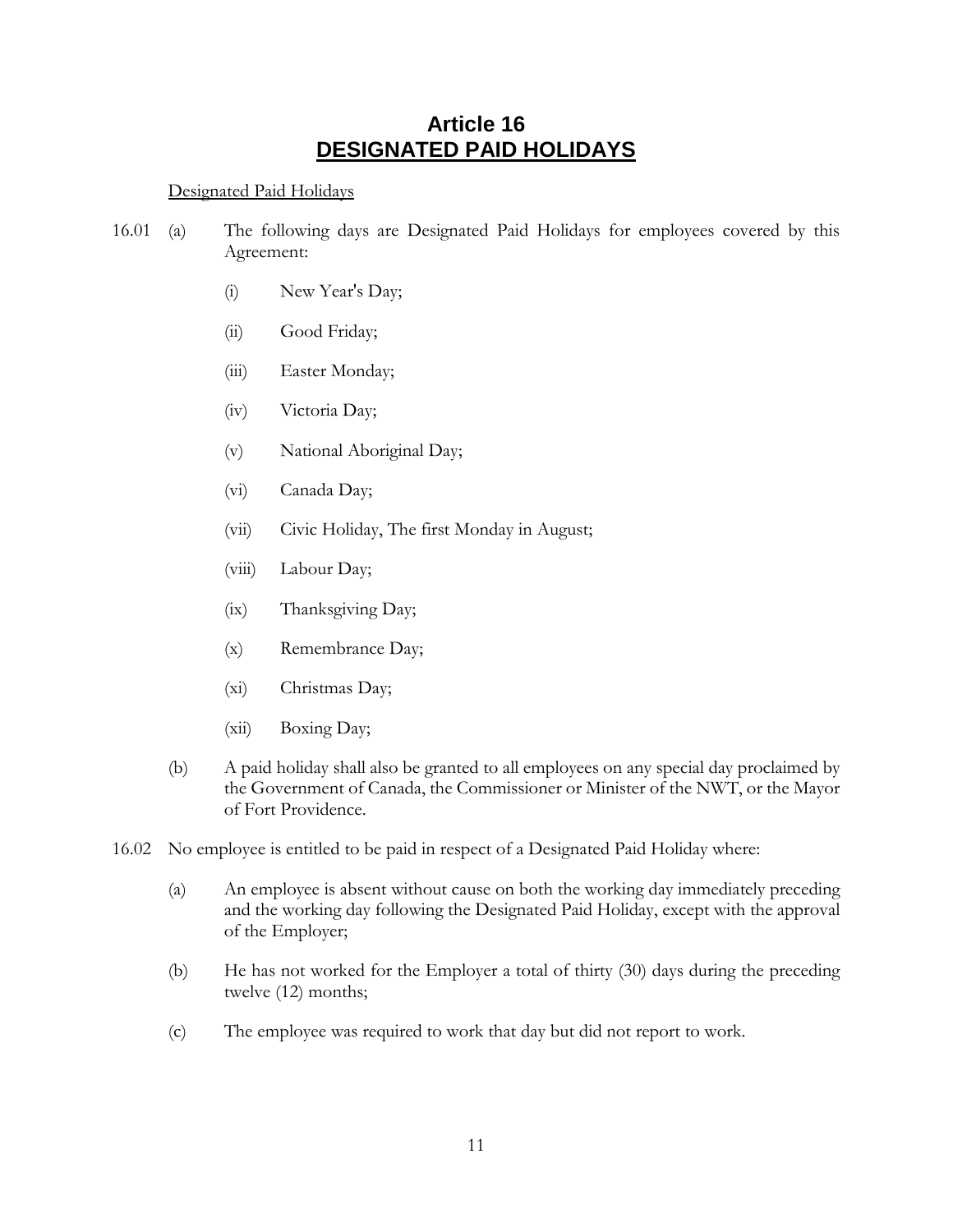#### Designated Paid Holiday Falling on a Day of Rest

- <span id="page-14-1"></span>16.03 When a Designated Paid Holiday coincides with an employee's day of rest, the Designated Paid Holiday shall be moved to the employee's first working day following his day of rest, unless the Employer and employees mutually decide on a different date.
- 16.04 When a Designated Paid Holiday for an employee is moved to another day under the provisions of Article [16.03:](#page-14-1)
	- (a) work performed by an employee on the day from which the Designated Paid Holiday was moved shall be considered as work performed on a day of rest and
	- (b) work performed by an employee on the day to which the Designated Paid Holiday was moved, shall be considered as work performed on a Designated Paid Holiday.
- <span id="page-14-2"></span>16.05 When the Employer requires an employee to work on a Designated Paid Holiday as part of his regularly scheduled hours of duty or as overtime when he is not scheduled to work he shall be paid in addition to the pay that he would have been granted had he not worked on the Designated Paid Holiday:
	- (a) one and one-half  $(1\frac{1}{2})$  times his hourly rate for the first four (4) hours worked, and
	- (b) twice (2X) his hourly rate for the hours worked in excess of four (4) hours.
	- (c) in lieu of [\(a\)](#page-14-2) and [\(b\) above,](#page-14-3) at the request of the employee, the Employer may grant equivalent leave with pay at the appropriate overtime rate to be taken at a time mutually agreeable to the Employer and the employee.
- <span id="page-14-3"></span>16.06 Where a day that is a Designated Paid Holiday for an employee falls within a period of leave with pay, the Designated Paid Holiday shall not count as a day of leave.

### **Article 17 LEAVE - GENERAL**

### <span id="page-14-0"></span>Earned Leave

- 17.01 (a) When the employment of an employee who has been granted more vacation, sick leave or special leave with pay than he has earned dies the employee shall be considered to have earned that amount of leave with pay granted to him.
	- (b) When the employment of an employee who has been granted more vacation, sick leave or Special leave with pay than he has earned is laid off, the employee shall be considered to have earned that amount of leave with pay granted to him.
- 17.02 During the month of May in each year the Employer shall inform each employee in the Bargaining Unit in writing of the balance of his special, sick and vacation leave credits as of the 31<sup>st</sup> day of March.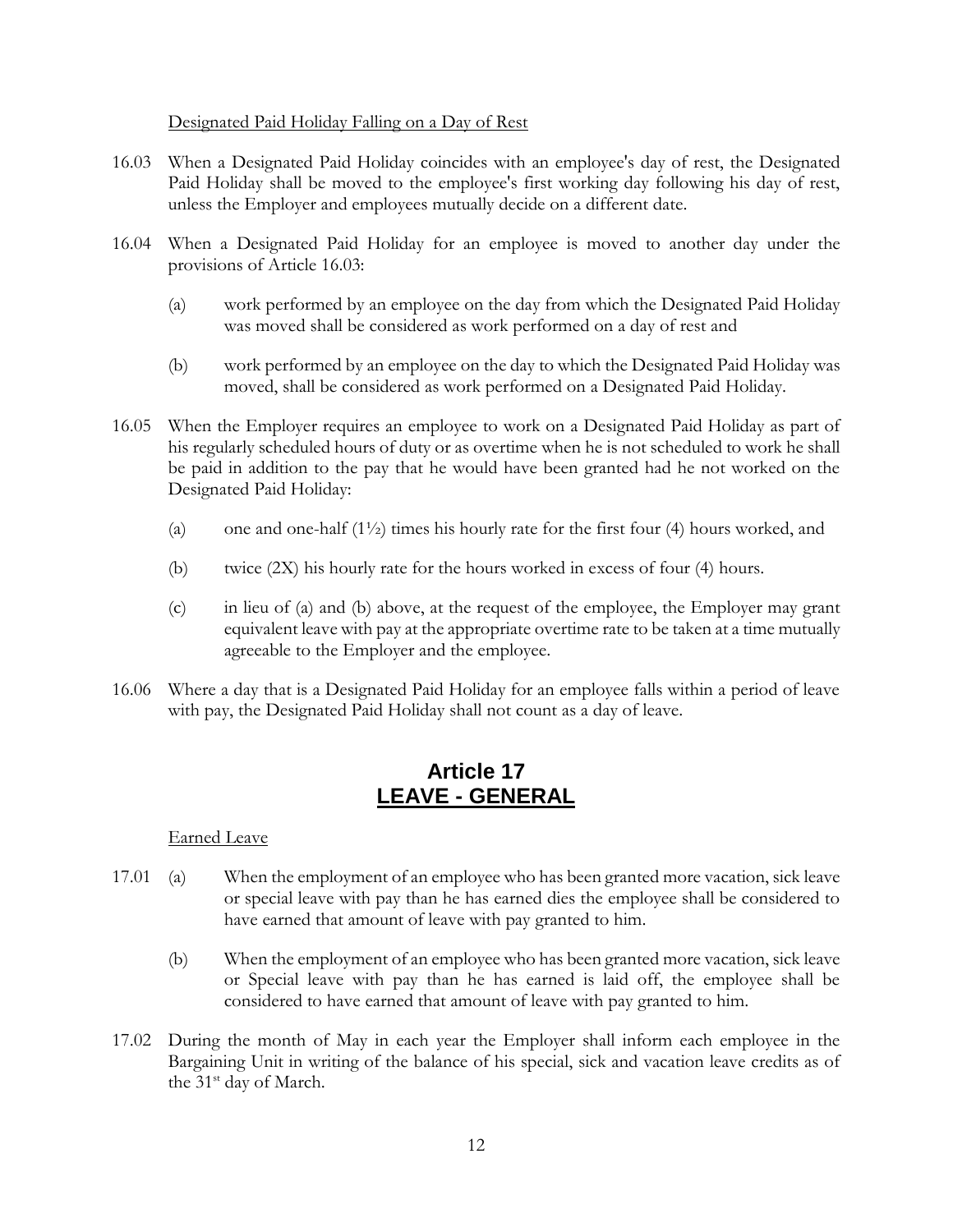- 17.03 If, at the end of the fiscal year, an employee's entitlement to vacation leave with pay includes a fractional entitlement of less or more than one-half day the entitlement shall be increased as follows:
	- (a) to a half day if the fractional entitlement is less than one-half day;
	- (b) to a full day if the fractional entitlement is more than one-half day.
- 17.04 When the Employer rejects an employee's application for leave, upon request the detailed reasons for the rejection shall be provided to the employee in writing.
- 17.05 The Senior Administrative Officer will have the authority to grant leave requested.

### **Article 18 VACATION LEAVE**

#### <span id="page-15-1"></span><span id="page-15-0"></span>Accumulation of Vacation Leave

- 18.01 (a) For each month of a fiscal year in which an employee receives ten (10) days' pay, he shall earn vacation leave at the following rates:
	- (i) one and one quarter  $(1\frac{1}{4})$  days each month until the month in which the anniversary of the second  $(2<sup>nd</sup>)$  year of continuous service is completed;
	- $(ii)$  one and two-thirds  $(1 2/3)$  days each month commencing in the month after completion of two (2) years of continuous service and ending in the month that seven (7) years of continuous service is completed;
	- (iii) two and one twelfth  $(21/12)$  days each month commencing in the month after completion of seven (7) years of continuous service and ending in the month that eighteen (18) years of continuous service is completed;
	- (iv) two and one-half  $(2<sup>1</sup>/<sub>2</sub>)$  days each month commencing in the month after completion of eighteen (18) years of continuous service and ending in the month that twenty-three (23) years of continuous service is completed;
	- (v) two and three-quarters( $2 \frac{3}{4}$ ) days each month commencing in the month after completion of twenty-three (23) years of continuous service.
	- (b) A part time employee shall be paid on each paycheque six (6), eight (8), ten (10), or twelve (12), or thirteen decimal two (13.2) percent vacation pay based on their length of service as indicated in Article [18.01\(a\) above.](#page-15-1)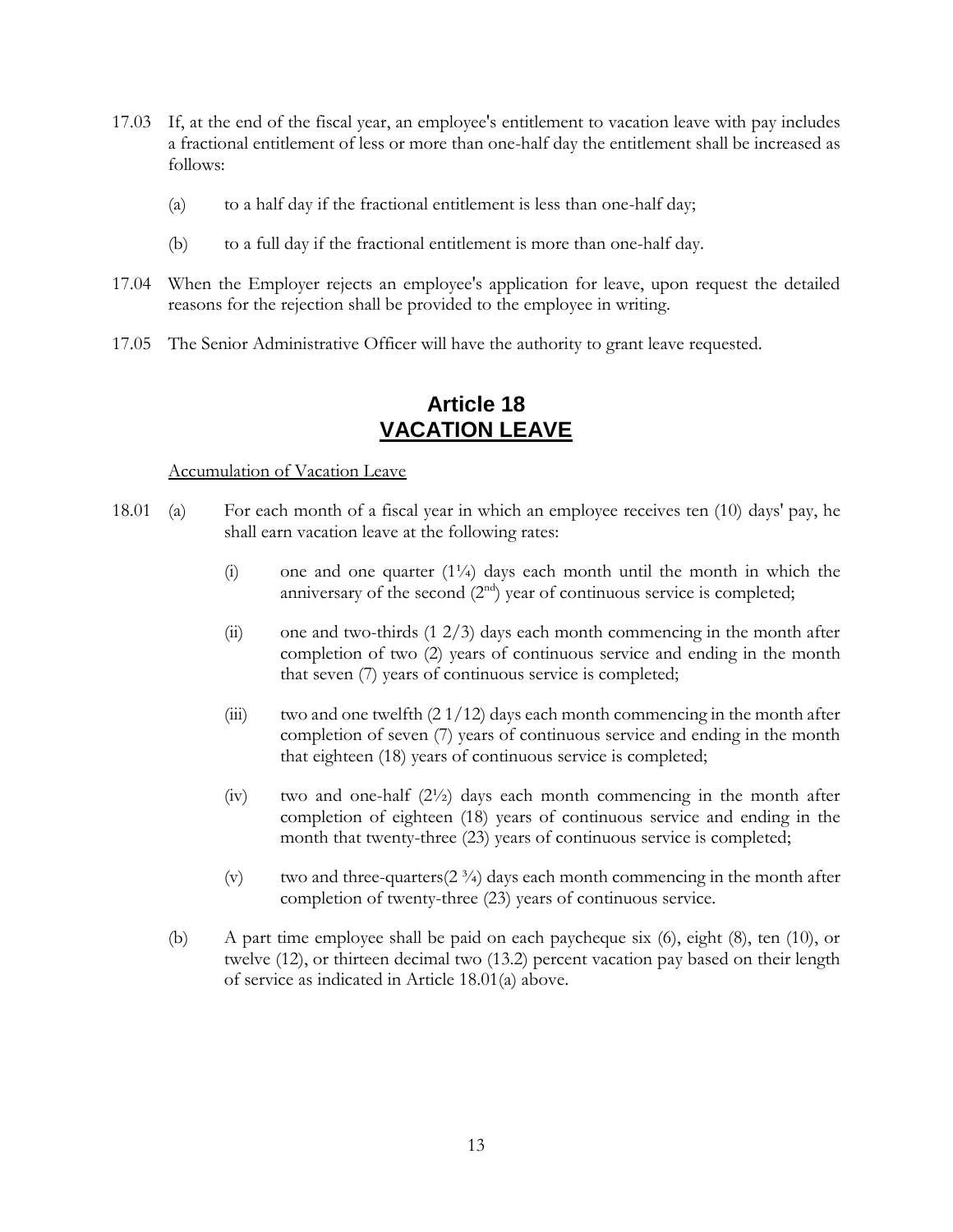#### Granting of Vacation Leave

- 18.02 (a) In granting vacation leave with pay to an employee, the Employer shall make every reasonable effort to:
	- (i) grant vacation leave for all employees in the fiscal year in which it is earned;
	- (ii) not recall an employee to duty after he has proceeded on vacation leave;
	- (iii) grant the employee his vacation leave during the fiscal year in which it is earned at a time specified by him;
	- (iv) grant the employee vacation leave for at least up to five (5) consecutive weeks depending upon his vacation entitlements when so requested by the employee; and recognize seniority on preference for a vacation period.
	- (v) grant the employee his vacation leave when specified by the employee if the period of vacation leave is less than a week, providing that the employee gives the Employer reasonable advance notice.
	- (b) All requests for vacation leave will be made in writing.
	- (c) The Senior Administrative Officer shall reply to the request for vacation leave as soon as possible.
- 18.03 Where in respect of any period of vacation leave, an employee:
	- (a) is granted special leave, when there is a death in his immediate family as defined in [Article 19;](#page-18-0) or
	- (b) is granted special leave with pay because of illness in the immediate family as defined in [Article 19;](#page-18-0) or
	- (c) is granted sick leave on production of a medical certificate;

the period of vacation leave so displaced shall either be added to the vacation period if requested by the employee or reinstated for use at a later date.

18.04 Employees are not permitted to carry over more vacation leave credits than can be earned in one (1) fiscal year. Vacation leave credits exceeding a one (1) year entitlement will be liquidated in the month of May.

#### Recall from Vacation Leave

18.05 Except in the case of an emergency, the Employer shall not recall any employee to duty once his vacations have commenced.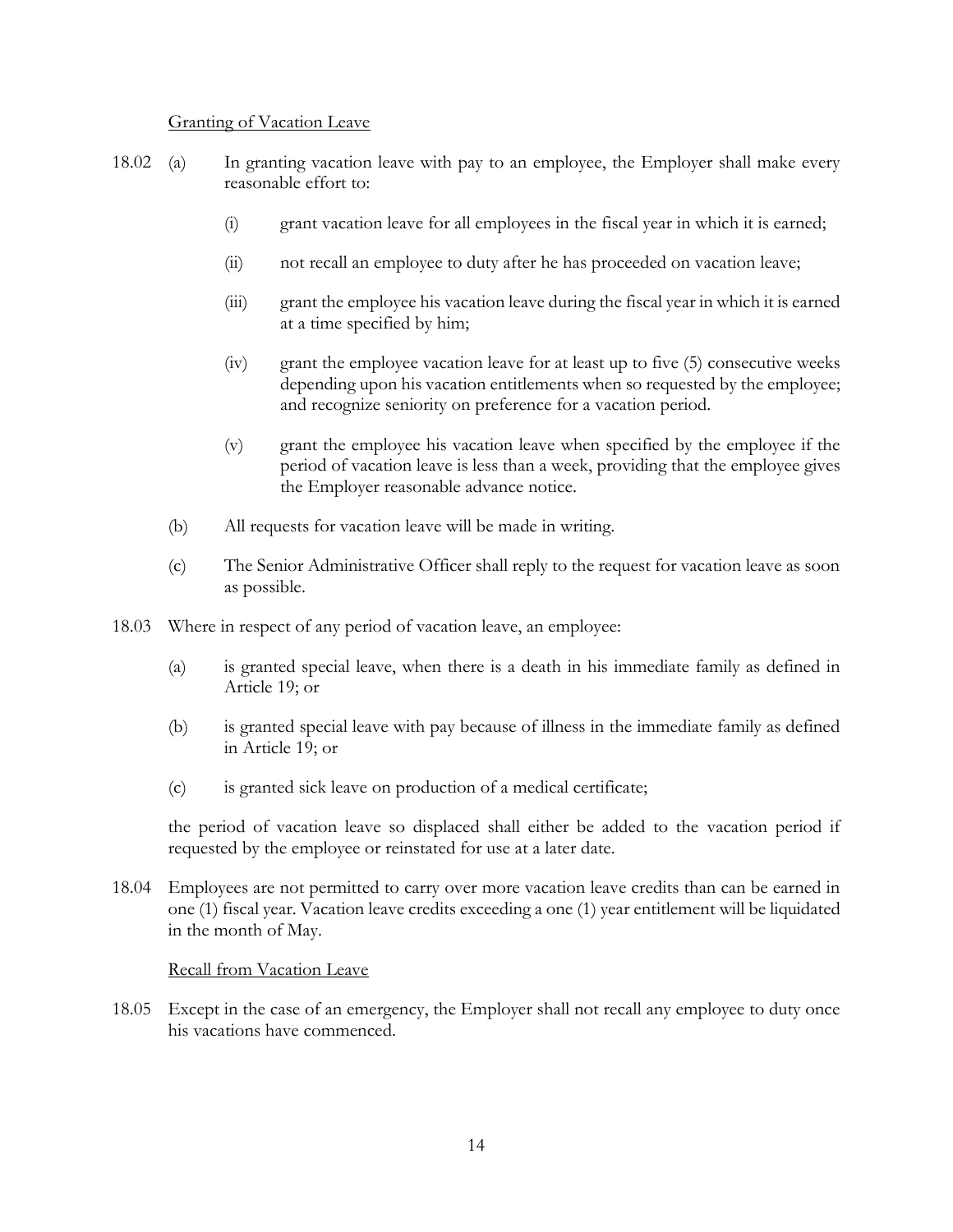- <span id="page-17-0"></span>18.06 When during any period of vacation leave an employee is recalled to duty, he shall be reimbursed immediately for reasonable expenses, as normally defined by the Employer, that he incurs;
	- (a) in proceeding to his place of duty;
	- (b) in respect of any non-refundable deposits or rearrangements associated with his vacation;
	- (c) in returning to the place from which he was recalled if he immediately resumes vacation upon completing the assignment for which he was recalled;

after submitting such accounts such as are normally required by the Employer.

18.07 The employee shall not be considered as being on vacation leave during any period in respect of which he is entitled under Article [18.06](#page-17-0) to be reimbursed for reasonable expenses incurred by him.

#### Leave when Employment Terminates

- <span id="page-17-1"></span>18.08 Where an employee dies or otherwise terminates his employment:
	- (a) the employee or his estate shall, in lieu of earned but unused vacation leave, be paid an amount equal to the product obtained by multiplying the number of days of earned but unused vacation leave by the daily rate of pay applicable to the employee immediately prior to the termination of his employment, or
	- (b) the Employer shall grant the employee any vacation leave earned but not used by him before the employment is terminated by lay-off if the employee so requests.

#### Abandonment of Position

- 18.09 (a) An employee whose employment is terminated by reason of a declaration that he abandoned his position is entitled to receive the payment referred to in Article [18.08.](#page-17-1) If after reasonable efforts the Employer is unable to locate the employee within six (6) months of termination, his entitlement shall lapse.
	- (b) Except in extenuating circumstances an employee shall be considered to have abandoned their position when they have not reported to work for seven (7) consecutive working days and have not notified the Employer.

#### Vacation Travel Assistance

- 18.10 (a) All employees other than casual employees, who have passed their initial probation, traveling on vacation leave are entitled to vacation travel assistance once each fiscal year at the rate of one thousand seven hundred (\$1700.00) dollars.
	- (b) Part-time employees shall receive this benefit pro-rated based on the number of hours worked compared to a full-time employee.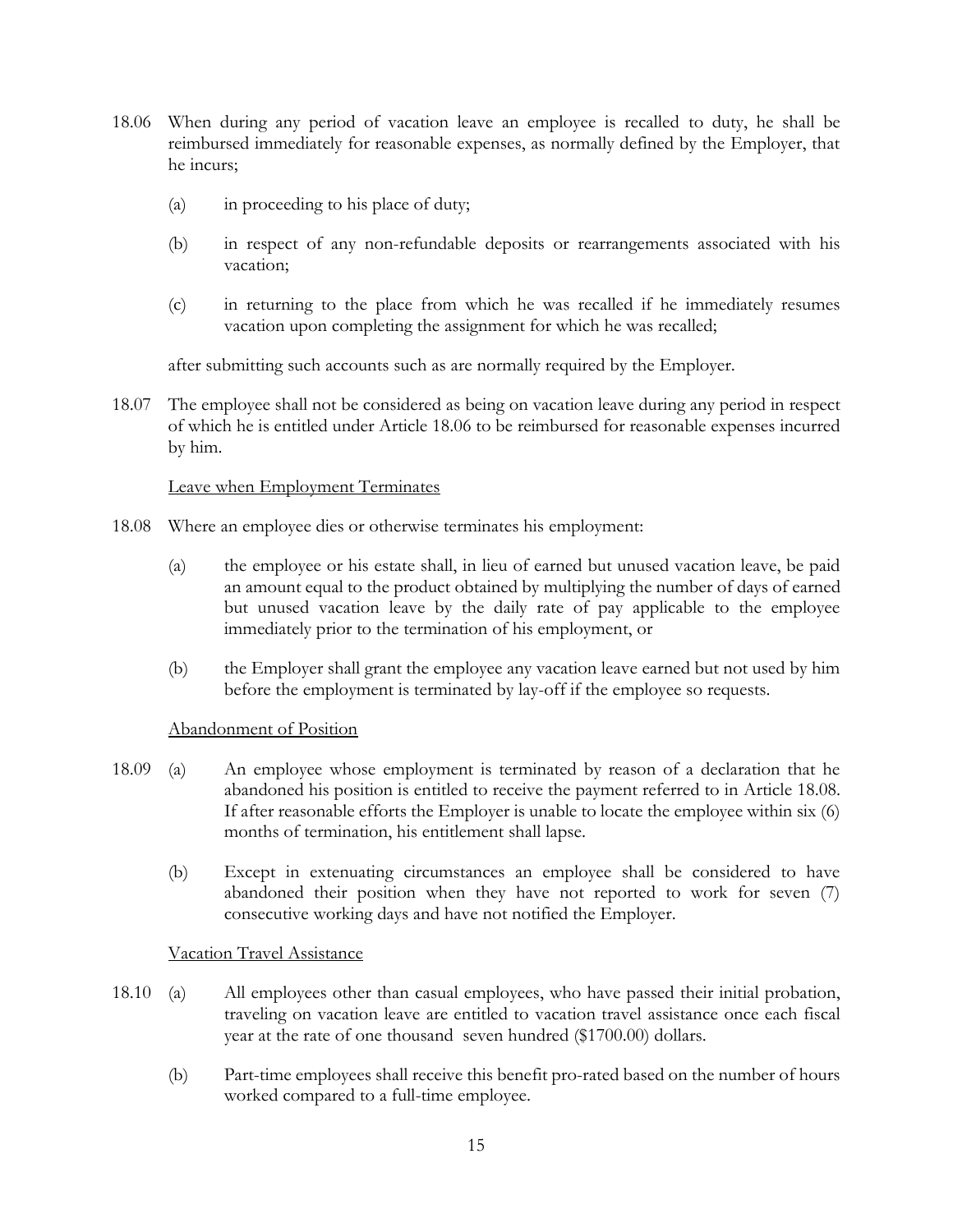Travel Time

18.11 Vacations will be lengthened by two (2) working days when an employee receives vacation travel assistance.

#### Winter Bonus Days

- 18.12 (a) An employee who has requested and is granted annual leave between October  $1<sup>st</sup>$  and March  $31<sup>st</sup>$  of any year shall, in addition to his vacation leave entitlement, receive one (1) day of extra leave for each five (5) consecutive days of vacation leave that he liquidates within the above days up to a maximum of four (4) days.
	- (b) In cases where a Designated Paid Holiday falls within the period of vacation leave, it shall be considered as a day of liquidated leave for determining the entitlement of winter bonus days.

## **Article 19 SPECIAL LEAVE**

- <span id="page-18-0"></span>19.01 An employee (including casual employees only when the casual employee is working as a replacement for a full-time or part-time employee) shall earn special leave credits at the following rates:
	- (a) one-half  $\binom{1}{2}$  day for each calendar month for which he receives pay for at least eighty (80) hours for maintenance and recreation employees and one-half  $(\frac{1}{2})$  day for each calendar month for which he receives pay for at least seventy (70) hours for administration employees, or
	- (b) one-quarter  $\binom{1}{4}$  day for each calendar month for which he receives pay for at least forty (40) hours for maintenance and recreation employees and one-quarter  $(1/4)$  day for each calendar month for which he receives pay for at least thirty-five (35) hours for administration employees.
- 19.02 For the purposes of this Article, immediate family is defined as an employee's father, mother, brother, sister, spouse, common-law spouse, child, foster child, adopted child, step- child, father-in-law, mother-in-law, brother-in-law, sister-in-law, daughter-in-law, son-in-law, aunt, uncle, grandchildren, grandparents, and any relative permanently residing in the employee's household or with whom the employee permanently resides.
	- (a) The Employer shall grant special leave earned with pay for a period of up to five (5) consecutive working days:
		- (i) when there is a death in the employee's immediate family; or
		- (ii) when an employee is to be married.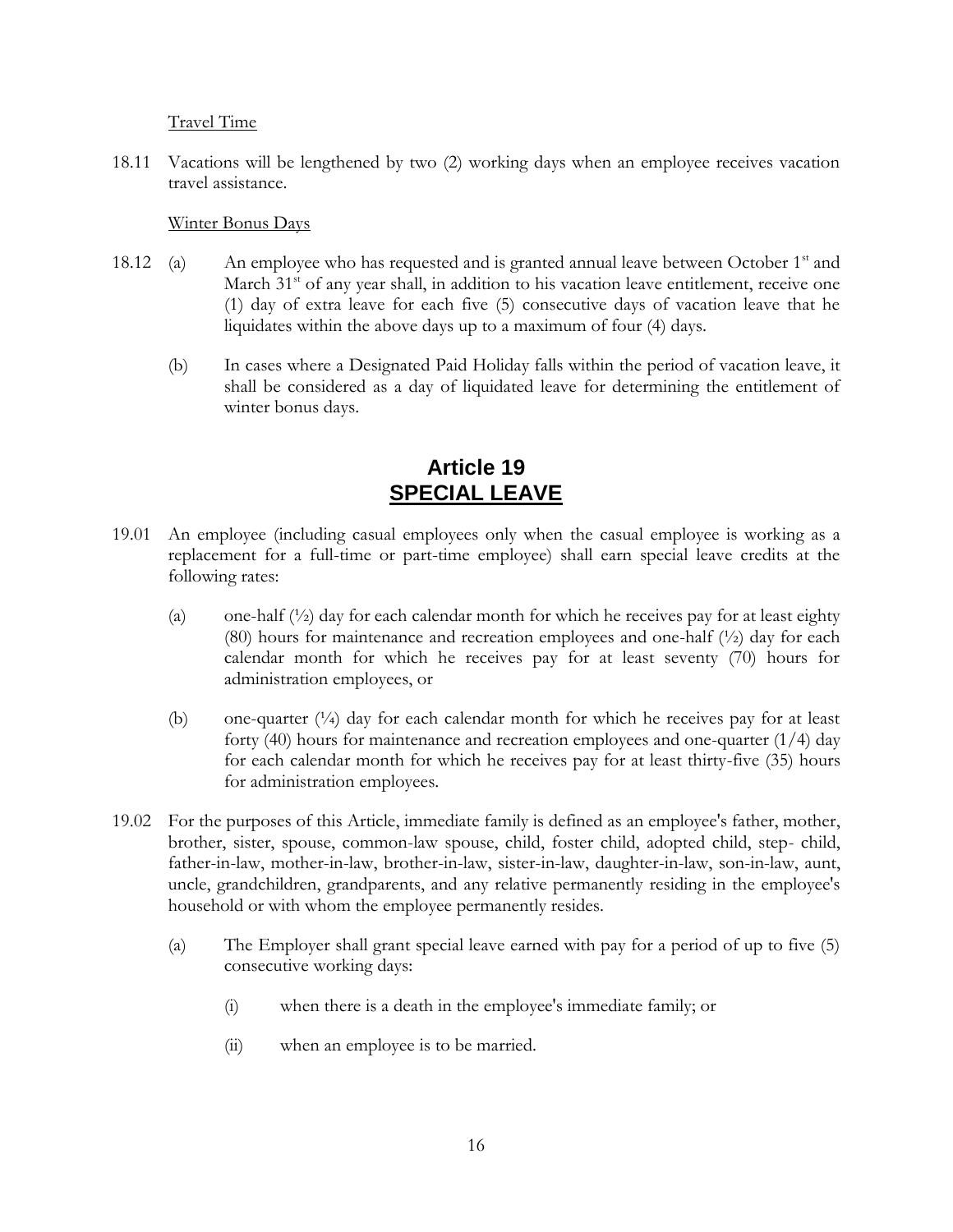- (b) The Employer may grant an employee special leave with pay for a period of up to three consecutive working days and may extend this leave to five (5) consecutive working days:
	- (i) where a member of the immediate family becomes ill (not including childbirth) and the employee is required to care for his dependants or for the sick person;
	- (ii) where a member of the immediate family residing outside of Fort Providence becomes seriously ill.
- (c) The Employer may grant an employee special leave with pay for a period of up to five (5) consecutive working days:
	- (i) where special circumstances not directly attributable to the employee prevent his reporting to duty, including;
		- 1) serious household or domestic emergencies;
		- 2) a general transportation tie up caused by weather;
		- 3) a serious community emergency where the employee is required to render assistance.
	- (ii) in circumstances which are of general value to the Employer such as where the employee:
		- 1) takes an examination which will improve his position or qualifications;
		- 2) attends his University Convocation, if he has been continuously employed for at least one (1) year;
		- 3) attends a course in civil defense training;
		- 4) requires a medical examination for enlistment in the Armed Forces or in connection with a veteran's treatment program.
	- (iii) such leave will not be unreasonably withheld.
- 19.03 An employee, who is not already receiving maternity or parental leave, shall be granted special leave with pay up to a maximum of two (2) working days on the occasion of the birth of a partner's child. An employee shall be granted special leave with pay up to a maximum of two (2) working days on the occasion of the adoption of a child. This leave may be divided into two parts and taken on separate days. Under special circumstances the Employer may extend this period to a maximum of five (5) working days.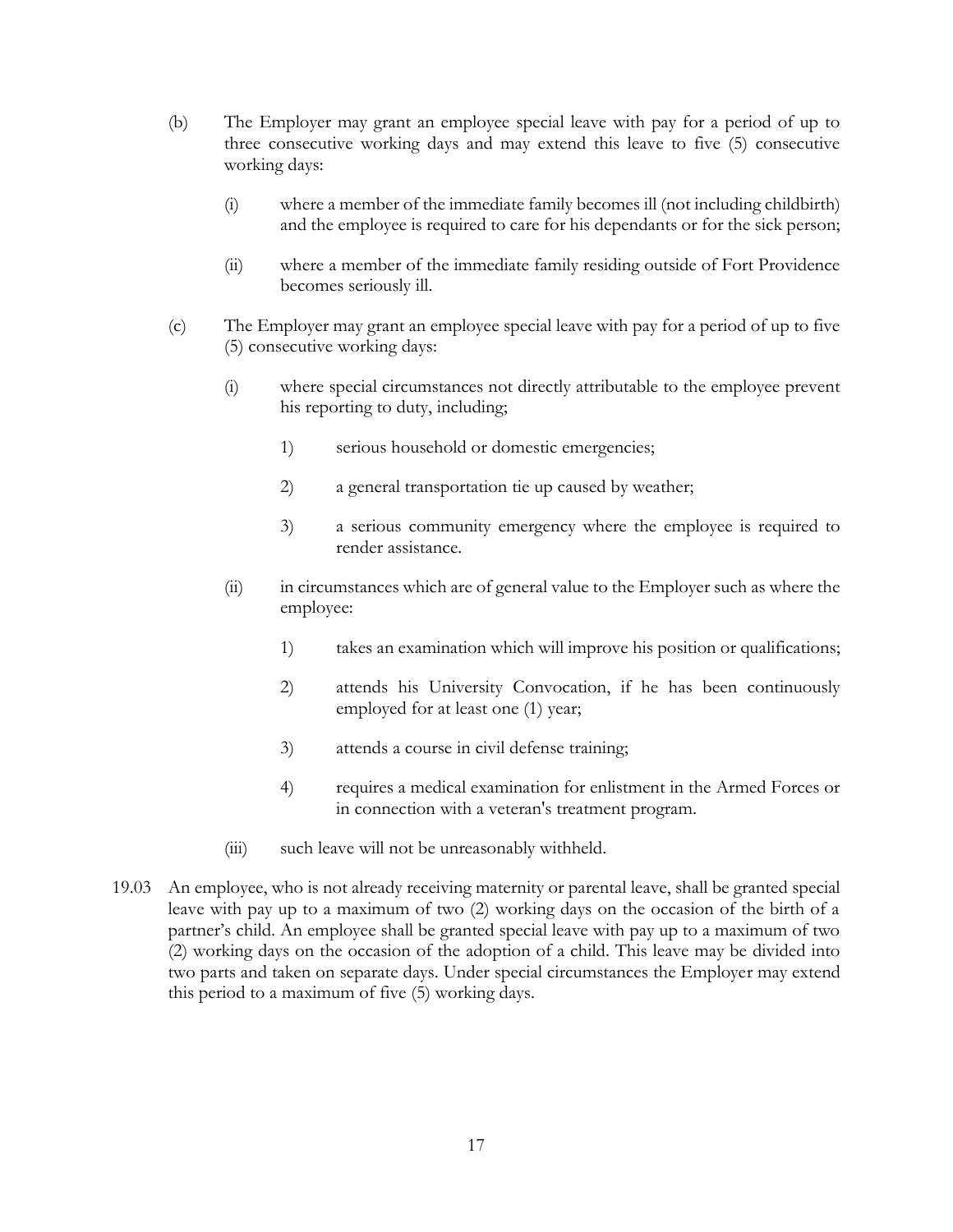#### Advance of Credits

19.04 Where an employee has insufficient credits to permit the granting of special leave within the meaning of this Article, leave up to a maximum of five (5) days, may be granted at the discretion of the Employer, subject to the deduction of such advance leave from any special leave credits subsequently earned.

### Casual Leave

- 19.05 (a) All employees may be granted casual time off with pay for the following purposes:
	- (i) for the employee to attend to an appointment with a doctor or nurse, dentist, lawyer, or school authority during working hours;
	- (ii) for the employee to participate in voluntary services for a community cause;
	- (iii) for other purposes of a special or unusual nature.
	- (b) Employees shall be granted casual leave with pay to a maximum of one (1) day per occurrence where the employee's physician requires him to attend regular or recurring, medical treatments and checkups, upon provision of proof upon the request of the Employer.

Employees shall attempt to make arrangements outside working hours if possible and time off will be kept to the minimum required for these purposes

19.06 Employees will be allowed up to one (1) hour of leave if required for the purpose of voting in any Federal, Territorial, Municipal, Band Council or Métis election.

### **Article 20 SICK LEAVE**

<span id="page-20-0"></span>**Credits** 

- <span id="page-20-3"></span>20.01 An employee (including casual employees only when the casual employee is working as a replacement for a full-time or part-time employee) shall earn sick leave credits at the rate of one and a quarter  $(1\frac{1}{4})$  days for each calendar month for which he receives pay for at least eighty (80) hours for maintenance and recreation employees and for which he receives pay for at least seventy (70) hours for administration employees.
- <span id="page-20-2"></span><span id="page-20-1"></span>20.02 Subject to [\(a\)](#page-20-1) and [\(b\) below,](#page-20-2) and subject to the remainder of this Article, all absences on account of illness on a normal working day (exclusive of designated holidays) shall be charged against an employee's accumulated sick leave credits except:
	- (a) When the period of absence is two-hours or less there shall be no charge;
	- (b) When the period of absence is more than two hours but less than six hours, one-half  $(\frac{1}{2})$  day shall be charged;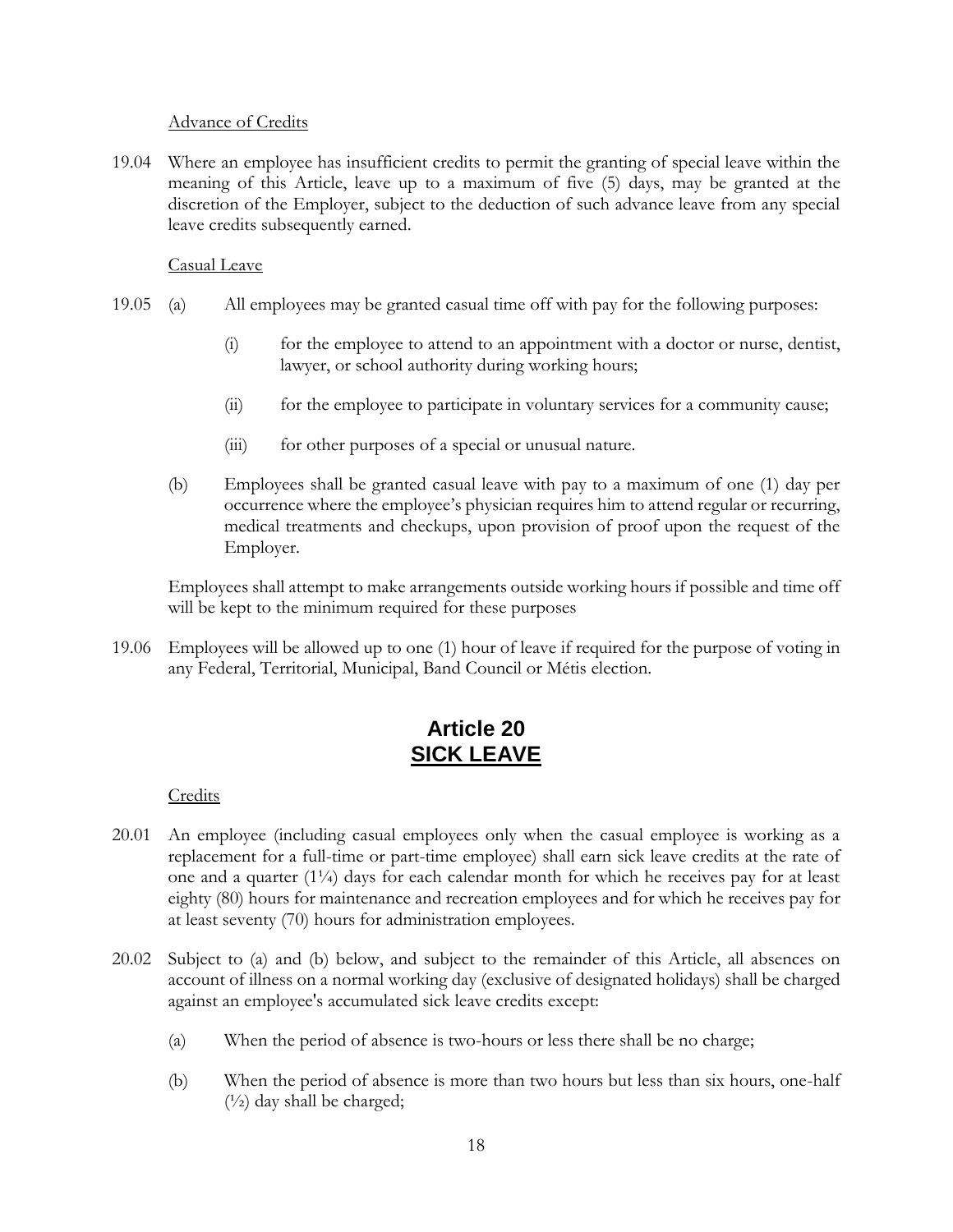- (c) When the period of absence is six (6) hours or more, one (1) full day shall be charged.
- 20.03 Where leave of absence without pay is authorized for any reason, or an employee is laid-off because of lack of work, and the employee returns to work upon expiration of such leave of absence or lay-off, he shall earn sick leave credits according to Article [20.01](#page-20-3) and shall retain any unused sick leave existing at the time of lay-off or commencement of leave without pay.
- 20.04 In circumstances where sick leave would be authorized but the employee has insufficient or no sick leave credits, he shall be granted sick leave in advance to a limit of fifteen (15) days which shall be charged against future credits as earned. If the employee dies or is laid off before authorized unearned sick leave has been liquidated, no recovery shall be made from the employee or employee's estate.

#### Employee to Inform Employer

20.05 Unless otherwise informed by the Employer, an employee must contact the Employer prior to the commencement of the employee's regularly scheduled hours of work and advise that the employee is unable to work because of illness or injury.

The Employer shall only require a medical certificate of a medical or nurse practitioner when there is a reasonable need for doing so.

20.06 When an employee is granted sick leave with pay and injury-on-duty leave is subsequently approved for a concurrent period, there shall be no charge against his sick leave credits for the period of concurrency.

Travel Time

20.07 Every employee who is proceeding to a medical centre under the provisions of this Article with the approval of the Employer will be granted leave of absence with pay which is not to be charged against his sick leave credits for the lesser of three (3) days or the actual time taken to travel from his post to the centre of medical treatment and return.

### **Article 21 OTHER TYPES OF LEAVE**

#### <span id="page-21-0"></span>Court Leave

- 21.01 Leave of absence with pay shall be given to every employee, other than employees on leave of absence without pay, laid off or on suspension, who is required:
	- (a) to serve on a jury and the jury selection process; or
	- (b) by subpoena or summons to attend as a witness in any proceeding held:
		- (i) in or under the authority of a court of justice or before a grand jury;
		- (ii) before a court, judge, justice, magistrate, or coroner;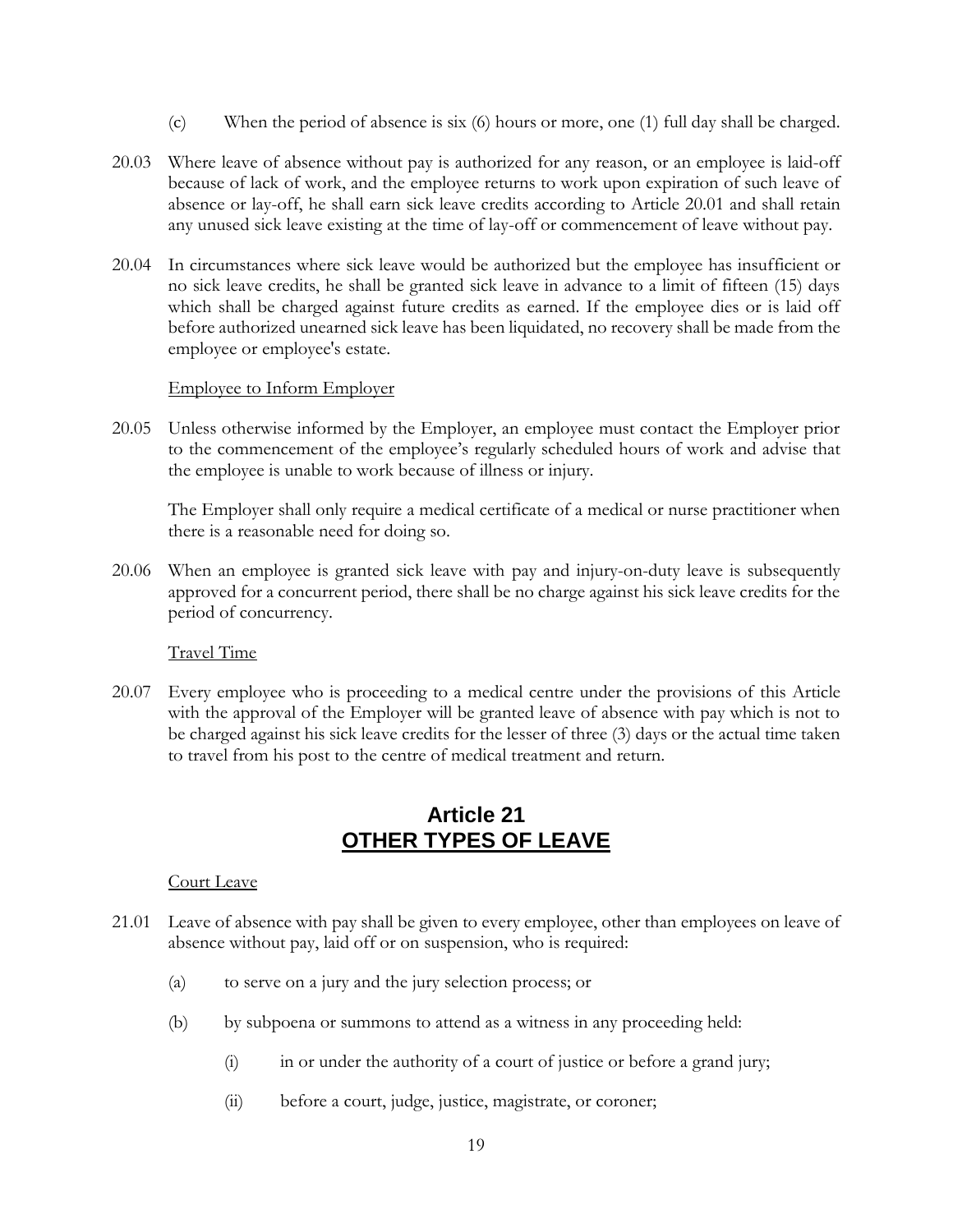- (iii) before the Senate or House of Commons of Canada, or a committee of the Senate or House of Commons, otherwise than in the performance of the duties of his position;
- (iv) before a legislative council, legislative assembly or house of assembly, or any committee thereof that is authorized by law to compel the attendance of witnesses before it;
- (v) before an arbitrator or umpire or a person or body of persons authorized by law to make an inquiry and to compel the attendance of witnesses before it;
- (c) notwithstanding anything contained in this Article, there may be deducted from the regular pay of the employee any remuneration received by him as a result of serving on a jury or as a witness, other than remuneration received as an allowance or reimbursement for expenses incurred in such duty.

### Injury on Duty Leave

- 21.02 (a) An employee shall be granted injury-on-duty leave with pay for such reasonable period as may be determined by the employee's medical practitioner for:
	- (i) a personal injury accidentally received in the performance of his duties;
	- (ii) sickness resulting from the nature of his employment; or
	- (iii) over-exposure to radioactivity or other hazardous conditions in the course of his employment;

if the employee agrees to pay the Employer any amount received by him for loss of wages in settlement of any claim he may have in respect of such injury, sickness or exposure, providing however that such amount does not stem from a personal disability policy for which the employee or his agent has paid the premium. Prior to making any payments under this Section, the Employer has the right to speak with the employee's medical practitioner. The employee shall, if he wishes to continue his claim for injury on duty leave, permit the physician to release relevant information to the Employer.

(b) The Employer shall make every reasonable effort to find alternate employment within its employ for an employee who suffers an injury on duty, resulting in physical or mental disability, which results in the employee being unable to carry out his normal work functions.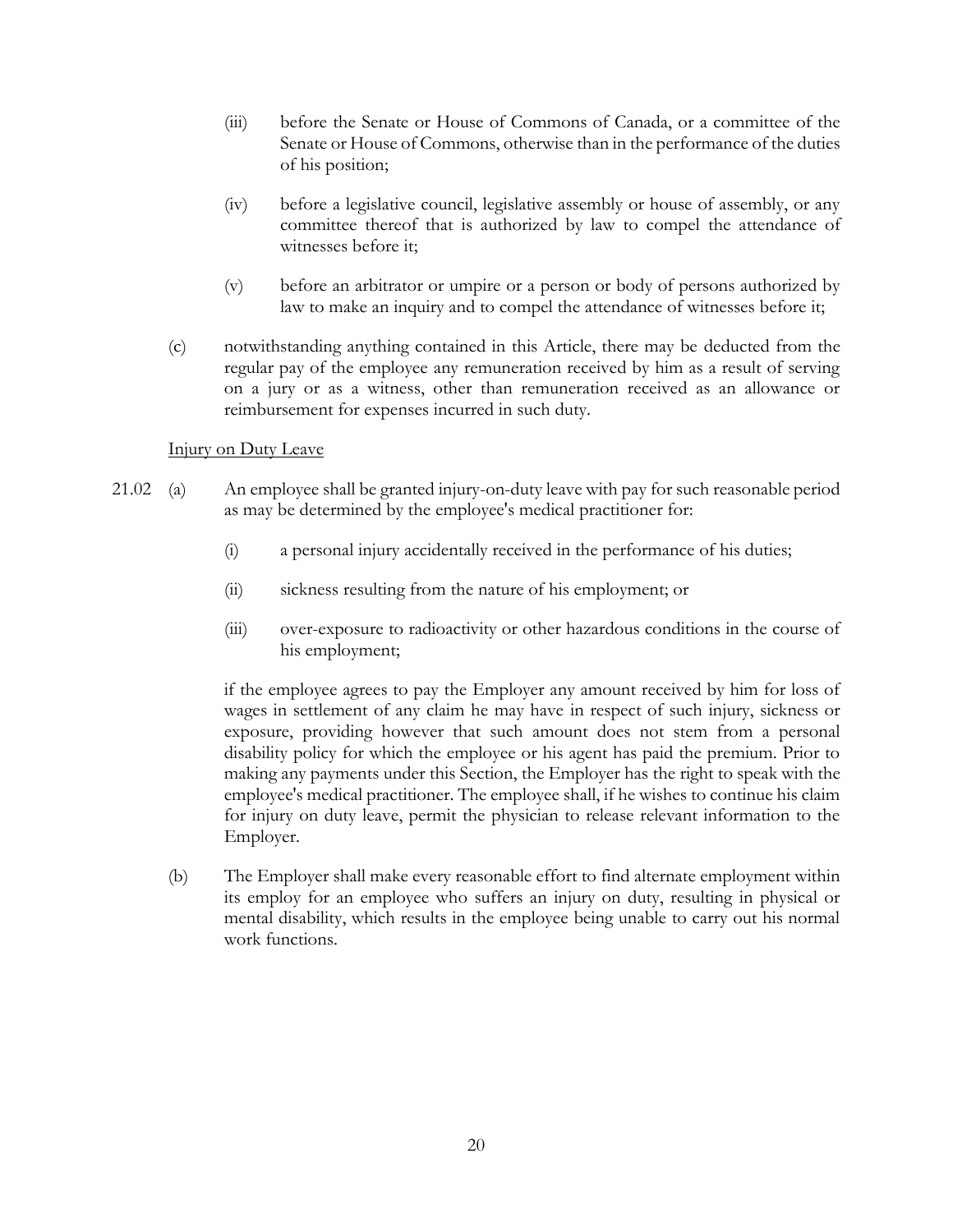#### **Maternity Leave**

#### **Notification**

- 21.03 (a) (i) An employee who is pregnant shall be granted seventeen (17) consecutive weeks maternity leave without pay commencing at any time during the seventeen (17) week period immediately preceding the expected date of delivery, provided that the employee gives the Employer written notice at least four (4) weeks before the day on which the employee expects to commence her leave. All other issues of notice or extension of the period of maternity leave shall be according to the *Employment Standards Act*.
	- (ii) The Employer may:
		- 1) upon written request from the employee, defer the commencement of maternity leave without pay of an employee or terminate it earlier than seventeen (17) weeks after the date of the termination of her pregnancy;
		- 2) grant maternity leave without pay to an employee to commence earlier than seventeen (17) weeks before the expected termination of her pregnancy;
		- 3) where maternity leave without pay is requested, require an employee to submit a medical certificate certifying pregnancy.
	- (iii) Leave granted under this clause shall be counted for the calculation of "continuous employment".

#### <span id="page-23-0"></span>Maternity Leave Allowance

- <span id="page-23-1"></span>(b) (i) After completion of six (6) months continuous employment, an employee who provides the Employer with proof that she has applied for and is eligible to receive unemployment insurance benefits pursuant to the *Employment Insurance Act*, shall be paid a Maternity Leave allowance.
	- (ii) An applicant under Article [21.03\(b\)\(i\)](#page-23-0) shall sign an agreement with the Employer providing:
		- 1) that she will return to work and remain in the Employer's employ for a period of at least six (6) months after her return to work;
		- 2) that she will return to work on the date of the expiry of her maternity leave, unless this date is modified with the Employer's consent.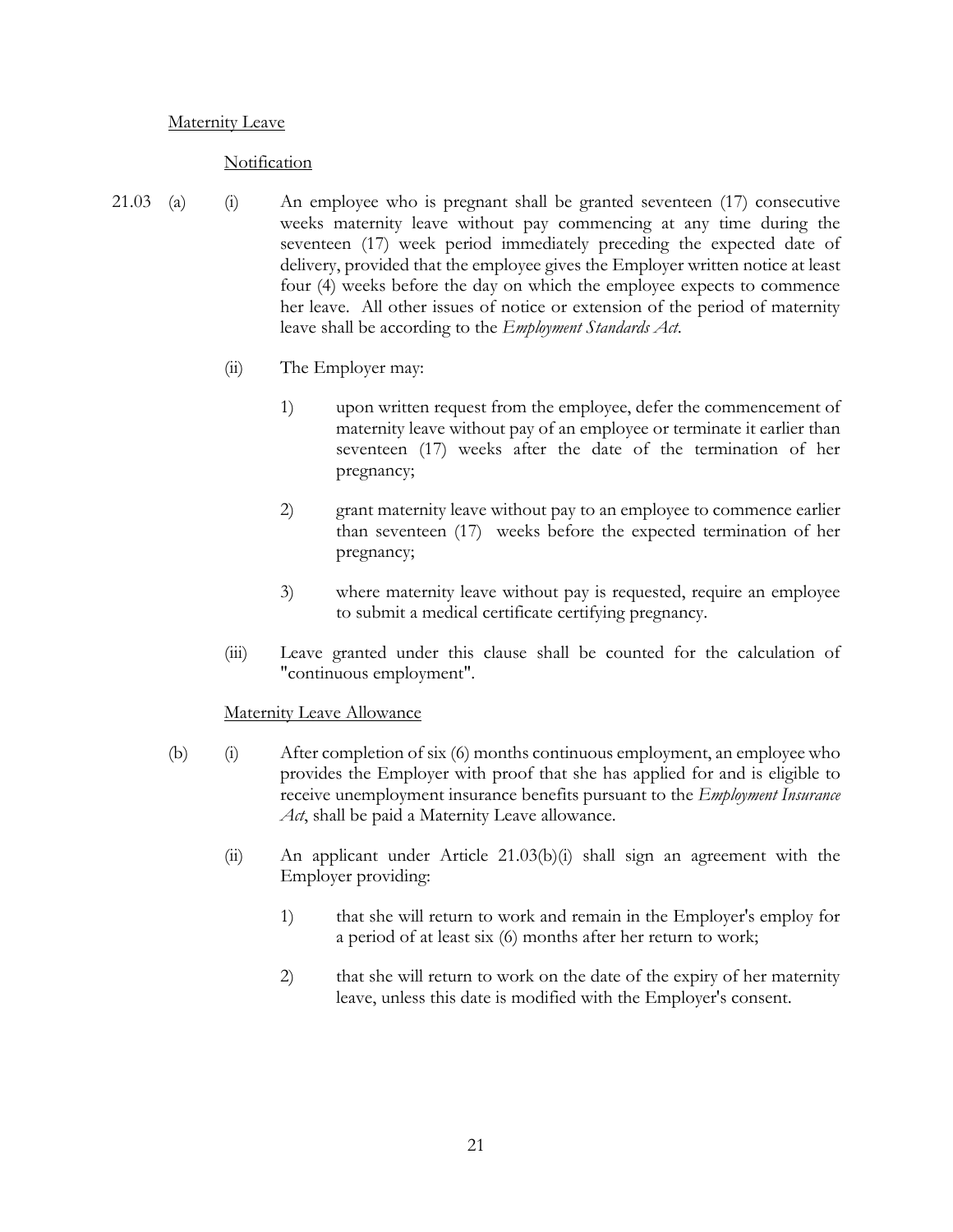- (iii) Should the employee fail to return to work, except by reason of death, disability or lay-off, as per the provisions of Article [21.03\(b\)\(ii\),](#page-23-1) the employee recognizes that she is indebted to the Employer for the amount of maternity leave allowance received. Should the employee not return for the full six months, the employee's indebtedness shall be reduced on a prorated basis according to the number of months for which she received pay. The Employer may deduct any amounts owing under this clause from any amounts owing by the Employer to the employee on termination of employment.
- <span id="page-24-0"></span>(c) In respect of the period of Maternity Leave, the maternity leave allowance payments will consist of a maximum of seventeen (17) weeks of payments necessary to provide the employee the combined equivalent of ninety-three percent (93%) of her weekly rate of pay.
	- (i) For a full-time employee the weekly rate of pay referred to in Article [21.03\(c\)](#page-24-0) shall be the weekly rate of pay to which she is entitled for the classification she was working in on the day immediately preceding the commencement of the Maternity Leave.
	- (ii) For a part-time employee the weekly rate of pay referred to in Article [21.03\(c\)](#page-24-0) shall be the pro-rated weekly rate of pay to which she is entitled for the classification she was working in averaged over the six (6) month period of continuous employment immediately preceding the commencement of the Maternity Leave.
- (d) Further, when a pregnant employee produces a statement from her physician that her working conditions may be detrimental to her health of that of the fetus, the Employer will either change those working conditions where that is reasonable within his operational requirements or allow the employee to take leave of absence without pay for the duration of her pregnancy.
- (e) The employee has no vested right to this allowance except for supplementation of Employment Insurance benefits as provided in this Article.

### Parental Leave

- 21.04 (a) Where an employee has or will have the actual care and custody of his/her newborn child; or where an employee commences proceedings to adopt a child who is below the age of majority or obtains an order for the adoption of a child who is below the age of majority, he/she shall be granted parental leave without pay for a single period of up to thirty-seven (37) consecutive weeks. The leave shall be taken during the fiftytwo (52) week period immediately following the day the child is born, or in the case of adoption, within the fifty-two (52) week period from the date the child comes into the employee's care and custody.
	- (b) Leave granted under this Clause shall be counted for the calculation of "continuous employment".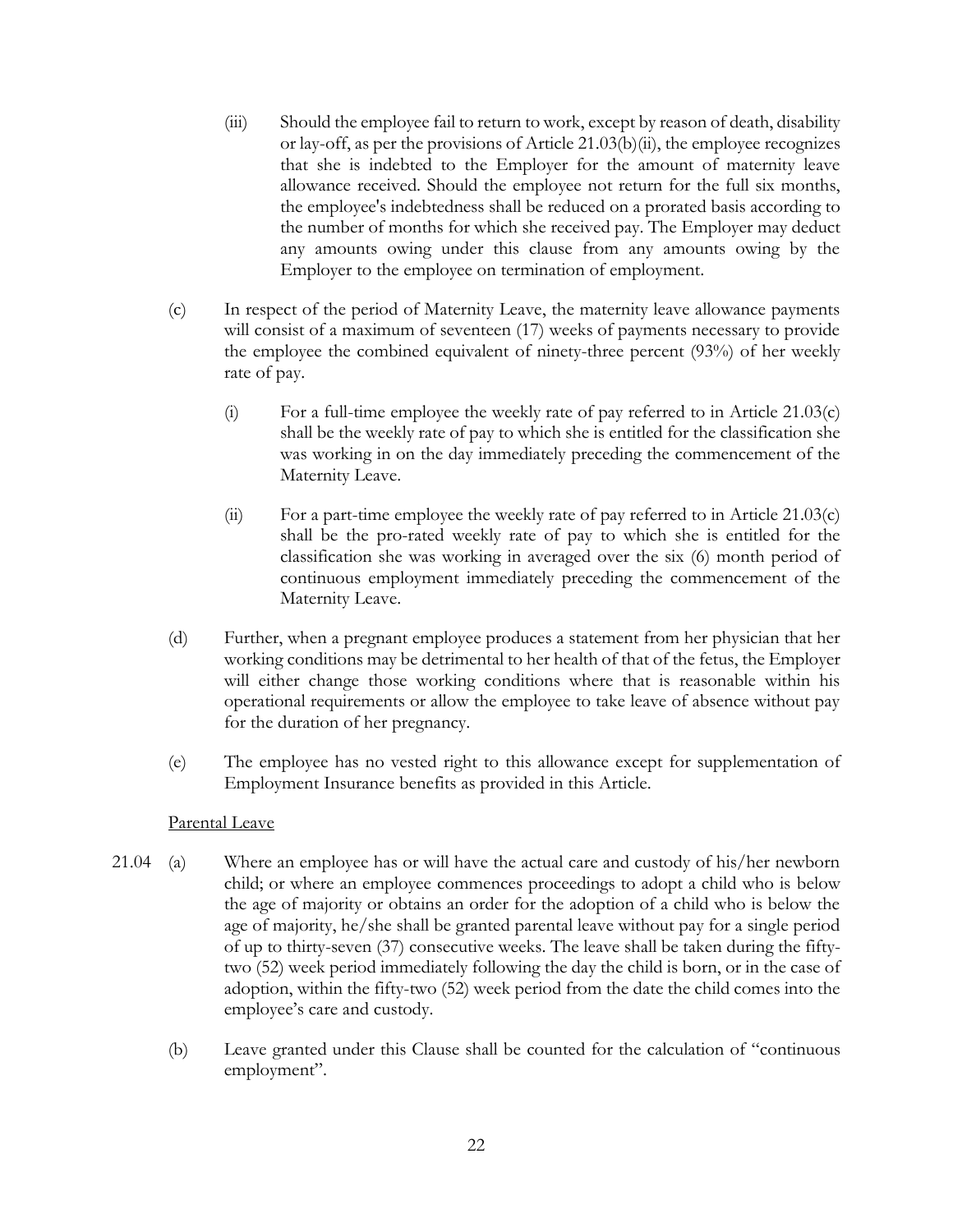- (c) Parental leave utilized by an employee-couple shall not exceed a total of thirty-seven (37) weeks for both employees combined.
- (d) Parental leave utilized by an employee-couple in conjunction with maternity leave shall not exceed a total of fifty-two (52) weeks for both employees combined.
- (e) Parental leave taken by an employee in conjunction with maternity leave shall be taken immediately after the termination of the maternity leave and the duration of both periods of leave shall not exceed a total of fifty-two (52) weeks.
- 21.05 (a) An employee who takes parental and/or maternity leave without pay shall continue to accrue seniority during the period of leave. Any period of leave shall be considered for pay increment purposes.
	- (b) An employee who takes parental and/or maternity leave without pay is entitled to be reinstated in the position that the employee occupied when the leave commenced. Where for any valid reason the Employer cannot reinstate an employee into the same position, the Employer shall reinstate the employee into a comparable position with the same wages and benefits.
	- (c) With consent of the Employer, an employee may return to work prior to the expiry of parental or maternity leave without pay.
- 21.06 At the request of an employee and subject to operational requirements, leave without pay in one (1) or more periods to a total maximum of one (1) year during an employee's total period of employment may be provided for the care and nurturing of pre-school children.

### Hunting, Fishing, and Harvesting Leave

- 21.07 (a) Subject to operational requirements, leave with pay to a maximum of three and a half (3.5) days per year may be granted on one week's notice to an employee in order to meet traditional hunting, fishing, harvesting, or cultural needs. Such leave shall not be unreasonably denied.
	- (b) An employee shall apply for such leave in writing on a form provided by the Employer.

### **Article 22 HOURS OF WORK**

- <span id="page-25-0"></span>22.01 Regular hours of work for full-time employees shall be five (5) consecutive days per week.
	- (a) Office staff from Monday to Friday 9:00 a.m. to 5:00 p.m., exclusive of a one (1) hour meal period,
	- (b) Recreation 8 hours per day, exclusive of a one (1) hour meal period, scheduled between 8:00 am and 11:00 pm.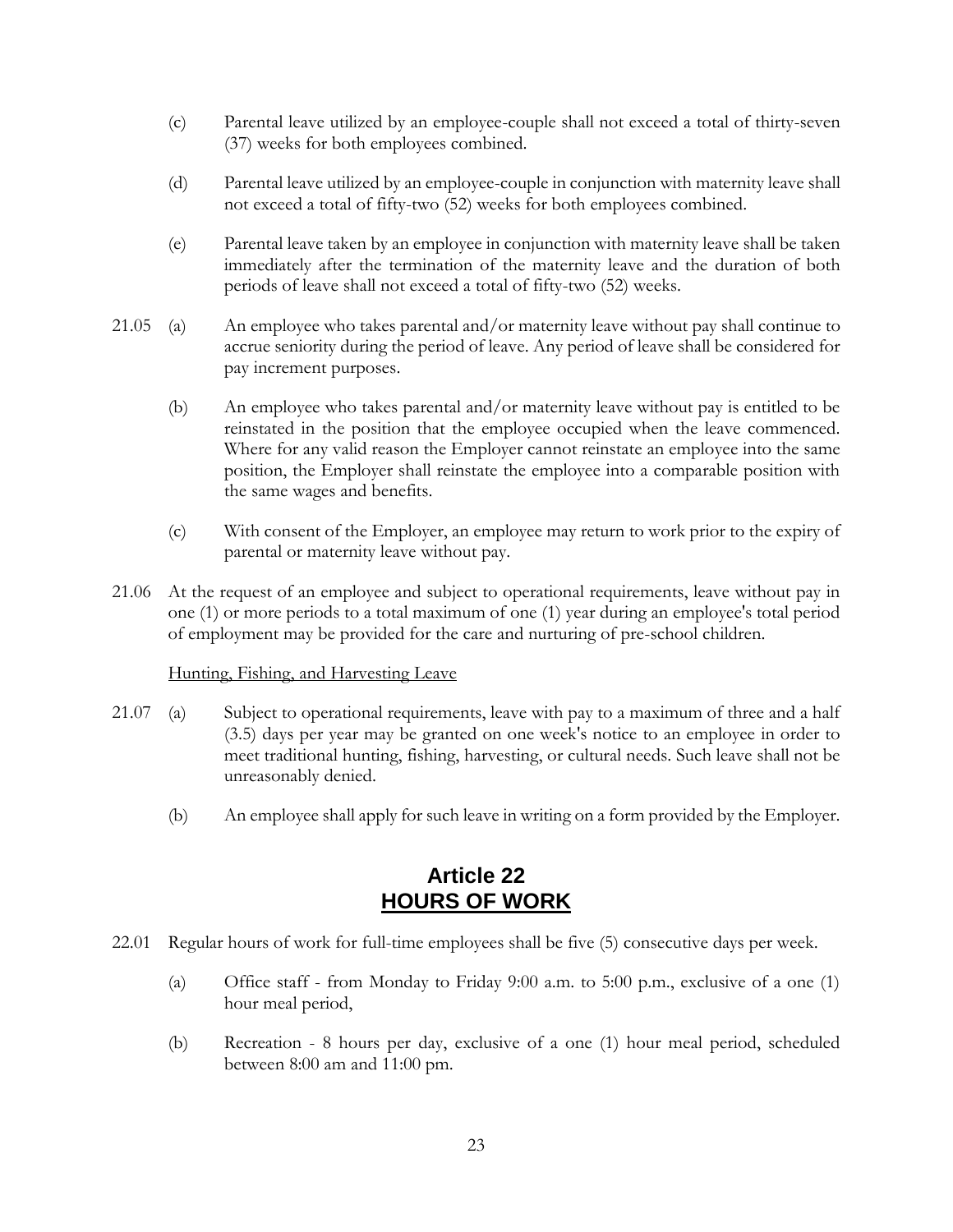- (c) Municipal Works 8:00 am 5:00 pm, exclusive of an one (1) hour meal period, or eight (8) hours per day subject to a mutually agreed schedule between the Employer and the employee.
- (d) Sanitation Workers weekly hours of work for Sanitation Workers will be:
	- (i) for the weeks between September 1 of one year and May 31 of the next, eight (8) hours per day Mondays and Thursdays, or, after giving written notice to the Union of the change, eight (8) hours per day Mondays, Wednesdays and Fridays, and;
	- (ii) for the weeks between June  $1<sup>st</sup>$  and August  $31<sup>st</sup>$  each year, eight (8) hours per day, Monday through Friday.

The Employer shall consult with the Union and the employees prior to implementing scheduling hours of work that will best meet operating needs and preferences of employees including shift rotation, changing of shifts, and posting of schedules.

- 22.02 All employees shall be entitled to rest periods of fifteen (15) minutes duration twice per day commencing at or around the mid-point of the shifts.
- 22.03 In the event that an employee is unable to take his rest period or meal period due to operational requirements, the meal period will be taken at a later time. In the event that an employee is unable to take this meal period at all during the day, upon approval he will have the option of leaving work early at the end of the day, or claiming overtime in the amount of time worked due to missing the meal period.

### **Article 23 OVERTIME**

<span id="page-26-0"></span>23.01 In this Article:

- (a) "straight time rate" means the hourly rate of pay;
- (b) "time and one-half" means one and one-half times the straight time rate;
- (c) "double time" means twice the straight time rate.
- <span id="page-26-1"></span>23.02 An employee who is required to work overtime shall be paid overtime compensation for all overtime worked subject to a minimum payment of one (1) hour at the overtime rate.
- 23.03 Employees shall record starting and finishing times of overtime worked on a form determined by the Employer.
- 23.04 Subject to the operational requirements of the service the Employer shall make every reasonable effort: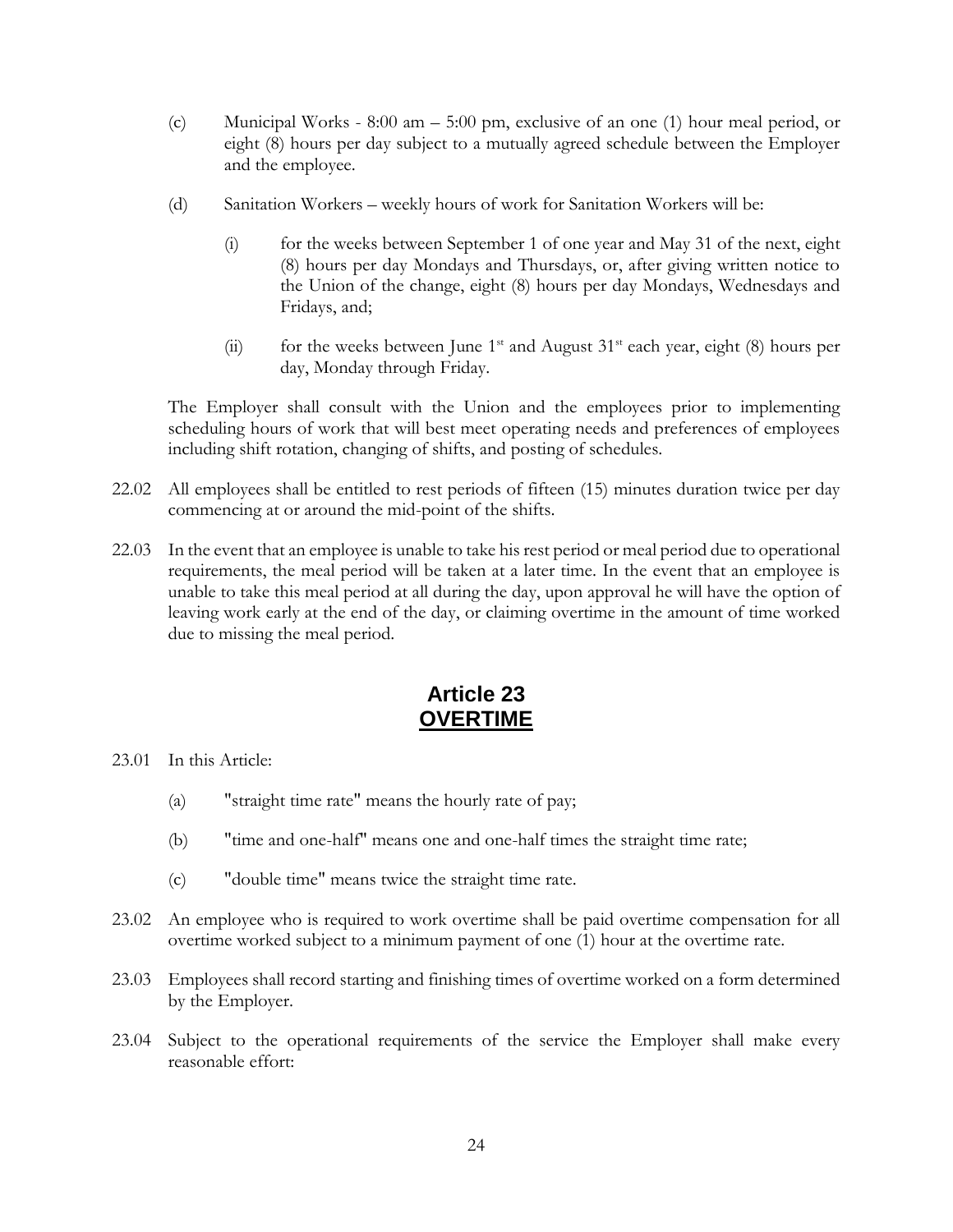- (a) to allocate overtime work on an equitable basis among readily available qualified employees who are normally required in their regular duties to perform that work;
- (b) to give employees who are required to work overtime reasonable advance notice of this requirement.

#### Payment for Overtime Worked

- <span id="page-27-2"></span><span id="page-27-1"></span>23.05 Subject to Article [23.02,](#page-26-1) an employee who is required to work overtime shall be compensated as follows:
	- (a) at time and one-half  $(1\frac{1}{2}X)$  for the first four hours worked, and
	- (b) at double time (2X) for all hours of overtime worked after the first four (4) consecutive hours of overtime and double time (2X) for all hours worked on a full-time employee's second scheduled day off.

In lieu of [\(a\)](#page-27-1) and [\(b\) above,](#page-27-2) at the request of the employee, the Employer may grant equivalent leave with pay at the appropriate overtime rate to be taken at a time mutually agreeable to the Employer and the employee.

23.06 Where an employee is required to work three (3) or more hours of overtime immediately following his regularly scheduled hours of duty, and, because of the operational requirements of the service, the employee is not permitted to leave his place of work, the Employer will either provide the employee with a meal or meal allowance equal to the amount of the Dinner in accordance with the Duty Travel, Meals and Incidental Expenses (Article [40.05\)](#page-42-0).

## **Article 24 PAY**

<span id="page-27-3"></span><span id="page-27-0"></span>24.01 Employees are entitled to be paid for services rendered for the classification and position to which they are appointed at the pay rates specified in the Appendices attached.

#### Pay Cheques

- 24.02 (a) Employees shall be paid on every second Friday.
	- (b) The Employer shall deposit an employee's pay directly to the financial institution of an employee's choice when requested by the employee. This provision shall not apply to casual employees.
	- (c) Where cheques are distributed to employees at their place of work, they shall first have been placed in sealed envelopes.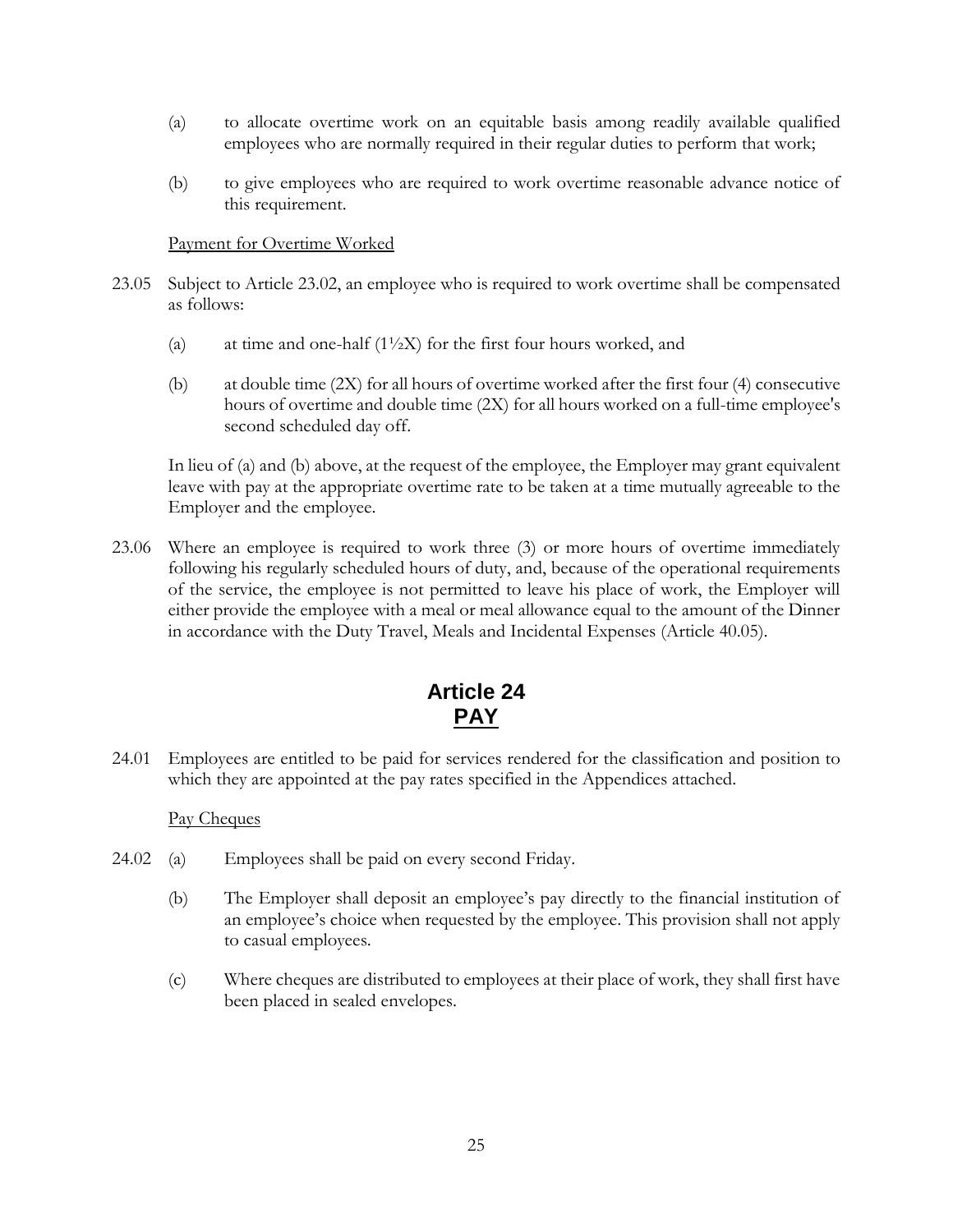24.03 Employees who have earned overtime compensation or any other extra allowances in addition to their regular pay, should receive such remuneration in the pay period in which it was earned but in any event shall receive such remuneration on the following pay day.

When overtime compensation is paid, the pay statement shall indicate the pay periods, rate of overtime, and the number of overtime hours.

Acting Pay

- 24.04 (a) When an employee performs the duties of a higher classification level on an acting basis, and, when this is previously approved by the Employer, he shall be paid acting pay calculated from the date on which he commenced to act as if he had been appointed to that higher classification level for the period in which he acts.
	- (b) When a day designated as a paid holiday occurs on a day when the employee would otherwise be performing duties on an acting basis, the holiday shall be considered as a day worked for purposes of acting pay.

### Salary Increases

- 24.05 (a) The Employer agrees to pay the negotiated salary increases to every employee not later than the month following the month in which this Agreement is signed and not later than the month following the month in which any subsequent salary increases become effective.
	- (b) The Employer agrees to pay all retroactive remuneration for salary increases, overtime, acting pay and allowances not later than two months following the month in which the Agreement is signed.
	- (c) Retroactive pay shall be issued on a separate cheque.
	- (d) Each full-time employee shall advance to the next step on the Rates of Pay grid, listed in Appendix 'A', for the employee's classification, to the maximum step for the classification, on the employee's anniversary date of employment.
	- (e) Each part-time employee shall advance to the next step on the Rates of Pay grid, listed in the Appendix 'A', for the employee's classification, to the maximum step for the classification, once the employee has worked regular hours which equal the regular hours of work for a full-time employee, employed in the same position, over one calendar year.
- 24.06 When an employee is appointed to a new position he shall be paid:
	- (a) If the appointment constitutes a promotion as defined in Article [2.01\(x\)](#page-5-0) an increase in salary that is nearest to but not less than the difference between Step I and Step II of the new pay range.
	- (b) If the appointment constitutes a transfer, at the rate nearest to, but not less than his former rate of pay.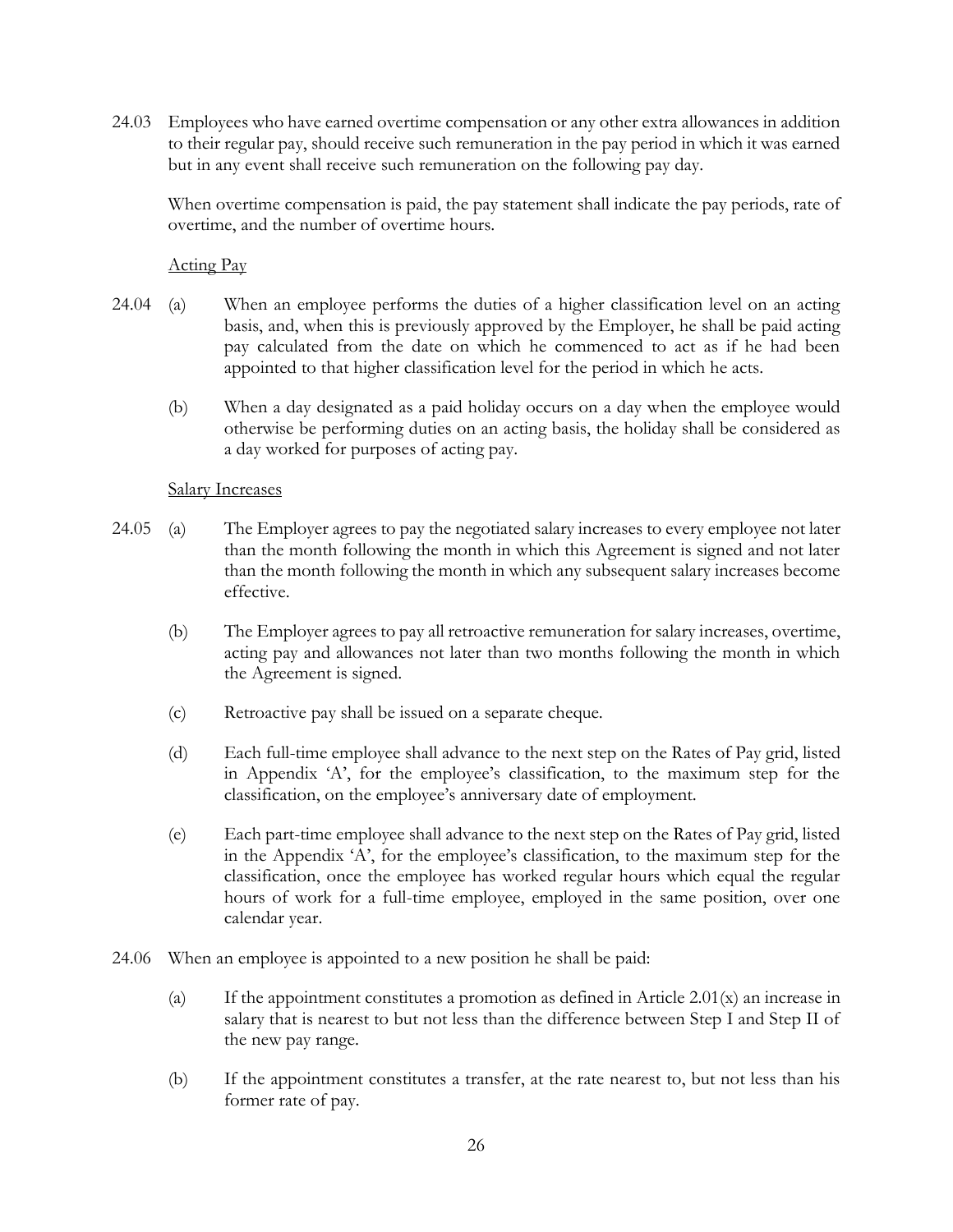(c) The employee shall then be eligible for the next salary step on the grid one (1) year following the date of the employee's promotion or transfer.

### Converted Positions

- 24.07 (a) Notwithstanding the provisions of Article [24.01,](#page-27-3) when a position is converted or, where as a result of audit or review, a converted position is found to be over-classified and the maximum salary payable in the new range is less than the maximum salary of the incumbent of that position, he shall be paid as the present incumbent of that position in a holding range which will permit him to be paid at a salary which is nearest to and not less than his present maximum salary.
	- (b) Where an employee accepts a transfer or training that would put him in a position nearer to the position before it was reclassified, he shall continue to be paid in the holding range.
	- (c) For the purposes of this Article, a present incumbent is an employee who, subject to the above provisions, continues to receive the annual and negotiated increases for the range of the position before it was reclassified downwards.

### Leave of Absence With and Without Pay

24.08 Employees who are on leave of absence with pay shall continue to receive their pay and allowances as provided in this Agreement for the duration of the leave of absence with pay. Employees who are on leave of absence without pay shall not receive any pay or allowances for the duration of the leave of absence without pay, unless this Agreement specifically provides otherwise.

## **Article 25 REPORTING PAY**

- <span id="page-29-0"></span>25.01 If an employee reports to work as scheduled and is advised by the Employer that there is insufficient or no work available he is entitled to two (2) hours pay at the straight time rate.
- 25.02 If an employee is directed to report for work on a day of rest or on a designated paid holiday, and there is insufficient work available, he shall be entitled to two (2) hours of work at the appropriate overtime rate. When no work is available he shall receive compensation to two (2) hours pay at the appropriate overtime rate.
- 25.03 If an employee is directed to report for work outside of his regularly scheduled hours, he shall be paid the greater of:
	- (a) compensation at the appropriate overtime rate; or
	- (b) compensation equivalent to two (2) hours pay at the straight time rate.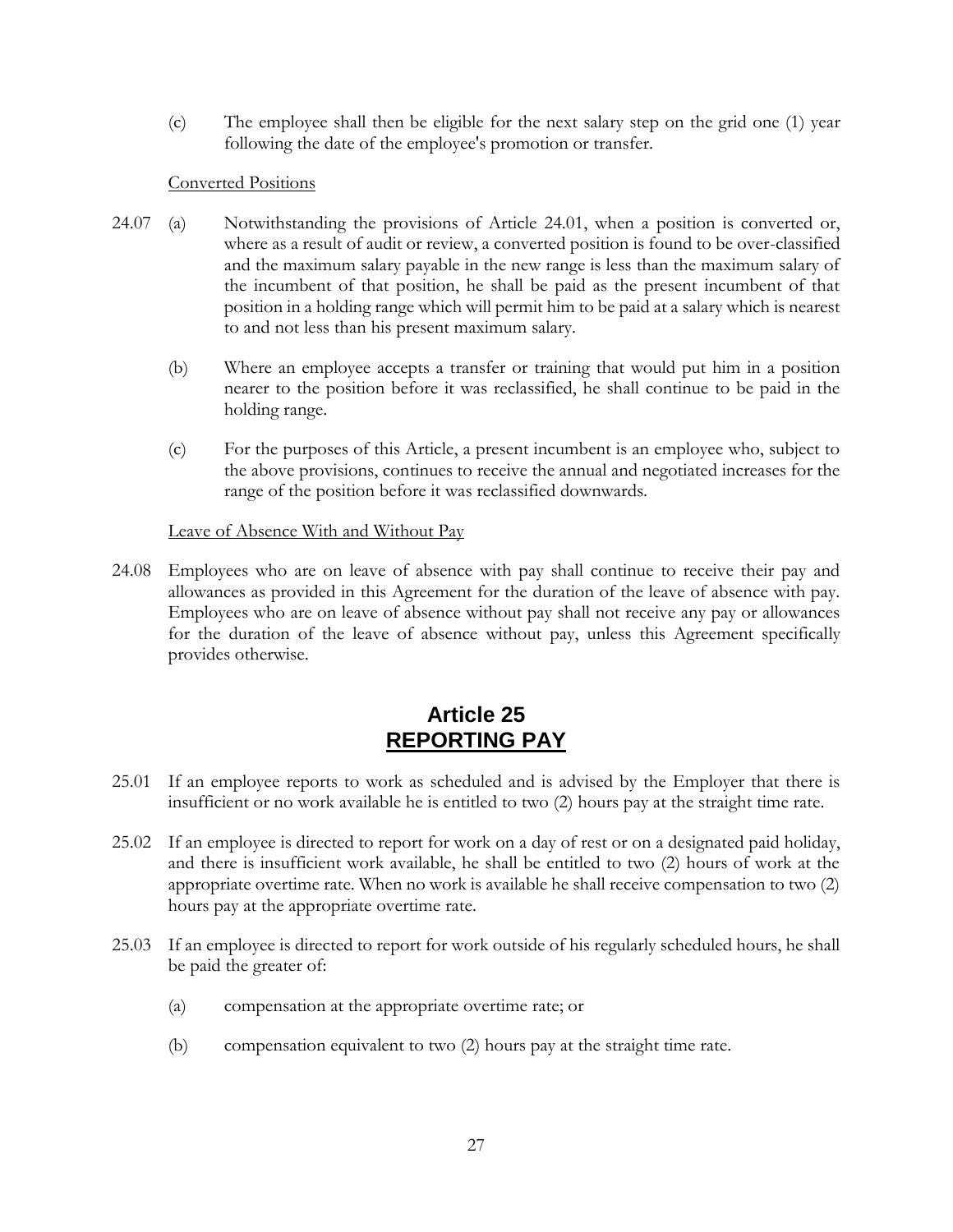## **Article 26 CALL BACK PAY**

- <span id="page-30-0"></span>26.01 (a) When an employee is recalled to a place of work for a specific duty, he shall be paid the greater of:
	- (i) compensation at the appropriate overtime rate; or
	- (ii) compensation equivalent to four (4) hours' pay at the straight-time rate.
	- (b) Compensation for call-back shall be made either in pay or compensatory leave. If compensatory leave is chosen by the employee it shall be taken at a time mutually agreeable to the Employer and employee.
- <span id="page-30-3"></span>26.02 When an employee returns to work on a call-back, payment under this Article shall be made whether or not work is actually available and performed.
- 26.03 Subject to Article [26.02](#page-30-3) above no employee shall be disciplined for being unable to return to work on a call-back.

## **Article 27 SHIFT PREMIUM**

- <span id="page-30-1"></span>27.01 An employee who is scheduled to work outside of the normal hours of work shall be paid a shift premium, as follows:
	- (a) \$1.00 per hour for all hours worked between 3:00 p.m. to 11:00 p.m.; and
	- (b) \$1.10 per hour for all hours worked between 11:00 p.m. and 7:00 a.m.

### **Article 28 TERM POSITIONS**

<span id="page-30-2"></span>28.01 Except with prior mutual agreement between the Union and the Employer, no term position may extend beyond three (3) years. Should the Employer wish a term position to extend beyond a period of three (3) years, that position must become a regular position which must be offered to the incumbent of the term position, and his or her seniority shall be the initial date of hire into his or her term position.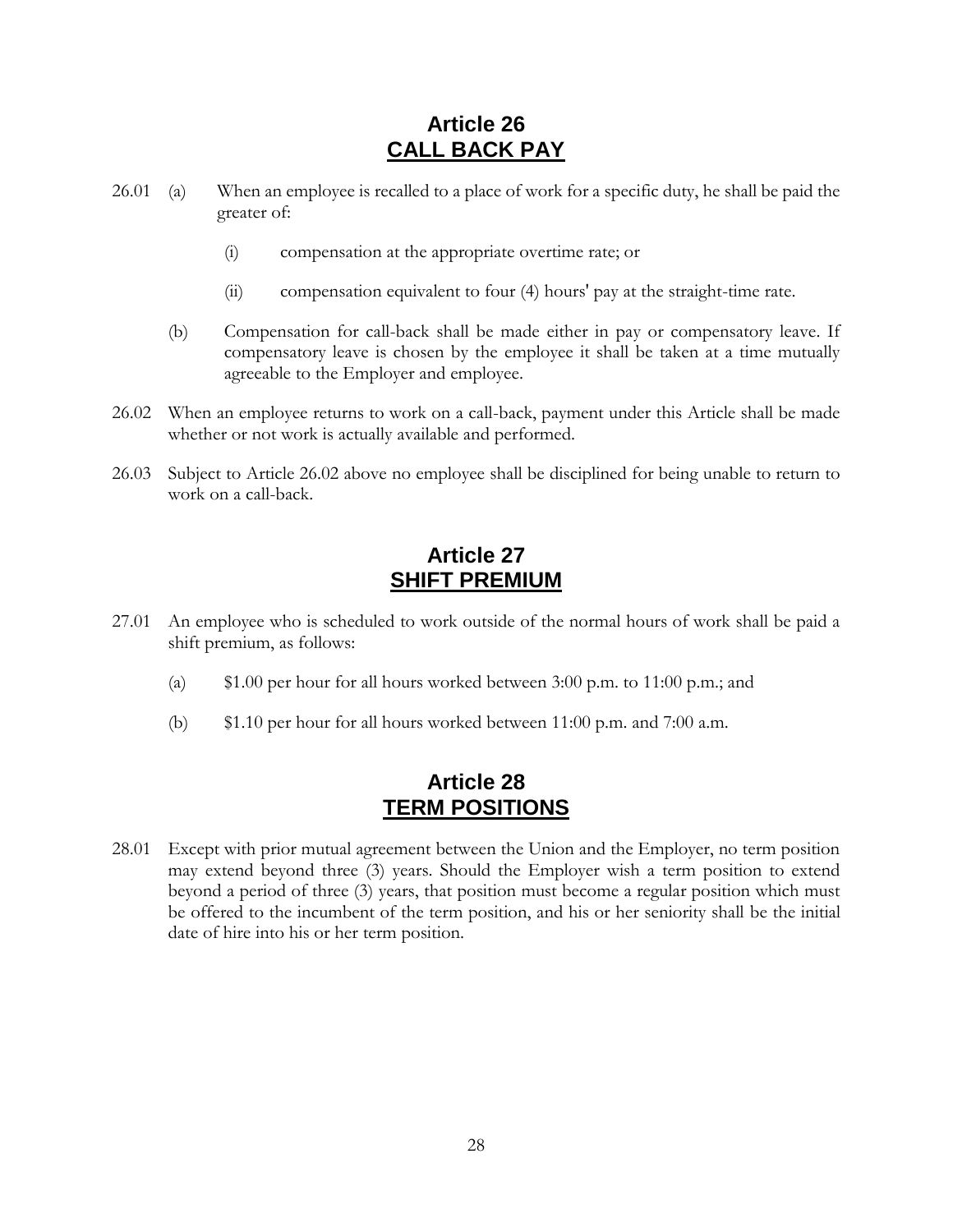## **Article 29 TECHNOLOGICAL CHANGE**

- <span id="page-31-0"></span>29.01 (a) Both parties recognize the overall advantages of technological change. Both parties will therefore encourage and promote technological change and improvements.
	- (b) With this in view, and recognizing the extensive lead time required for the selection, installation and provision of sophisticated equipment, the Employer agrees to provide as much advance notice as possible, but no fewer than one hundred and twenty (120) days, to the Union of any major technological change in equipment which would result in changes in the employment status or in this Agreement. In addition, the Employer agrees to consult with the Union with a view to resolving problems which may arise as a result of the introduction of such technological change, and should the parties not agree, the matter shall be referred to arbitration. The imposition of said technological change shall be postponed until an arbitral award is handed down.
	- (c) In cases where employees may require retraining the Employer will make every reasonable effort to offer training courses. Where the Employer requires the employee to develop new skills as a result of these changes, the employee shall be provided with a reasonable amount of training. This training will occur during the employee's normal working hours where possible, however should the courses occur after regular working hours, the employee and Employer shall mutually agree upon suitable time off based on straight-time rate compensation. Training courses provided for in accordance with this provision shall be at no cost to employees.

## **Article 30 PAY FOR TRAVEL ON BEHALF OF EMPLOYER**

- <span id="page-31-1"></span>30.01 Where an employee is required to travel on behalf of the Employer, he shall be paid:
	- (a) When the travel occurs on a regular work day, as though he were at work for all hours traveled.
	- (b) When the travel occurs on a day of rest or designated paid holiday, at the applicable overtime rate for all hours traveled, with a minimum of four (4) hours pay at the straight time rate and a maximum of eight (8) hours at the applicable overtime rate.
	- (c) The Employer will make every reasonable effort to restrict travel outside of Fort Providence that requires absence from home beyond a period which includes two (2) weekends.
	- (d) Where an employee is absent from home on a designated paid holiday or day of rest and does not work, he shall receive cash payment at time and one-half (1½) his rate of pay for that day.
	- (e) Notwithstanding the above, the Employer may make other arrangements mutually agreeable between the Employer and employee.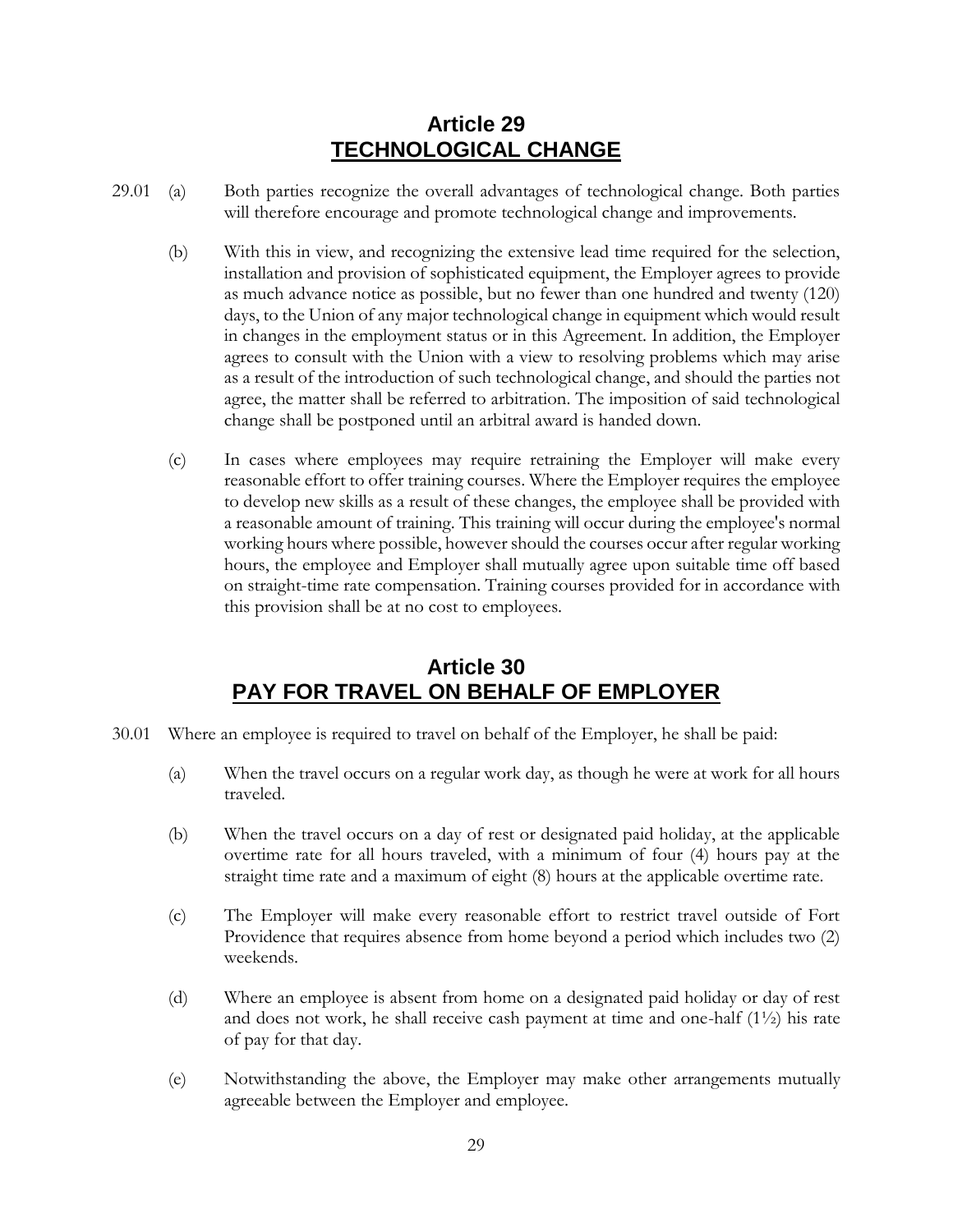### **Article 31 LAY-OFF AND JOB SECURITY**

### <span id="page-32-0"></span>Lay-off

- 31.01 (a) Lay-offs will be made, when necessary, on the basis of reverse order of seniority within the employee's job classification.
	- (b) In order to minimize the adverse effects of lay-off, the Employer will provide retraining when practicable.
	- (c) A person who is appointed to a position within twelve (12) months of the date on which he was laid-off shall not lose any seniority or accumulated benefits.
- 31.02 Before a full-time or part-time employee is laid-off:
	- (a) each employee shall be given three (3) months' notice in writing of the effective date of his lay-off or pay in lieu thereof;
	- (b) every employee subject to lay-off shall, during the three (3) month period of notice, be granted reasonable leave with pay for the purpose of being interviewed and examined by a prospective employer and to such additional leave with pay as the Employer considers reasonable for the employee to travel to and from the place where his presence is so required.
- 31.03 A short-term lay-off shall not exceed forty-five (45) days and lay-off notice or pay in lieu thereof does not apply to a short-term lay-off.
- 31.04 The Employer shall not dismiss, suspend, lay-off, demote or otherwise discipline an employee on the grounds that garnishment proceedings may be or have been taken with respect to an employee.
- 31.05 The Employer may retrain employees who would otherwise become redundant as a result of Employer planned termination and such retraining shall commence as soon as possible.
- 31.06 Recall from a lay-off will be made on the basis of seniority within the employee's job classification.
- 31.07 The Employer shall give notice of recall personally or by registered mail. Where notice of recall is given personally, the Employer shall deliver a letter stating that the employee is recalled. In this instance, notice of recall is deemed to be given when served.

Where notice of recall is given by registered mail, notice is deemed to be given seven (7) days from the date of mailing.

31.08 The employee shall return to work within ten (10) working days of receipt of notice of recall, unless, on reasonable grounds, he is unable to do so. Inability to communicate shall be considered as reasonable grounds.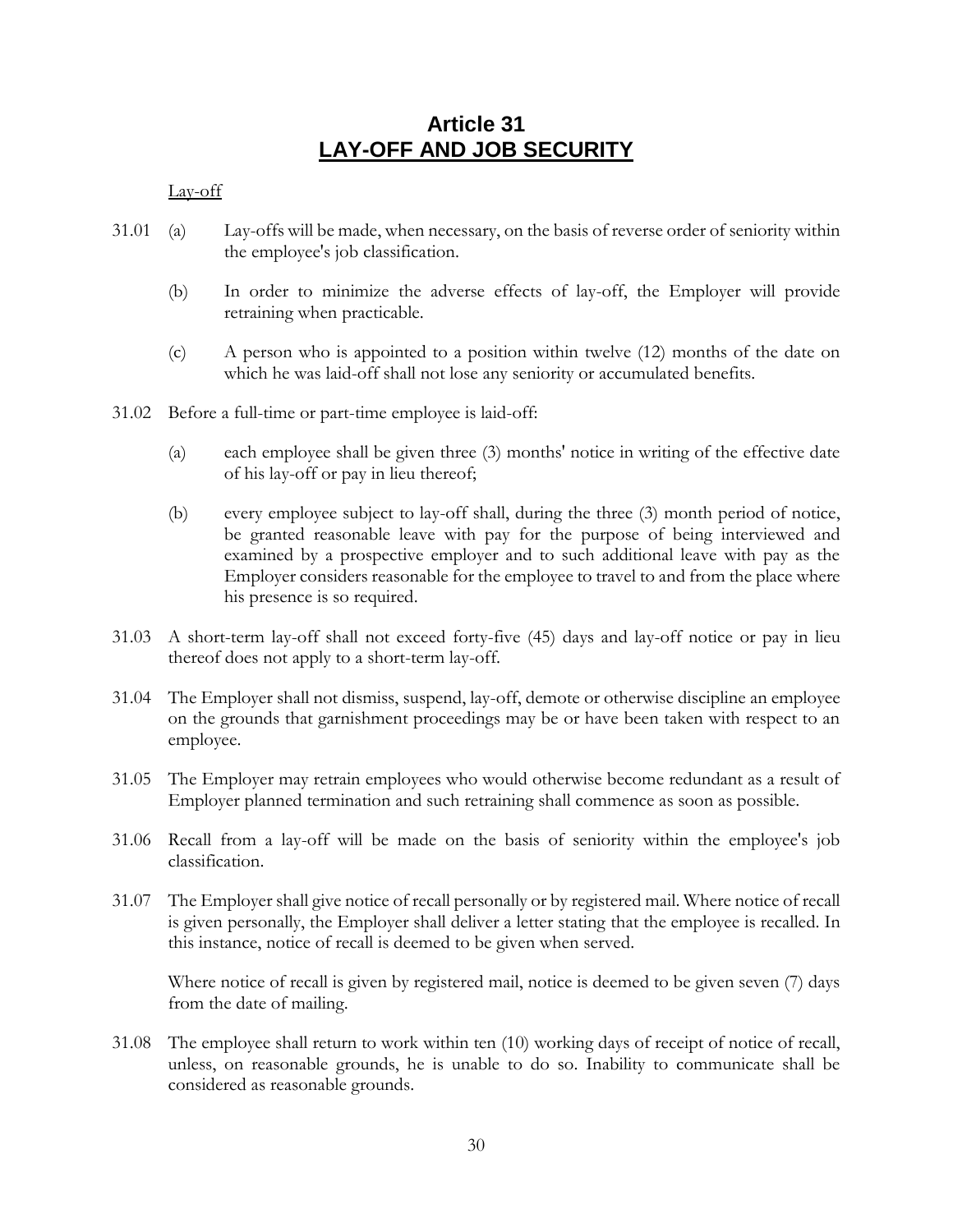## **Article 32 JOB DESCRIPTION**

- <span id="page-33-0"></span>32.01 When an employee is first hired or when an employee is reassigned to another position in the bargaining unit, the Employer shall, before the employee is assigned to that position, provide the employee with a current and accurate Job Description of the position to which he or she is assigned.
- 32.02 Upon written request, an employee shall be given a complete and current Job Description and responsibilities of his or her position.

### <span id="page-33-1"></span>**Article 33 EMPLOYEE PERFORMANCE REVIEW AND EMPLOYEE FILES**

### Employee Performance

- 33.01 (a) When a formal review of an employee's performance is made, the employee concerned shall be given the opportunity to discuss then sign the review form in question to indicate that its contents have been read and understood. The employee shall also be given the opportunity to provide written comments to be attached to his performance appraisal and may use the grievance procedure in [Article 35](#page-34-1) to correct any alleged inaccuracies in his performance appraisal.
	- (b) The formal review of an employee's performance shall also incorporate an opportunity for the employee to state his career development goals and request any training, inservice training, re-training, or any facets of career development which may be available.
- 33.02 The Employer agrees not to introduce as evidence in the case of promotional opportunities or disciplinary action any document from the file of an employee, the existence of which the employee was not made aware, by the provision of a copy thereof at the time of filing.
- 33.03 Any document or written statement related to disciplinary action which may have been placed on the Personnel file of an employee shall be destroyed after two (2) years have elapsed since the disciplinary action was taken provided that no further disciplinary action has been recorded during this period.
- 33.04 Upon written request of an employee, the Personnel file of that employee shall be made available for his examination at reasonable times in the presence of an authorized representative of the Employer.

#### Employee Representative

33.05 (a) The Employer's representative who assesses an employee's performance must have observed the employee's performance for the period for which the employee's performance is evaluated, or must consult someone within the organization who has observed the employee's performance.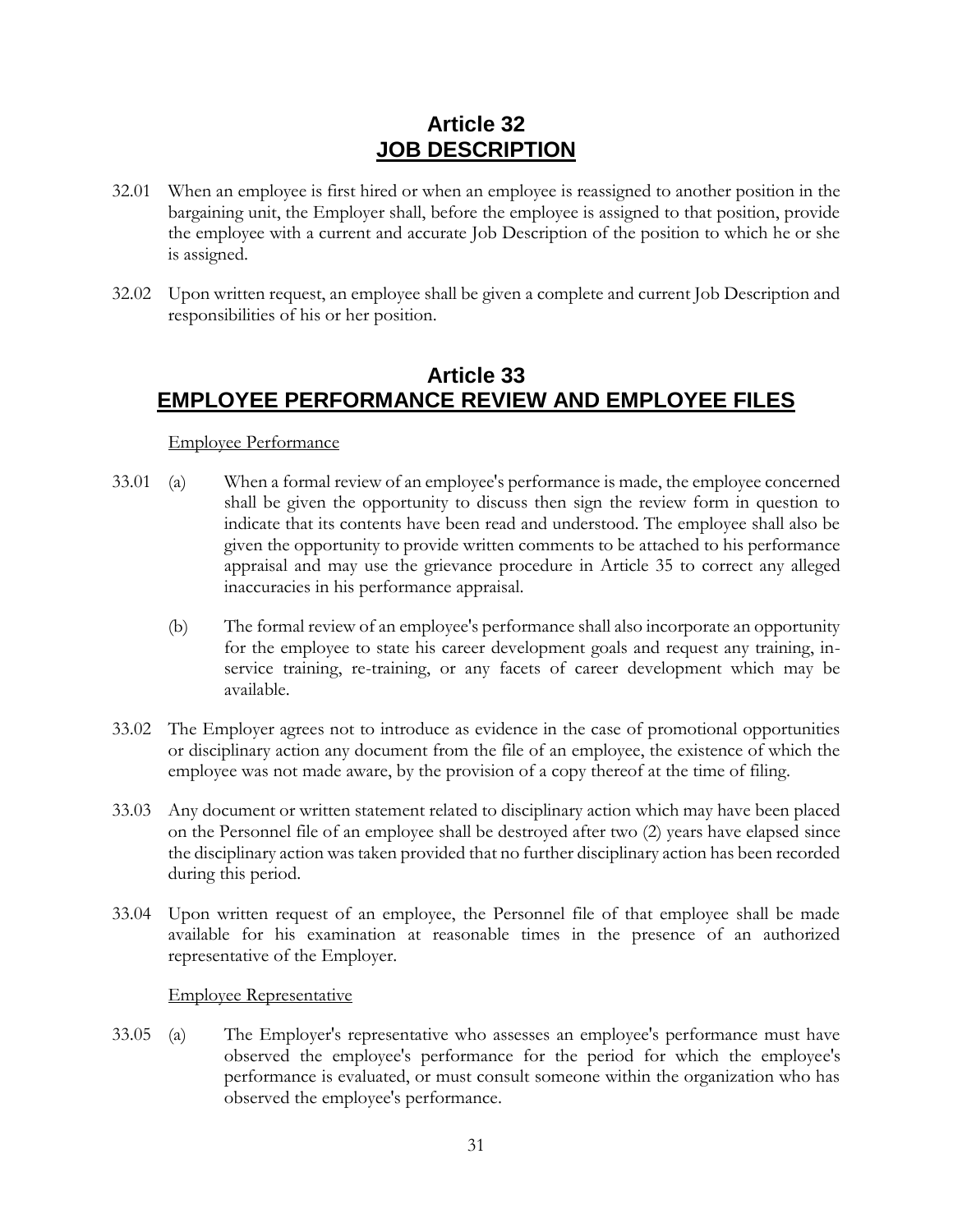- (b) Where an employee is required to attend a meeting with the Employer where discipline may be imposed, the employee shall have the right to have a representative of the Union in attendance. The Employer must advise the employee of his right to be accompanied by his representative and give him reasonable time to have his representative present.
- (c) Only one file per employee for the purposes of performance evaluation or discipline shall exist.
- (d) The Employer agrees that communications between an employee and his representative are privileged and confidential.

The Employer shall not ask questions of the representatives on confidential matters and the representative shall not be forced to testify against an employee.

## **Article 34 CLASSIFICATION**

<span id="page-34-0"></span>34.01 During the term of this Agreement, if a new or revised classification standard is implemented by the Employer, the Employer shall before applying the new or revised classification standard, negotiate with the Union the rates of pay and the rules affecting the pay of employees for the classifications affected. If the parties fail to reach agreement within ninety (90) days from the date on which the Employer submits the new or revised standard to the Union, the Employer may apply the new rates of pay and the Union may refer the matter to arbitration. The arbitrator's decision will be retroactive to the date of application of the new rates.

### **Article 35 ADJUSTMENT OF DISPUTES**

- <span id="page-34-1"></span>35.01 The Employer and the Union recognize that grievances may arise in each of the following circumstances:
	- (a) the interpretation, application, administration or alleged violation of this Agreement, including any question as to whether a matter is arbitrable, or of an arbitral award;
	- (b) the interpretation, application, administration or alleged violation of a direction or other instrument made or issued by the Employer dealing with the terms or conditions of employment;
	- (c) disciplinary action resulting in demotion, suspension, or a financial penalty;
	- (d) dismissal; and
	- (e) letters or notations of discipline placed on an employee's personnel file.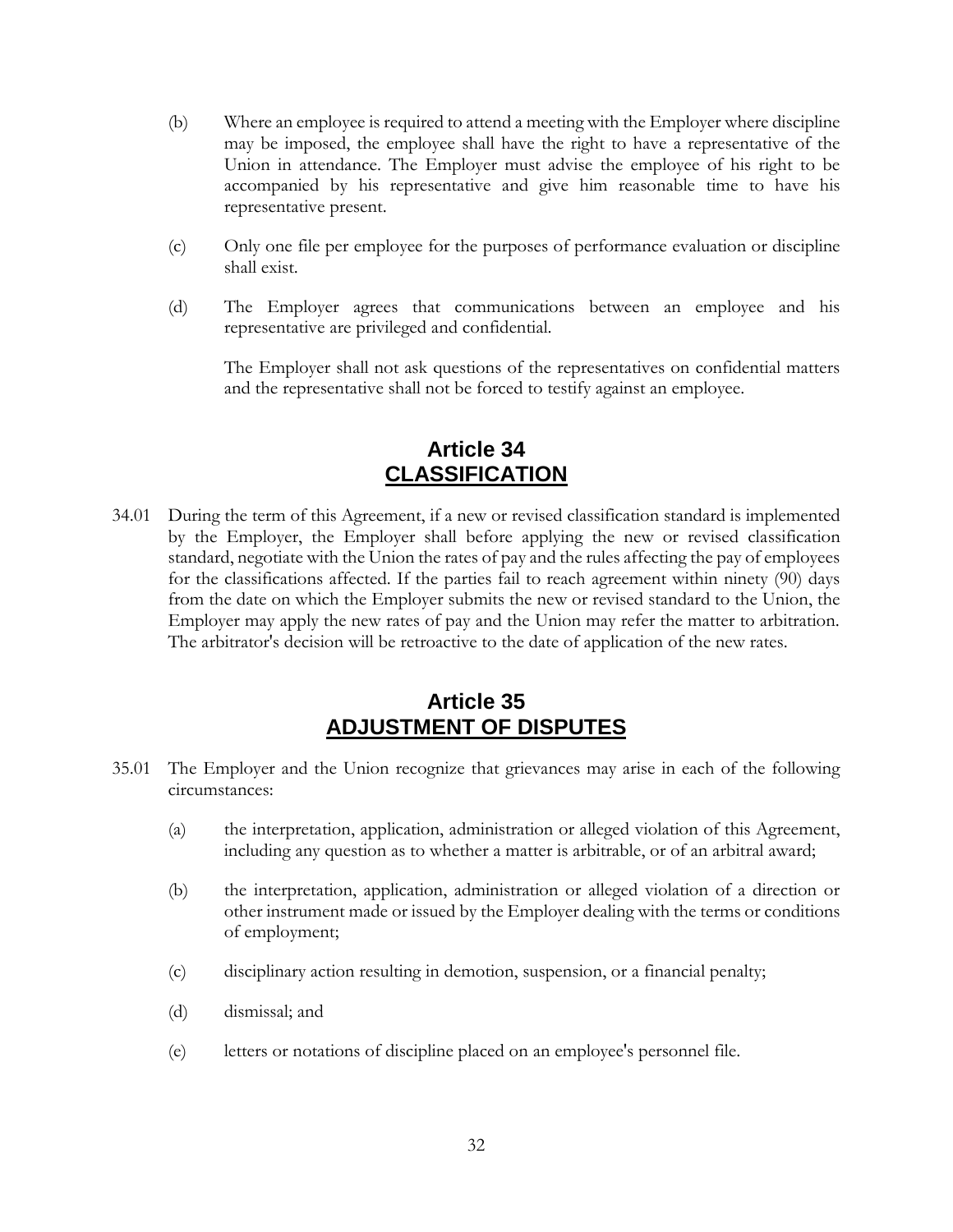- 35.02 If he so desires, an employee may be assisted and represented by the Union when presenting a grievance at any level.
- <span id="page-35-0"></span>35.03 An employee who wishes to present a grievance at any prescribed level in the grievance procedure shall transmit this grievance to his immediate supervisor who shall forthwith:
	- (a) forward the grievance to the representative of the Employer authorized to deal with grievances at the appropriate level; and
	- (b) provide the employee with a receipt stating the date on which the grievance was received by him.
- 35.04 Except as otherwise provided in this Agreement a grievance shall be processed by recourse to the following steps:
	- (a) First Level (Senior Administrative Officer)
	- (b) Second Level (Hamlet Council)
	- (c) Final Level (arbitration)
- 35.05 The Union shall have the right to consult with the Employer with respect to a grievance at each or any level of the grievance procedure.
- 35.06 An employee may present a grievance to the First Level of the procedure in the manner prescribed in Article [35.03](#page-35-0) not later than twenty-five (25) calendar days after the date on which he is notified orally or in writing or on which he first becomes aware of the action or circumstances giving rise to the grievance.
- <span id="page-35-1"></span>35.07 The Employer shall reply in writing to an employee's grievance within fourteen (14) calendar days at First Level, and within thirty (30) calendar days at Second Level.
- 35.08 An employee or the Union may present a grievance at each succeeding level in the grievance procedure beyond the First Level,
	- (a) where the decision or settlement is not satisfactory to the griever, within fourteen (14) calendar days after that decision or settlement has been conveyed in writing to him by the Employer, or;
	- (b) where the Employer has not conveyed a decision to the griever within the time prescribed in Article [35.07](#page-35-1) within fourteen (14) calendar days after the day the reply was due.
- 35.09 Where an employee has been represented by the Union in the presentation of his grievance, the Employer will provide the appropriate representative of the Union with a copy of the Employer's decision at each level of the grievance procedure at the same time that the Employer's decision is conveyed to the employee.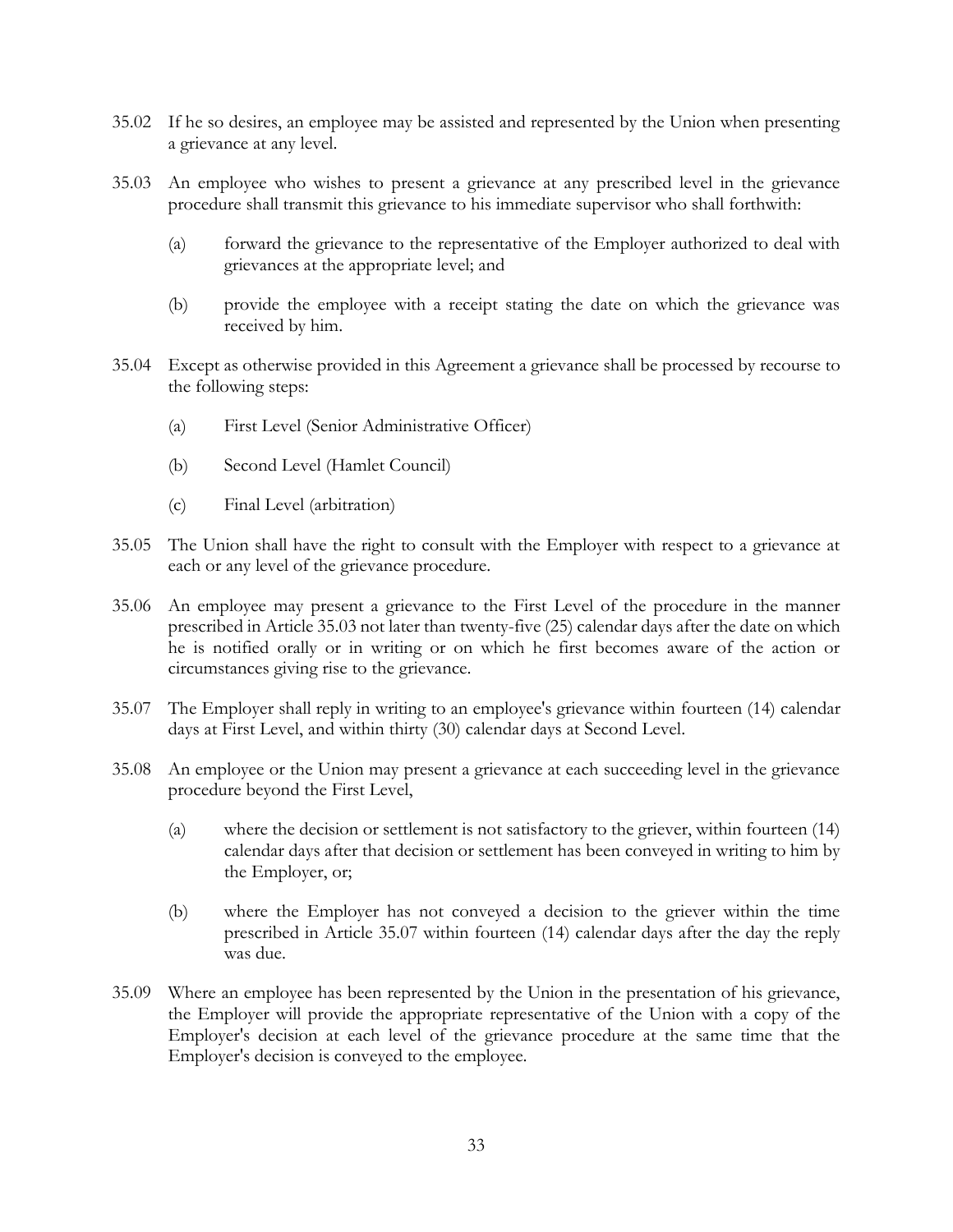- 35.10 No employee shall be dismissed without being given notice in writing together with the reasons therefore. When the Employer dismisses an employee the grievance procedures shall apply except that the grievance may be presented at the Second Level.
- 35.11 The Union shall have the right to initiate and present a grievance on any matter to any level of management specified in the grievance procedure.
- 35.12 An employee shall have the right to present a grievance on matters relating to the application or interpretation of this Agreement provided he first obtains the authorization of the Union prior to presenting such grievance.
- 35.13 An employee may, by written notice to the Senior Administrative Officer, withdraw a grievance provided that, where the grievance is one arising out of the application or interpretation of this Agreement his withdrawal has the approval, in writing, of the Union.
- 35.14 Employer grievances shall be processed by filing directly with the President of the Union.
- 35.15 The time limits stipulated in this procedure may be extended by mutual agreement between the Employer and the employee, and where appropriate, the Union Representative.
- 35.16 No proceedings under this Article are invalid by reason of any defect of form or any technical irregularity.

#### **Arbitration**

<span id="page-36-0"></span>35.17 Should the grievance not be resolved following Second Level either party may, by written notice to the other party, refer the matter to arbitration.

#### Single Arbitrator

- 35.18 (a) The parties agree that arbitration referred to in Article [35.17](#page-36-0) shall be by a single arbitrator.
	- (b) The parties will attempt to come to an agreement on the selection of an Arbitrator within thirty (30) calendar days of the date on which notification by either party to submit the difference or allegation to arbitration was made, or such further period as may be mutually agreed upon by the parties.
	- (c) In the event that the Employer and the Union are unable to agree upon the selection of the Arbitrator, the Minister of Labour of Canada shall be requested to appoint an Arbitrator, and it is agreed that the Arbitrator so appointed shall act as the single Arbitrator.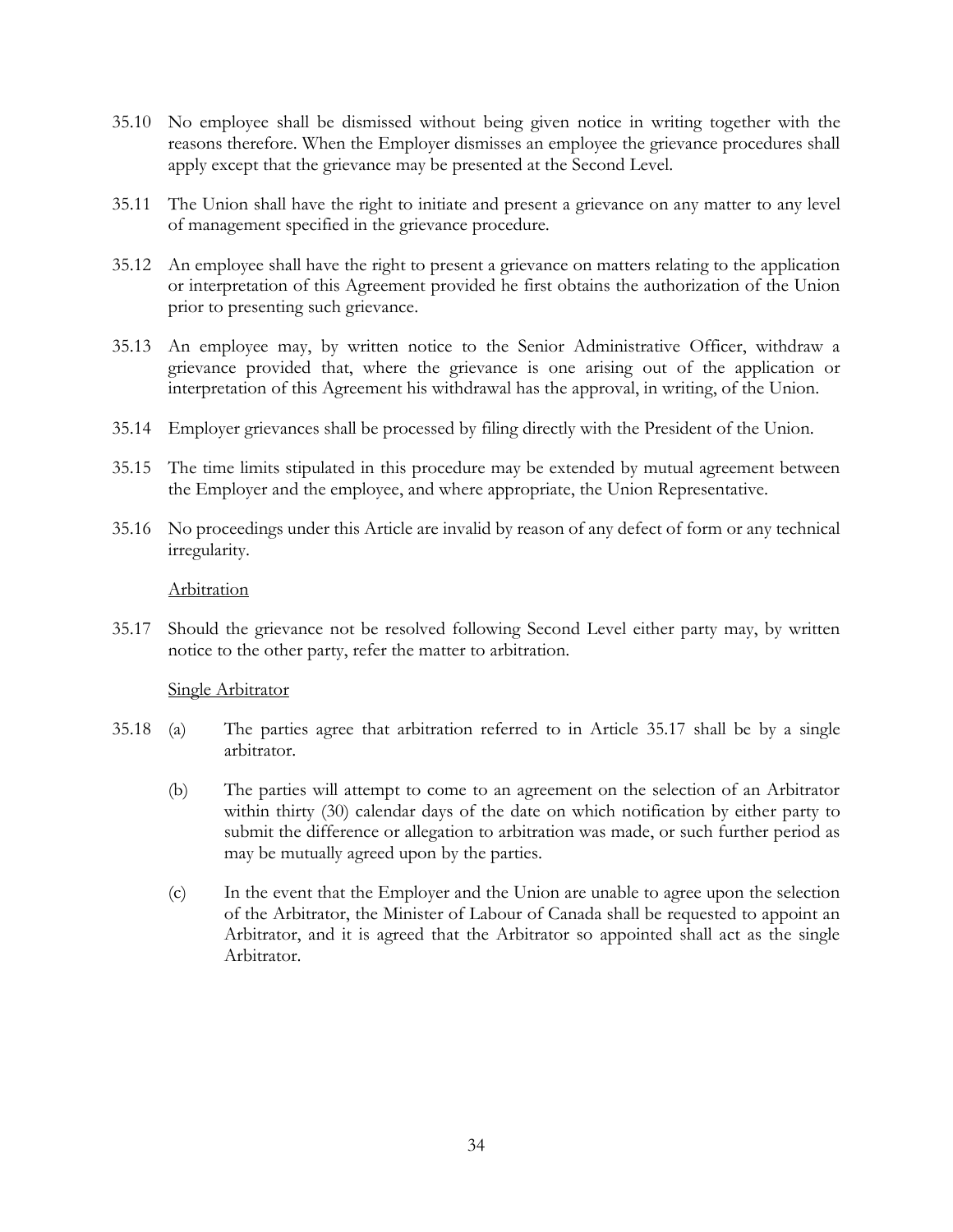#### Power of the Arbitrator

- 35.19 (a) The arbitrator has all of the powers granted to arbitrators under the *Canada Labour Code* Part I in addition to any powers which are contained in this Agreement.
	- (b) The arbitrator shall hear and determine the difference or allegation and shall issue a written decision and the decision is final and binding upon the parties and upon any employee affected by it.
	- (c) The award of the arbitrator shall be signed by him and copies thereof shall be transmitted to the parties to the dispute within three months of the hearing.
- 35.20 The Arbitrator shall not have the authority to alter or amend any of the provisions of this Agreement, or to substitute any new provisions in lieu thereof, or to render any decision contrary to the terms and provisions of this Agreement, or to increase or decrease wages.
- 35.21 The Employer and the Union shall each pay one-half  $(\frac{1}{2})$  of the remuneration and expenses of the arbitrator and each party shall bear its own expenses of every such arbitration.
- 35.22 Where a party has failed to comply with any of the terms of the decision of the arbitrator, either party or the employee affected by the decision may, after the expiration of fourteen (14) calendar days from the date of the receipt of the decision or the date provided in the decision for compliance, whichever is later, file in the office of the Clerk of the Federal Court of Canada, a copy of the decision, exclusive of the reason therefore in the prescribed form, whereupon the decision may be entered in the same way as a judgement or an order of that court and may be enforceable as such.
- 35.23 In addition to the powers granted to arbitrators under the *Canada Labour Code* Part I the Arbitrator may determine that the employee has been dismissed for other than proper cause and he may:
	- (a) direct the Employer to reinstate the employee and pay to the employee a sum equal to his wages lost by reason of his dismissal, or such less sum as in the opinion of the arbitrator is fair and reasonable; or
	- (b) make such order as he considers fair and reasonable having regard to the terms of this Agreement.

## **Article 36 NO CONTRACTING OUT**

<span id="page-37-0"></span>36.01 There shall be no contracting out of any bargaining unit work if it would result in the lay-off or the continuation of a lay-off of a member of the bargaining unit.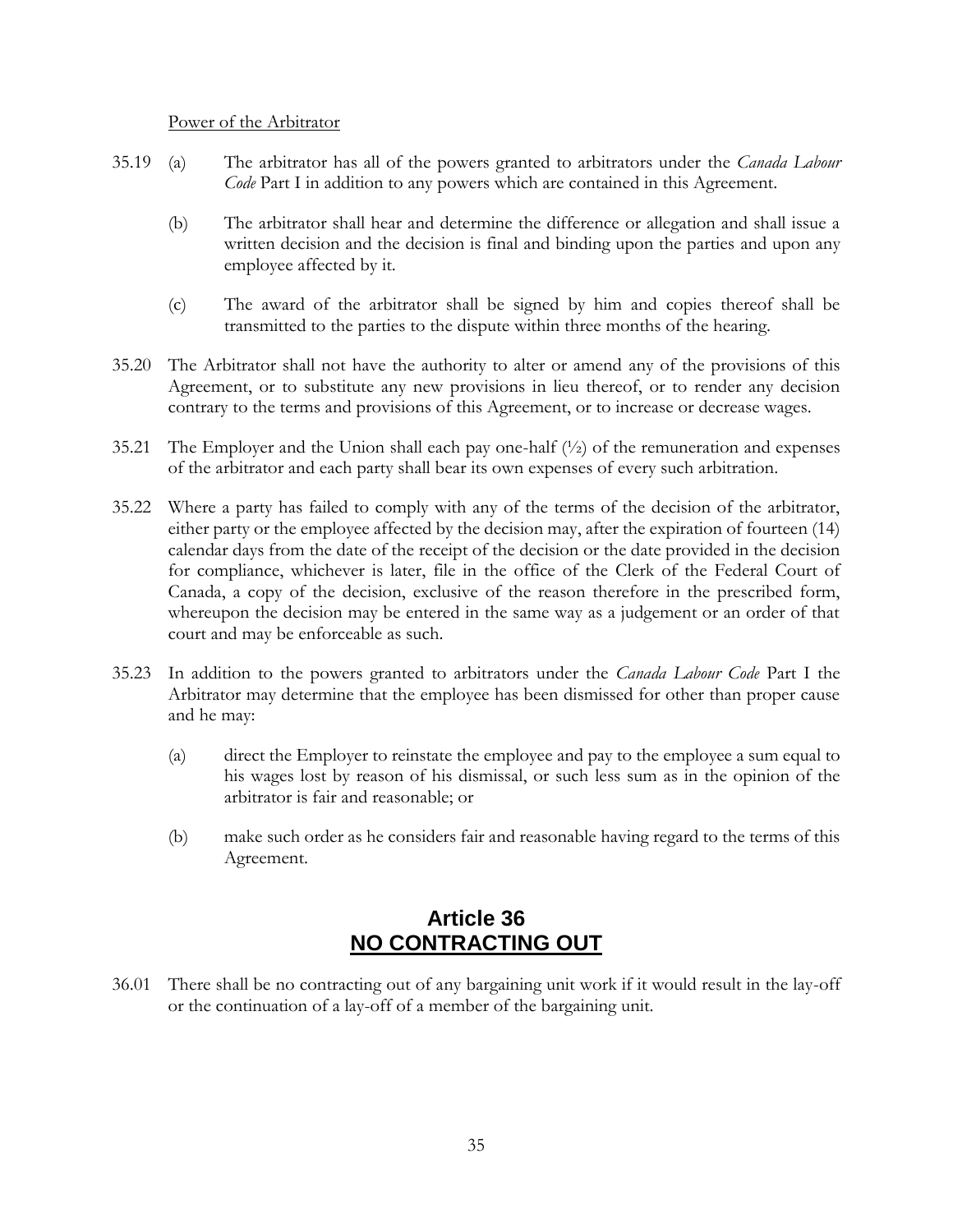## **Article 37 LABOUR/MANAGEMENT COMMITTEE**

- <span id="page-38-0"></span>37.01 A Labour/Management Committee will be formed to consult on matters of safety and health, the translation of this Agreement, and other matters of mutual interest.
- 37.02 The Labour/Management Committee shall be comprised of equal representation of the Union and the Employer, with each party choosing their respective representatives.
- 37.03 The Committee will meet once every four (4) months at a pre-established time and at other times at the request of either party. The role of Chairman will alternate between the Employer and the Union.
- 37.04 In matters of safety and health, the Committee will follow the following provisions:
	- (a) The work environment will be monitored and where a problem is perceived it shall be investigated and remedied as appropriate.

#### Protective Clothing and Equipment

(b) The Employer shall provide and pay for all protective devices, clothing and other equipment necessary to properly protect employees from injury and unhealthy conditions. The Employer shall make provisions for the proper cleaning and maintenance of all safety equipment, devices and clothing at no cost to the employees.

### The Right to Know Hazard Identification

(c) (i) The Employer shall identify in writing in all appropriate languages, new or presently used chemicals, substances or equipment present in the work area including hazards or suspected hazards, precautions and antidotes or procedures to be followed following exposure.

#### Information and Investigations Concerning Health Hazards and Work Injuries

(ii) 1) The Employer shall ensure that such investigations are conducted as may be necessary to determine the circumstances surrounding work injuries and health hazards arising.

> Reports of these investigations shall be submitted to the Union Representative and the Employer, who may request further information from the person(s) who conducted the investigation.

2) If the Employer receives a copy of the report of injury it shall be passed on to the Union.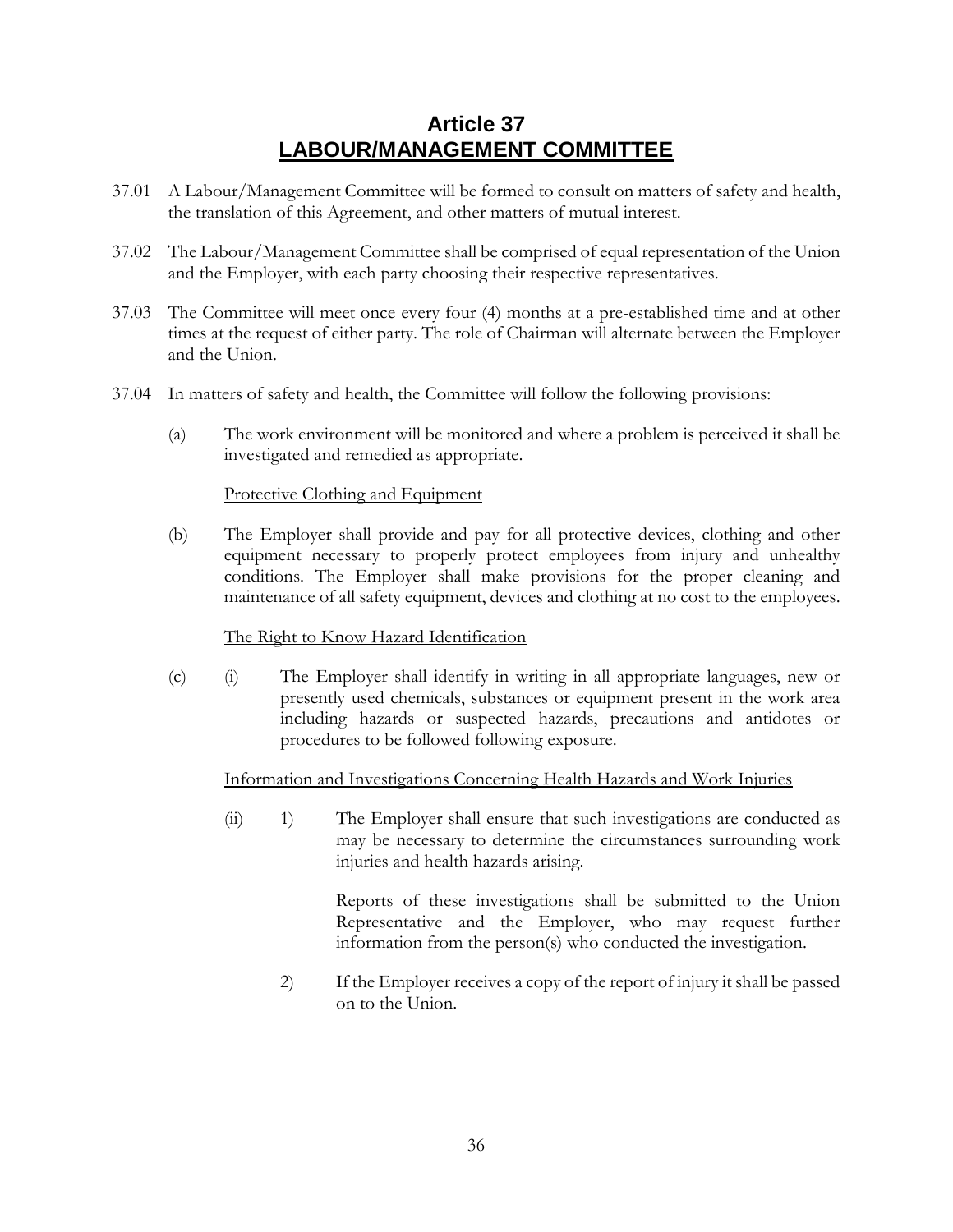## **Article 38 HEALTH AND SAFETY**

<span id="page-39-0"></span>38.01 The Employer shall comply with all applicable federal, territorial and municipal health and safety legislation and regulations. All standards established under the legislation and regulations shall constitute minimum acceptable practice.

### *Safety Act* and Regulations

- 38.02 A copy of the *Safety Act* and Regulations, and any other applicable health and safety legislation and regulations, shall be readily accessible to each employee in the workplace.
- 38.03 In matters of Safety and Health, the Committee will follow the following provisions:

#### Right to Refuse Dangerous Work

- (a) An employee shall have the right to refuse to work in dangerous situations.
	- (i) An employee may refuse to do any particular act or series of acts at work which he has reasonable grounds to believe are dangerous to his health or safety or the health or safety of any other person at the place of employment until sufficient steps have been taken to satisfy him otherwise, or until the NWT Safety Officer or his designated representative has investigated the matter and advised him otherwise.
	- (ii) No loss of wages or discriminatory action shall be taken against any worker by reason of the fact that he exercised the right conferred upon him in this section. No other employee shall be assigned to use or operate any machine, device, material or thing or perform any part of the work which is being investigated pending resolution of the situation.

### First Aid/First Aid Training

### First Aid

- (b) (i) The Employer should ensure that employees can obtain the assistance of a first aid attendant easily and rapidly in all work places.
	- (ii) The Employer should provide first aid kits in all establishments, including third party premises, keep the said kits in good condition and make them accessible and available to employees at all times.
	- (iii) A list of all first aid attendants and the locations in which they may be found shall be posted in all establishments as determined by the Employer.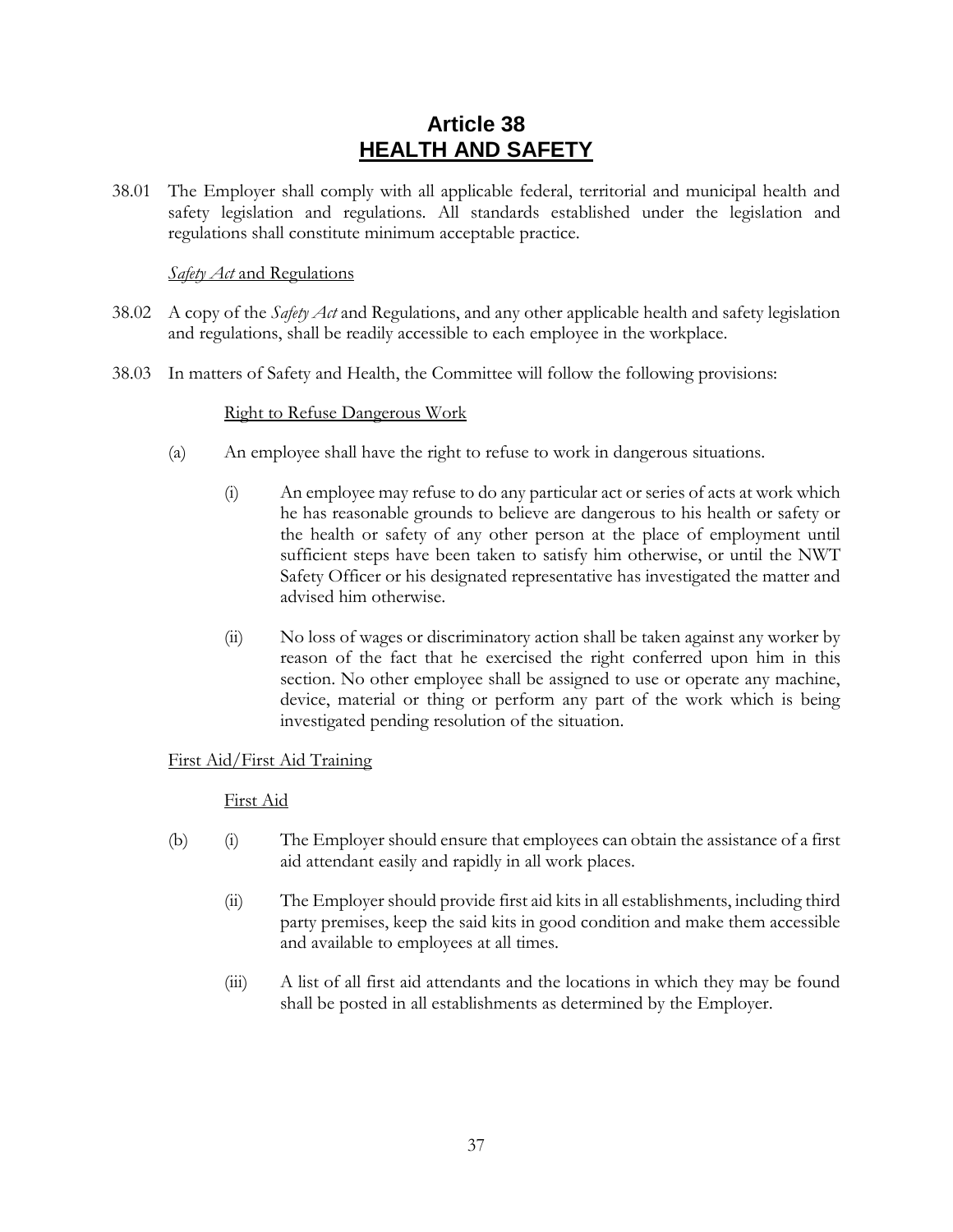#### First Aid Training

(c) The Employer will encourage employees to take first aid and CPR courses and will assume the costs of such courses and also the costs of refresher courses required to maintain the validity of a certificate. Employees taking first aid and CPR training shall be granted leave with pay for the duration of the courses.

#### Transportation of Injured Workers

(d) The Employer shall provide, at no expense to the employee, appropriate transportation to the nearest physician or medical facility and from there to his home or place of work depending on the decision of the attending physician, when such services are immediately required for an employee as a result of injury or serious ailment occurring in the work place. If the employee receives compensation from any source for expenses incurred on the employee's behalf by the Employer in such a situation, the Employer may recover that amount from the employee.

### Occupational Health Examinations

- (e) (i) Where the Employer requires an employee to undergo an occupational health examination by a qualified practitioner, chosen by the Employer, the examination will be conducted at no expense to the employee.
	- (ii) An employee shall be granted leave with pay to attend the examination and the Employer shall assume the cost of any travel expenses.
	- (iii) All occupational health information, forms and records transmitted or used in connection with these occupational health examinations will be conveyed to the employee's personal medical file and maintained in a medical confidential status and retained within that file separate from his personnel file.

### **Article 39 WEATHER CONDITIONS**

<span id="page-40-0"></span>39.01 If an employee is unable to make it to work due to weather conditions or transportation delays, he shall not be deducted from his pay for that time, provided he is within Hamlet boundaries.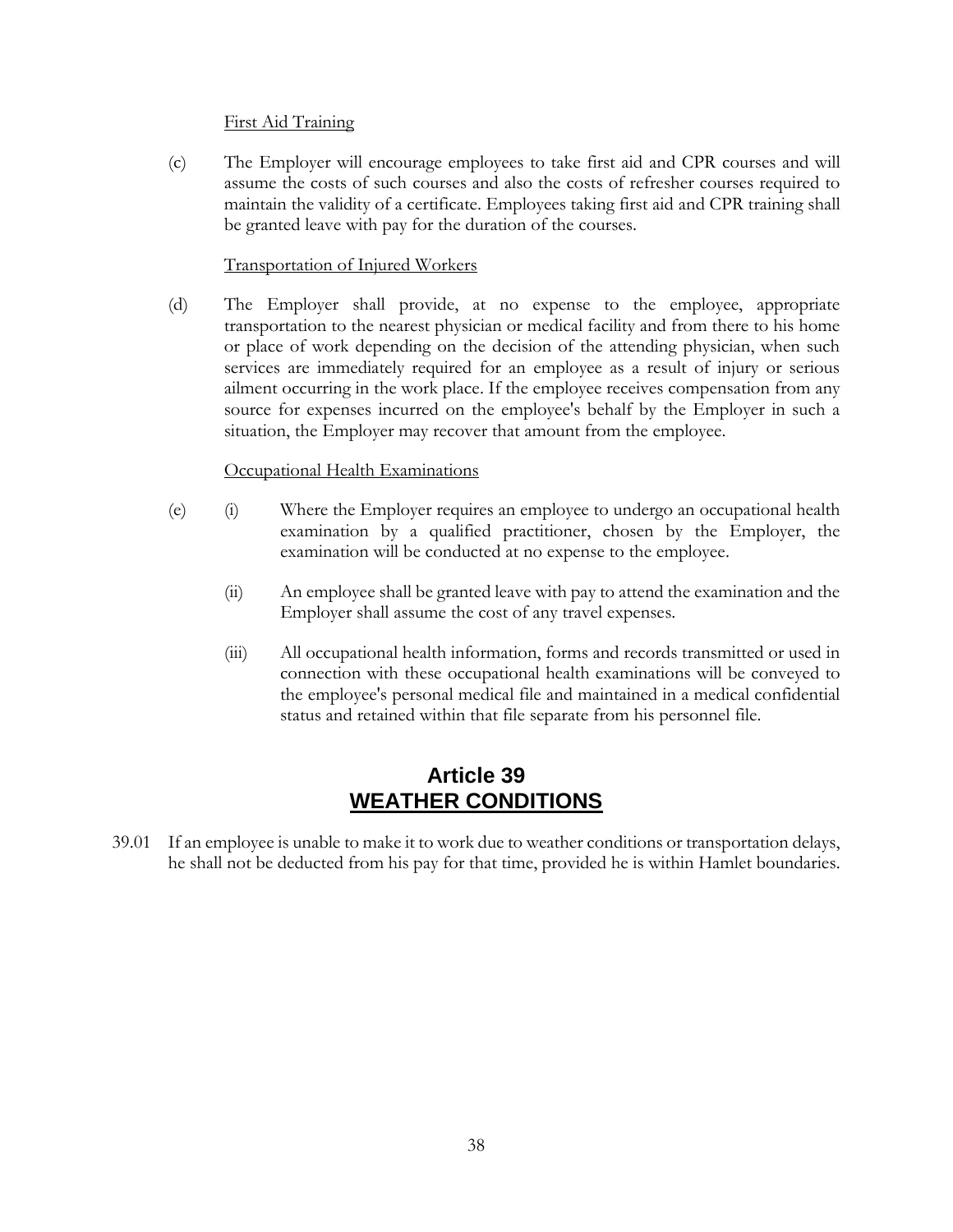## **Article 40 DUTY TRAVEL**

<span id="page-41-0"></span>40.01 An employee who is authorized to travel on Employer business will be reimbursed for reasonable expenses incurred.

#### Entitlement

40.02 The entitlements set out hereunder are subject to limitations in Clauses 40.05, 40.07 and 40.08. Where the expenses for meals, lodging and other items cannot be kept within the entitlements laid down in this Article, the claimant must explain the circumstances on his claim and justify actual expenses by receipts.

#### **Transportation**

- 40.03 The cost of transportation is authorized as follows:
	- (a) economy air (employees may be entitled to travel executive class if proof is provided that economy air was not available on a required flight);
	- (b) privately owned car (refer to Articles [40.10](#page-43-0) and [40.15\)](#page-45-1);
	- (c) chartered aircraft;
	- (d) rented or hired cars where this is the most reasonable or economical means of travel. Employees renting vehicles are to ensure that the rental charge includes an item for cost of insurance coverage for damage to the vehicle and that there is insurance against all liability.

### Accommodation

- <span id="page-41-1"></span>40.04 (a) Commercial Accommodation (Not Exceeding fifteen (15) Calendar Days) - employees will be reimbursed for actual costs of authorized accommodation. Where possible employees shall use hotels which provide special rates for Company employees. When making a reservation with a listed hotel, it should be clearly indicated that the accommodation is for a Company employee in travel status and is to be at the Hamlet agreed rate. Commercial accommodation expenses must be accompanied by receipts.
	- (b) Accommodation for periods in excess of fifteen (15) calendar days Normally the employee will be expected to make appropriate arrangements for suitable rental accommodation at weekly or monthly rates. This should be arranged prior to the start of the period in travel status or shortly after arrival.
	- (c) Non-Commercial Accommodation where employees make private arrangements for overnight accommodation, they may claim \$50.00 for each night. This rate will be adjusted as the Federal rate is changed.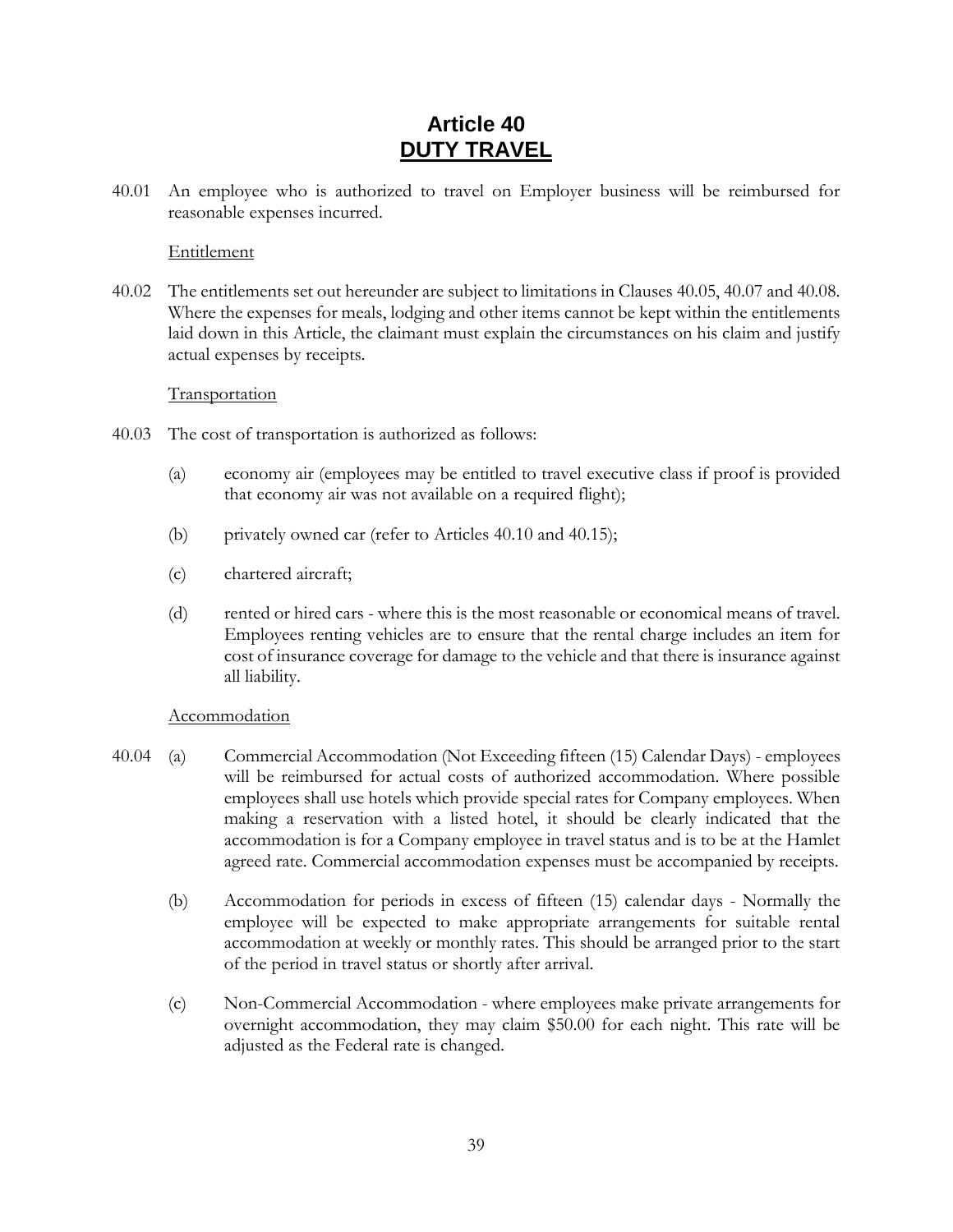(d) Employer Accommodation - employees on extended trips may be provided with temporary accommodation at the discretion of the Employer. Employees who obtain such lodging are not entitled to the \$50.00 non-commercial accommodation allowance referred to in Article [40.04\(c\),](#page-41-1) and are financially responsible for any damage incurred. Employees provided with this accommodation are not required to pay rent if they are in receipt of a private accommodation allowance or are paying rent at their usual place of residence.

#### Meals and Incidental Expenses

<span id="page-42-0"></span>40.05 Expenses claimed under this heading are for the cost of meals consumed and for such incidental expenses as tips to miscellaneous service personnel, etc. These expenses shall be reimbursed according to the guidelines applied by the Federal Treasury Board.

#### Other Expenses

- <span id="page-42-2"></span>40.06 Employees may be reimbursed for:
	- (a) long distance telephone calls of an official nature providing that an explanation is provided. Where an employee is required to remain absent from his home over a weekend, and has been on continuous travel status for two (2) or more days preceding the weekend, he shall be reimbursed for a personal long distance call not to exceed five (5) minutes (to be supported by receipts where available);
	- (b) baggage for storage and excess baggage charges where this is in the performance of duty and a satisfactory explanation is provided;
	- (c) taxis the use of taxis must be explained except where the purpose is self-evident. Taxis should not be authorized for repeated trips between the same place where convenient public transportation is available;
	- (d) laundry after two (2) consecutive days on duty travel, a maximum of \$2.00 per day for each subsequent day supported by receipts in all cases;
	- (e) local phone calls for business purposes;
	- (f) payment of casual wages for service personnel where a satisfactory explanation is provided, not to exceed \$50.00;
	- (g) child care expenses employees may be reimbursed a maximum of \$50.00 per day per child upon provision of receipts, if the employee, due to the requirement to travel on behalf of the Employer, incurs child care expenses which exceed those which would have normally been incurred.

### <span id="page-42-1"></span>**Limitations**

40.07 Notwithstanding Article [40.06\(f\),](#page-42-1) no item of "other expenses" or transportation in excess of ten dollars (\$10.00) will be reimbursed unless it is supported by a receipt.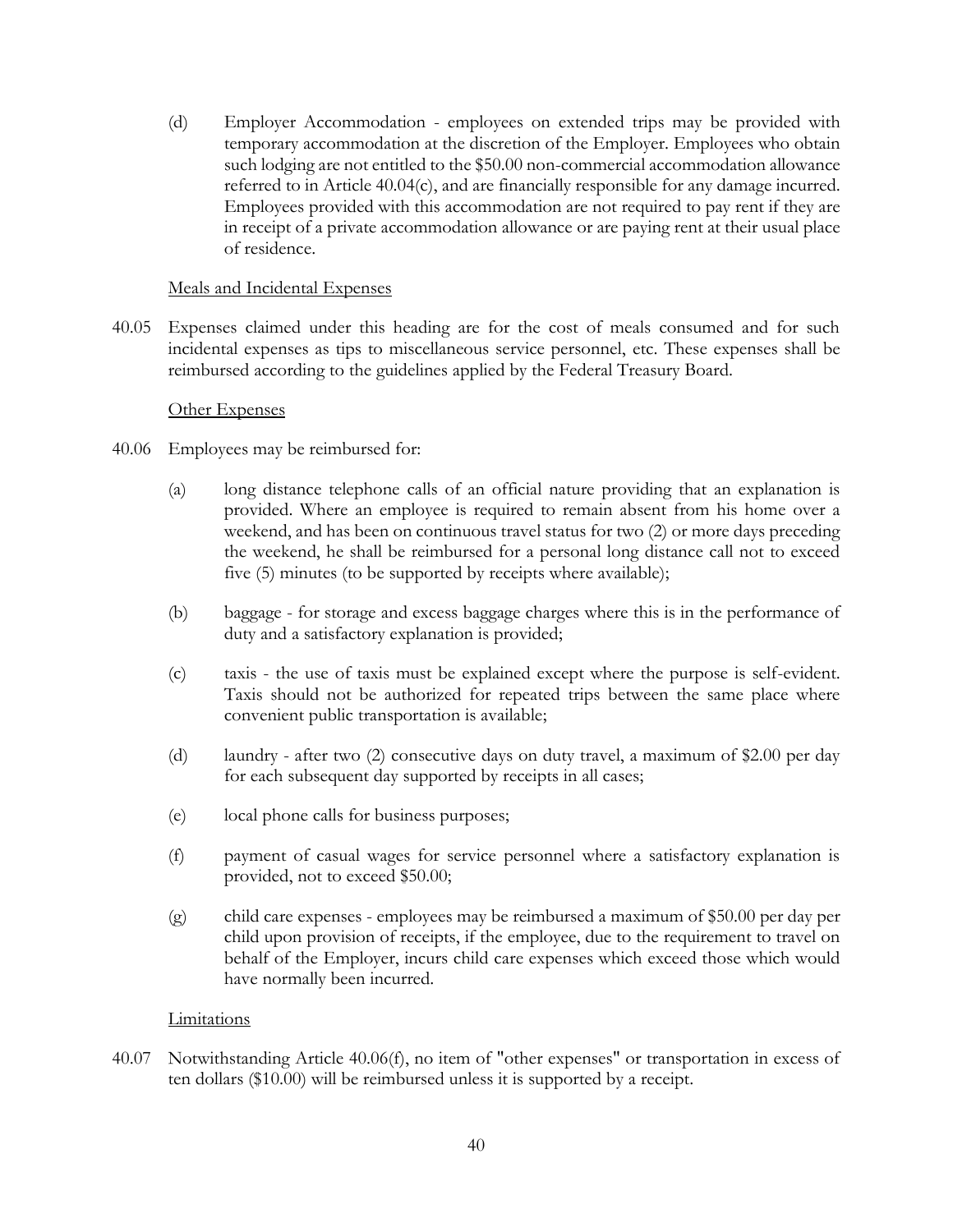40.08 The following expenses will not be allowed:

- (a) purchase of briefcases, fountain pens, tools or any other supplies or equipment;
- (b) purchases of a personal nature, such as baggage, clothing, etc.;
- (c) subject to Article [40.06\(a\),](#page-42-2) telephone, telegraph, cable, or radio messages of a personal nature except in the case of unavoidable delay in arrival home;
- (d) expenses of any kind incurred during stopovers for personal reasons or during periods of leave, with or without pay;
- (e) any losses of money or of personal belongings.

#### **Procedure**

- 40.09 (a) The Employer shall authorize Duty Travel by signing the Travel Authorization and Expense Claim before the start of the trip.
	- (b) This form is to be submitted as a request for an advance of travel expenses where this is required.
	- (c) All requests for advances should be submitted at least three (3) working days before the trip commences.
	- (d) The form will be returned to the claimant along with the cheque for the advance.
	- (e) Within ten (10) days of completing the trip, the employee shall submit his claim for expenses on the pre-authorized form for approval by the Employer along with a personal cheque to cover any amount by which the travel advance exceeds the total of the claim.
	- (f) No employee is allowed to have more than one travel advance outstanding at any one time, unless circumstances indicate the need for two. Failure to comply with this regulation will result in automatic payroll deductions being initiated for the total amount of the advance.

#### Travel by Privately Owned Car

- <span id="page-43-0"></span>40.10 (a) The Employer will reimburse an employee who, with prior authority, uses a privately owned car for necessary travel on Employer business or on removal.
	- (b) The use of a privately owned car shall not be authorized when, because of the additional time involved, commercial transportation would be more reasonable and practicable.
	- (c) When the total cost of the trip, including the cost of meals, lodging and incidental expenses exceeds the cost of the same journey by ordinary commercial means, reimbursement shall be limited to the commercial cost.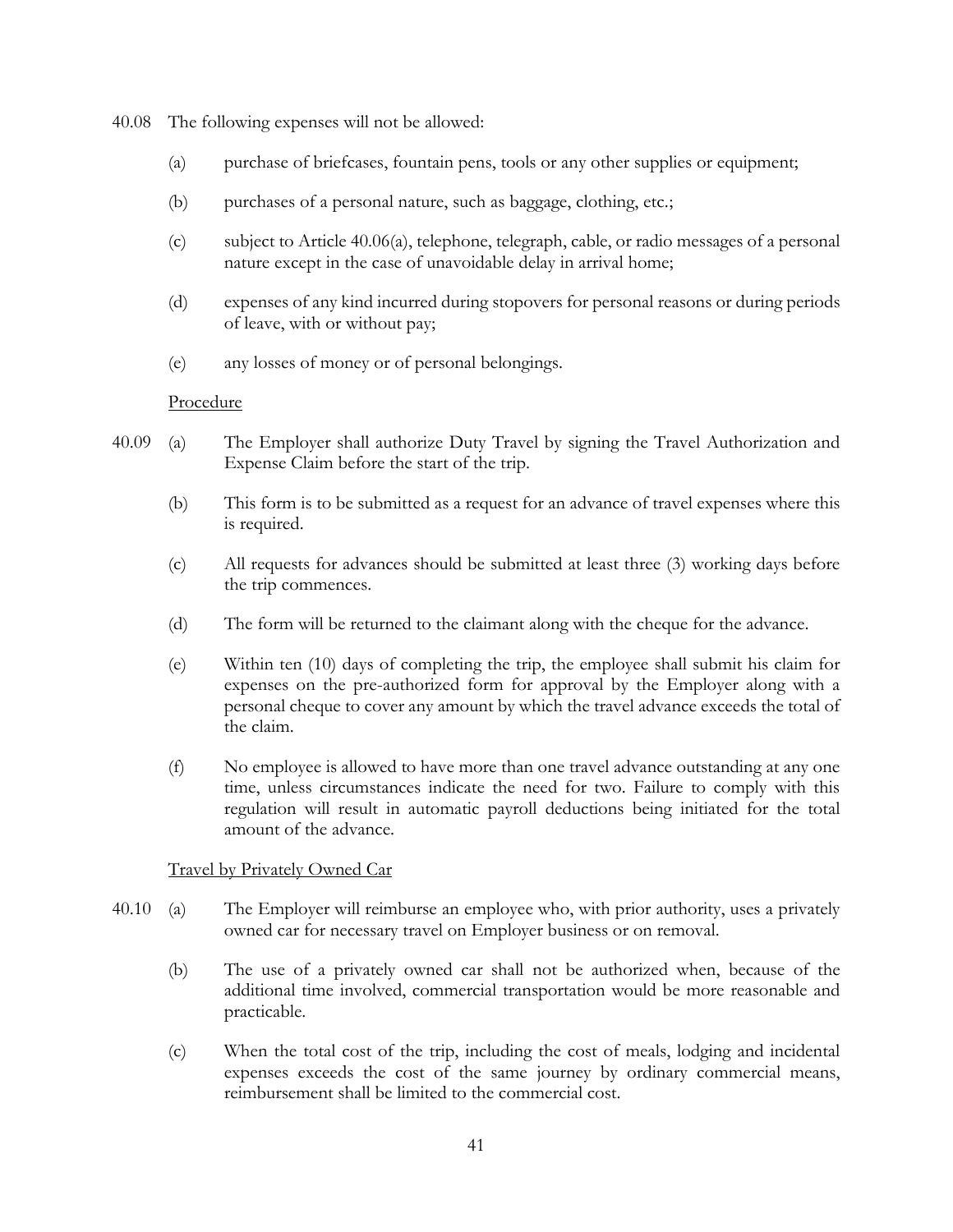#### Entitlements

- 40.11 Subject to Articles [40.13](#page-44-0) and [40.14,](#page-44-1) the following entitlements are provided:
	- (a) where the use of privately owned car is authorized:
		- (i) an allowance of 62.0 cents per kilometre for travel within the Territories and according to Treasury Board rates for travel elsewhere.

These rates will be adjusted as the Federal rates are changed.

- (b) reimbursement for ferry, bridge, road and tunnel tolls and parking charges;
- (c) other travel expenses where applicable.

#### Limitations

- <span id="page-44-2"></span>40.12 The following limitations shall apply:
	- (a) persons not covered by personal insurance shall not be authorized to use a private car on Employer business;
	- (b) the Employer will not pay for any additional cost of insurance which may be required on the employee's car by reason of using it on Employer business;
	- (c) the distance allowance for en route travel shall be calculated:
		- (i) for en route travel, on distances given in the Canadian Warehousing Official Distance Guide, where these are listed, e.g. Fort Providence to Yellowknife – 315 km;
		- (ii) for other en route distances, on the generally accepted kilometrage for the most direct route.
	- (d) no additional distance allowance will be paid where other employees on duty are carried as passengers.
- <span id="page-44-0"></span>40.13 The Employer will not pay any claims for damage, loss or liability incurred by an employee while driving an automobile on Employers business other than those claimed under the *Workers' Compensation Act*.

#### Procedure

- <span id="page-44-1"></span>40.14 (a) The Employer shall authorize distance allowance by signing the Travel Authorization and Expense Claim before the start of the trip.
	- (b) Upon completion of the trip, the claim shall:
		- (i) be completed by the employee;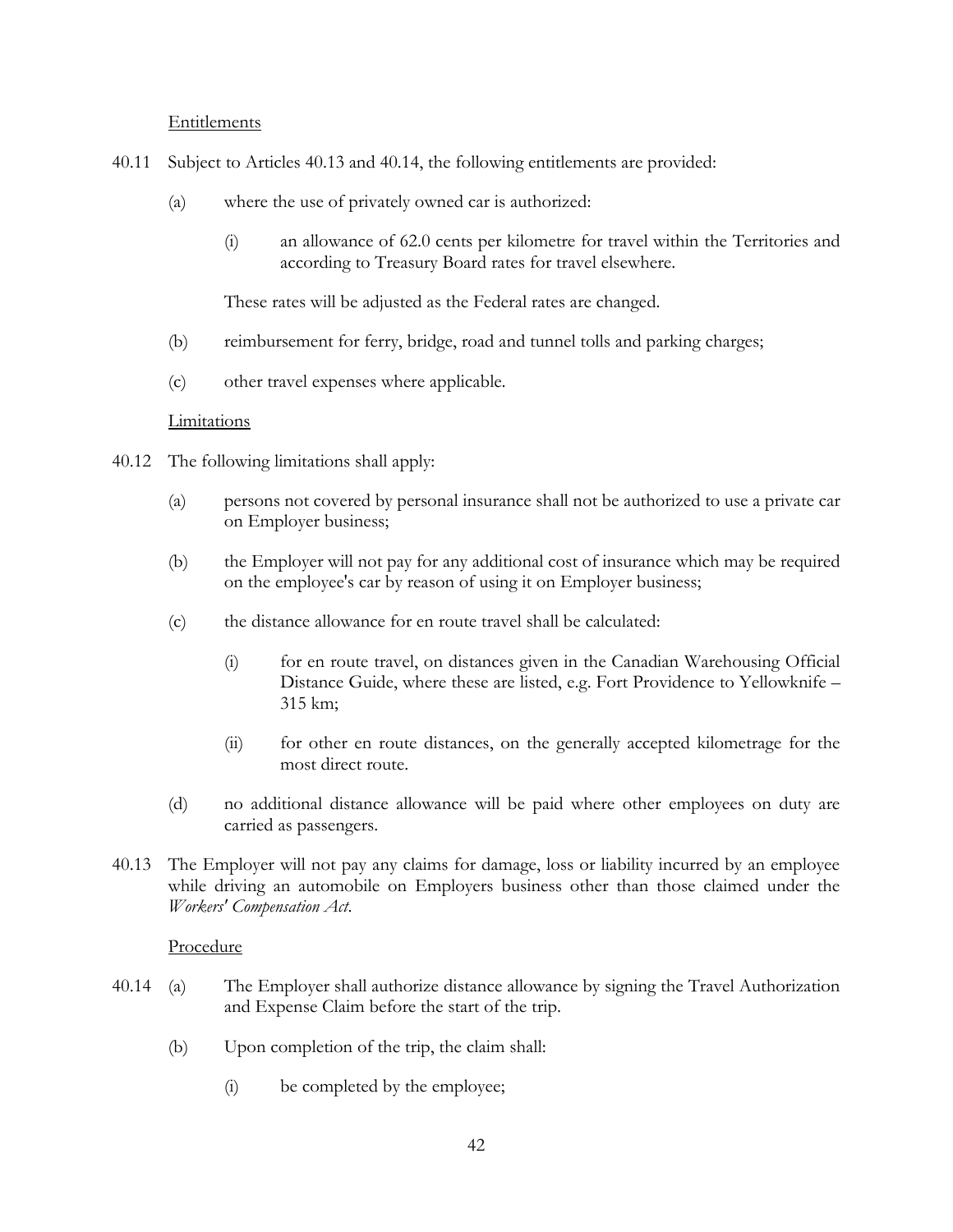- (ii) be supported by receipts for lodging, etc. (where applicable);
- (iii) show separately details of:
	- 1) en route kilometrage;
	- 2) business kilometrage (if any) in lieu of taxis at destination;
- (iv) be submitted to the Employer for approval and payment.

### Headquarters Travel

<span id="page-45-1"></span>40.15 The Employer will reimburse employees for unusual transportation expenses necessarily incurred while carrying out their duties within their headquarters area.

#### Entitlement

- 40.16 Subject to the Employer's approval, payment shall be made for transportation in the headquarters area of the employee in the following circumstances:
	- (a) for a taxi between home and place of duty where the employee is required to work after normal hours and circumstances such as the combination of late hours, weather and distance make it unreasonable to use his normal means of getting to or from work;
	- (b) where transportation is necessary for such reasons, as the carrying of bulky documents or because of the time factor and the method chosen is the most economical under the circumstances.
- 40.17 Where a privately owned car is authorized for unusual transportation purposes within the headquarters area, entitlement will be as set out in Article [40.12.](#page-44-2)

#### Limitations

- 40.18 Except with the prior approval of the Employer, no payment shall be made for daily transportation expenses within a headquarters area between the home of an employee and his place of duty.
- 40.19 Entitlements under this Article will be increased in accordance with improvements to the GNWT Collective Agreement.

## **Article 41 SHORT TERM LEAVE FOR TRAINING PURPOSES**

- <span id="page-45-2"></span><span id="page-45-0"></span>41.01 Full financial assistance in respect of salary, tuition, traveling, and other expenses may be granted during a short term leave for training purposes:
	- (a) where the employee has become technically obsolete and requires retraining to satisfactorily carry out the work assigned to him; or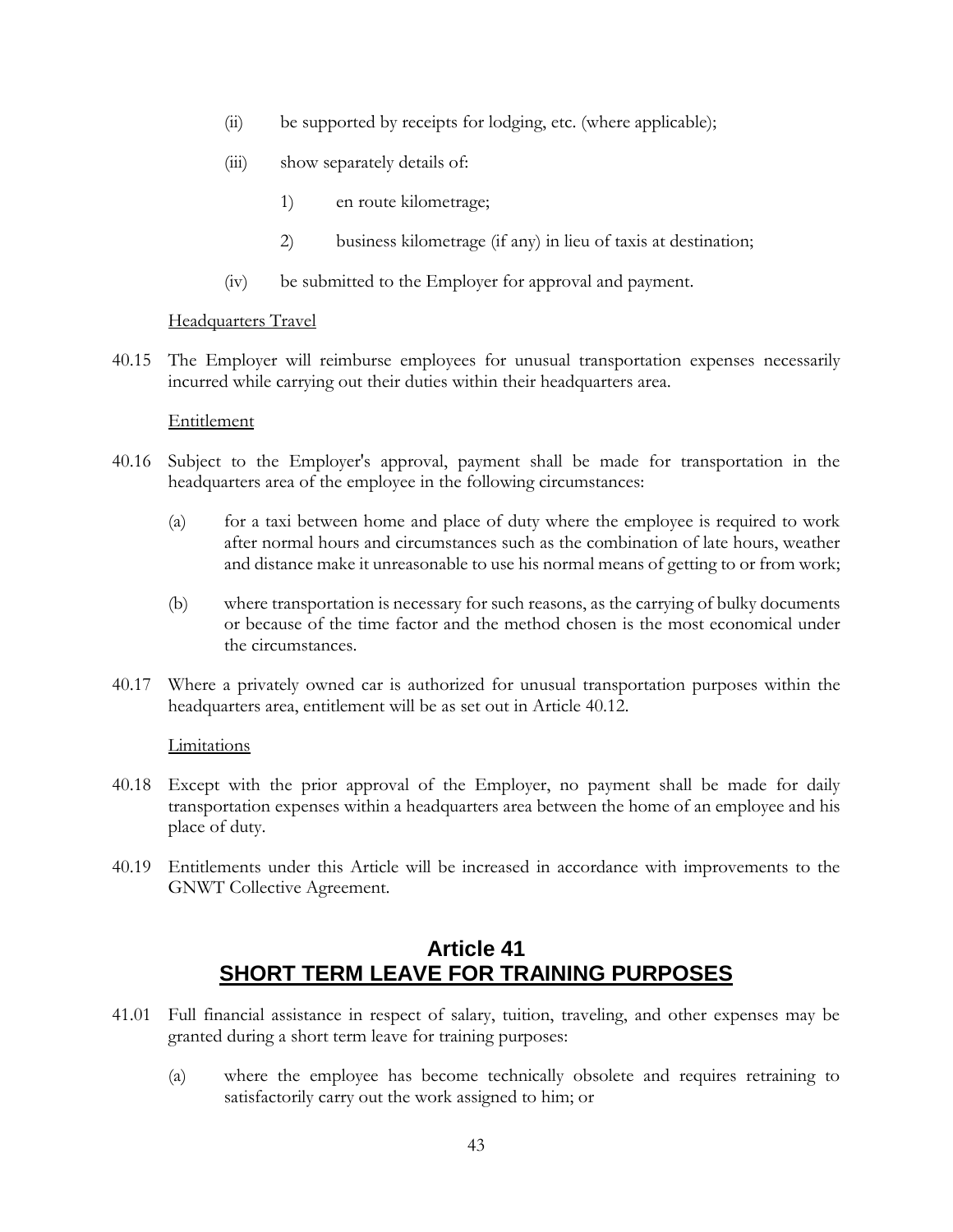- (b) where the courses are required to keep the employee abreast of new knowledge and techniques in his field of work; or
- (c) where qualified persons cannot be recruited to carry out essential work and it is necessary to train present employees.
- <span id="page-46-0"></span>41.02 The Employer may grant full financial assistance for courses of up to four (4) weeks duration and may grant partial financial assistance for courses of a duration of more than for (4) weeks.
- 41.03 When an employee provides the Employer with evidence that he has successfully completed a course the Employer shall reimburse the employee for tuition fees paid by him with respect to the course if the course is of value to the employees work, does not require him to absent from duty and has the prior approval of the Employer.
- 41.04 Where a request for leave under Articles [41.01](#page-45-2) and [41.02](#page-46-0) has been submitted by an employee, the Employer shall, within sixty (60) calendar days from the date of the employee's submission, advise the employee whether his request has been approved or denied.

#### Purpose

41.05 (a) The Hamlet of Fort Providence recognizes the need to develop a work place capable of effectively and efficiently administering policy and Programs. The skills and knowledge required to deliver programs can be recruited or developed from within the organization. Education leave provides a means to meet organizational requirement. The granting of this leave is at the discretion of the Employer.

### Definition of Education Leave

(b) For the purposes of this Article, Education Leave is defined as leave granted, with Employer assistance, to undertake full-time post-secondary studies for a period of not less than one (1) academic year at a recognized university, community college, or technical institute.

"Academic Year" equals two (2) full program semesters, completed in succession, or completed within a twelve (12) month period.

NOTE: This Article does not apply to leave without pay, which may be granted to employees for education or other purposes.

### **Eligibility**

- (c) All applicants for education leave must satisfy the following requirements:
	- (i) An employee must have three (3) years of continuous service with the Hamlet of Fort Providence prior to the commencement of any education leave. This requirement may be waived in unusual circumstances.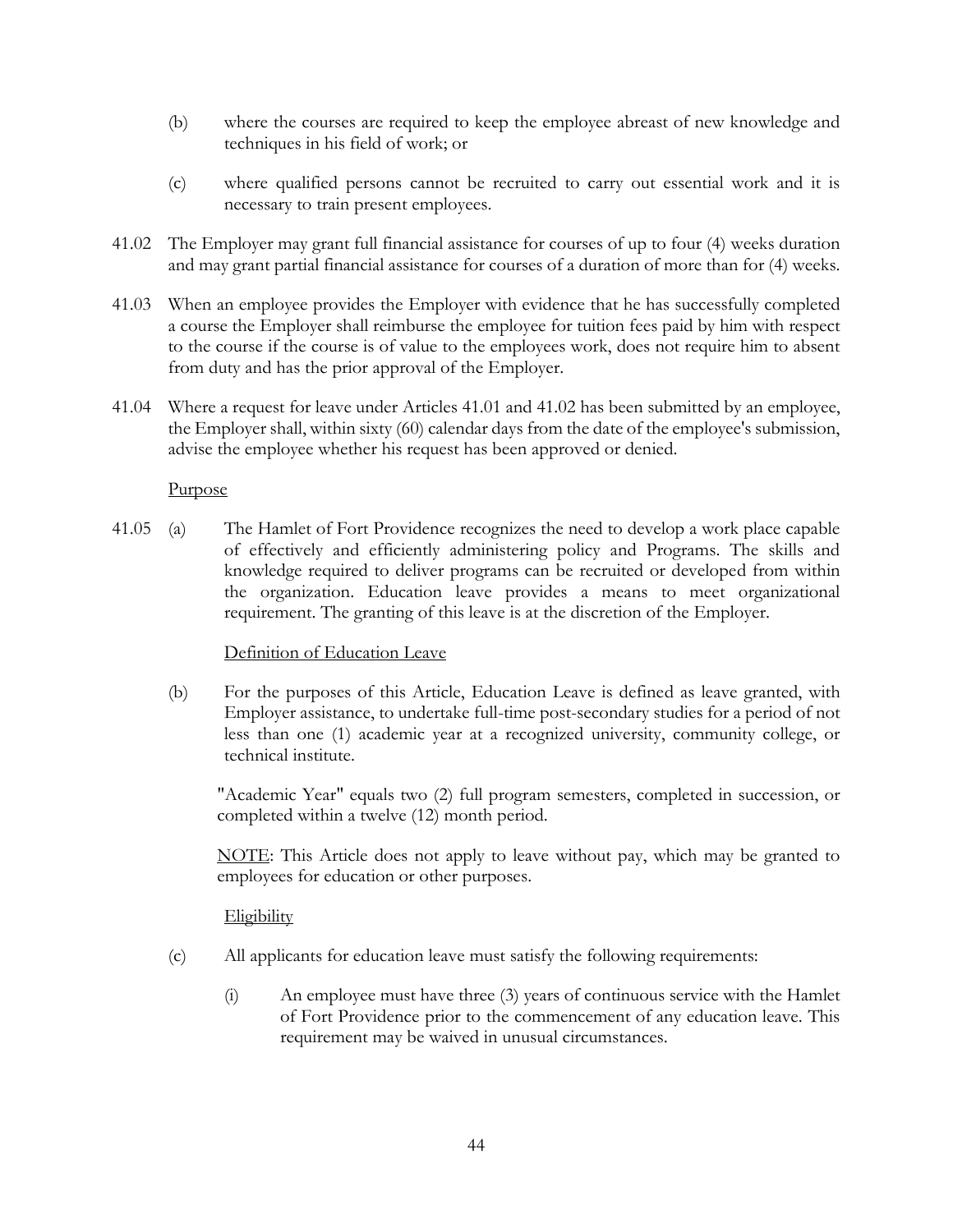(ii) No employee may be granted education leave unless there is evidence of satisfactory performance and potentials supported by a current performance appraisal.

#### Levels of Assistance for Education Leave

(d) All education leave includes assistance for tuition, travel costs, and one (1) full removal in and out for the purposes of education leave. Allowances in lieu of salary may also be paid to employees on education leave. The level of assistance paid will be determined by the following criteria:

### Education Leave Without Allowance In Lieu Of Salary

(i) Basic assistance, as outlined above, will be paid to employees who request education leave to further their post-secondary education with the objective of obtaining qualifications that are generally relevant to present or future requirements of the Employer.

#### Education Leave With Partial Allowance In Lieu Of Salary

(ii) A minimum allowance equivalent to fifty percent (50%) of present salary will be paid to a candidate, when, in order to make the most economical use of existing manpower and to capitalize on accumulated experience, knowledge and capability, the Employer selects the employee to meet an identified need rather than recruit outside the Hamlet of Fort Providence.

Recognizing that fifty percent (50%) of salary may prove a financial burden to employees who will be continuing their studies beyond a one (1) year program, a ten percent (10%) increase will be added to the allowance in lieu of salary in each consecutive year of study, up to a maximum of eighty percent (80%).

### Education Leave With Full Allowance In Lieu Of Salary

- (iii) An allowance equivalent to one hundred percent (100%) of present salary will be paid to employees on education leave, when:
	- 1) an employee whose skills become technically obsolete requires retraining to satisfactorily carry out his/her work;
	- 2) an employee agrees to undertake a full course of studies at the request of his/her supervisor when qualified persons can not be recruited to carry out essential work.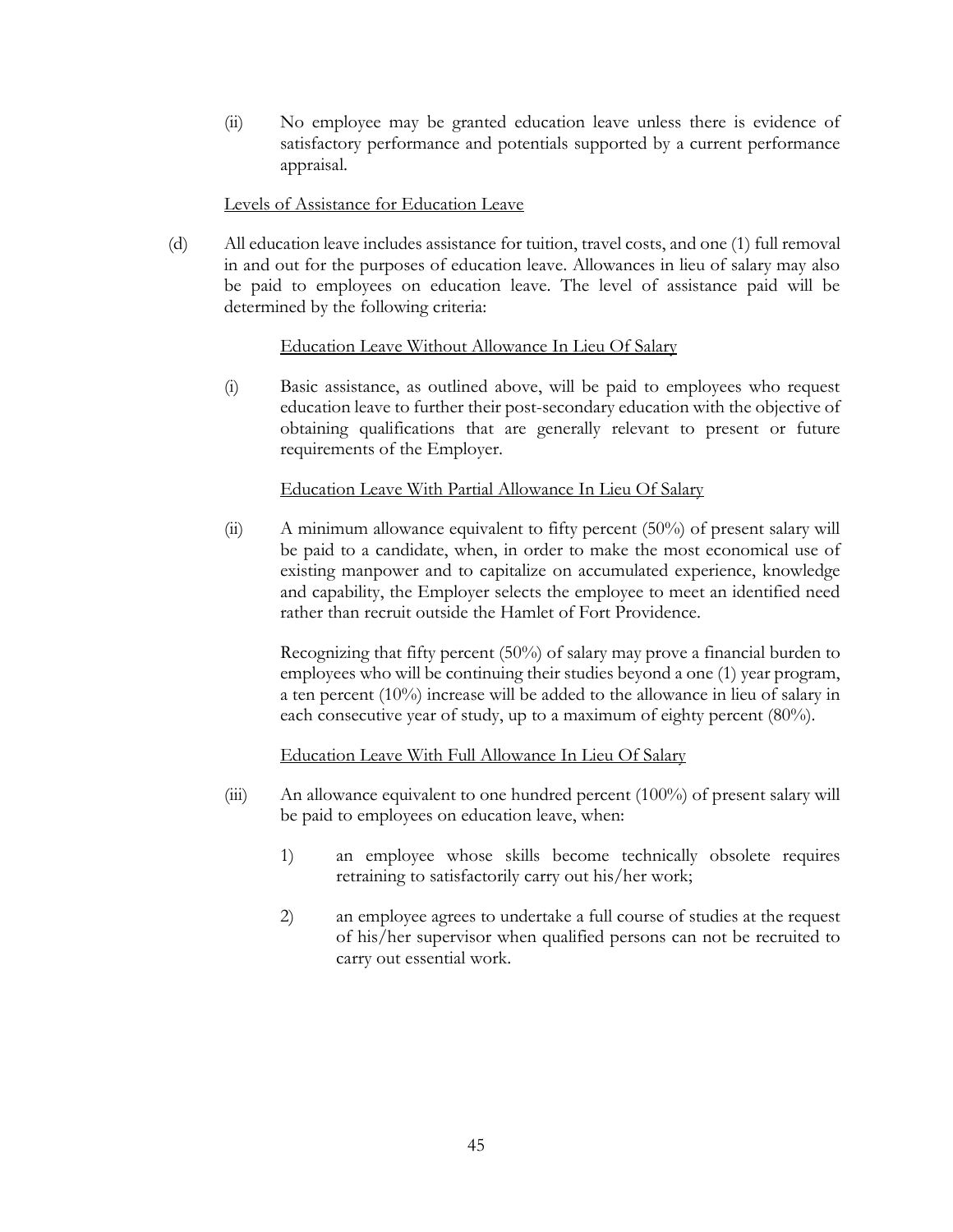## **Article 42 CIVIL LIABILITY**

<span id="page-48-0"></span>42.01 If an action or proceeding is brought against any employee or former employee by a third party for an alleged tort committed by him in the performance of his duties, the Employer shall protect the employee for damages and costs including legal costs according to the conditions of a general liability insurance policy which shall be maintained at all times to protect such employees in the event of these actions and costs.

### **Article 43 SUSPENSION AND DISCIPLINE**

- <span id="page-48-1"></span>43.01 When employees are to be suspended or discharged from duty, the Employer shall notify the employee in writing of the reasons for such suspension or discharge within twenty-four (24) hours of the suspension in sufficient detail that the employee may defend himself/herself against it.
- 43.02 The Employer shall notify the local representative of the Union that such suspension or discharge has occurred or is to occur.

Cooling Off Period - 2 Working Days

43.03 An employee who willfully terminates his employment as a result of a misunderstanding or argument shall be allowed to return to work and remain employed if he does so within two (2) working days. Should the Employer refuse to allow the employee to return to work, the termination shall be considered as a discharge, effective the date that the employee sought to return to work, and may be grieved as a discharge. An employee shall only be entitled to use this clause once per fiscal year.

### **Article 44 VACANCIES, JOB POSTING, PROMOTIONS, AND TRANSFERS**

- <span id="page-48-2"></span>44.01 Every vacancy for positions expected to be of more than six (6) months' duration and every newly-created position shall be posted on the Union notice Board. The job posting shall state the job classification, rate of pay, and required qualifications of the job. An employee who wishes to apply for a position so posted shall do so on or before the closing date as advertised on the posting.
- 44.02 Seniority shall be the governing factor in determining promotions, demotions, order of lay-off and order of recall, and filling of jobs after posting, providing that the most senior employee possesses the required qualifications and ability to perform the normal requirements of the job.
	- (a) Ability to do the job means ability to perform the normal requirements of the job following an appropriate familiarization period or following an appropriate training and trial period of three (3) months duration.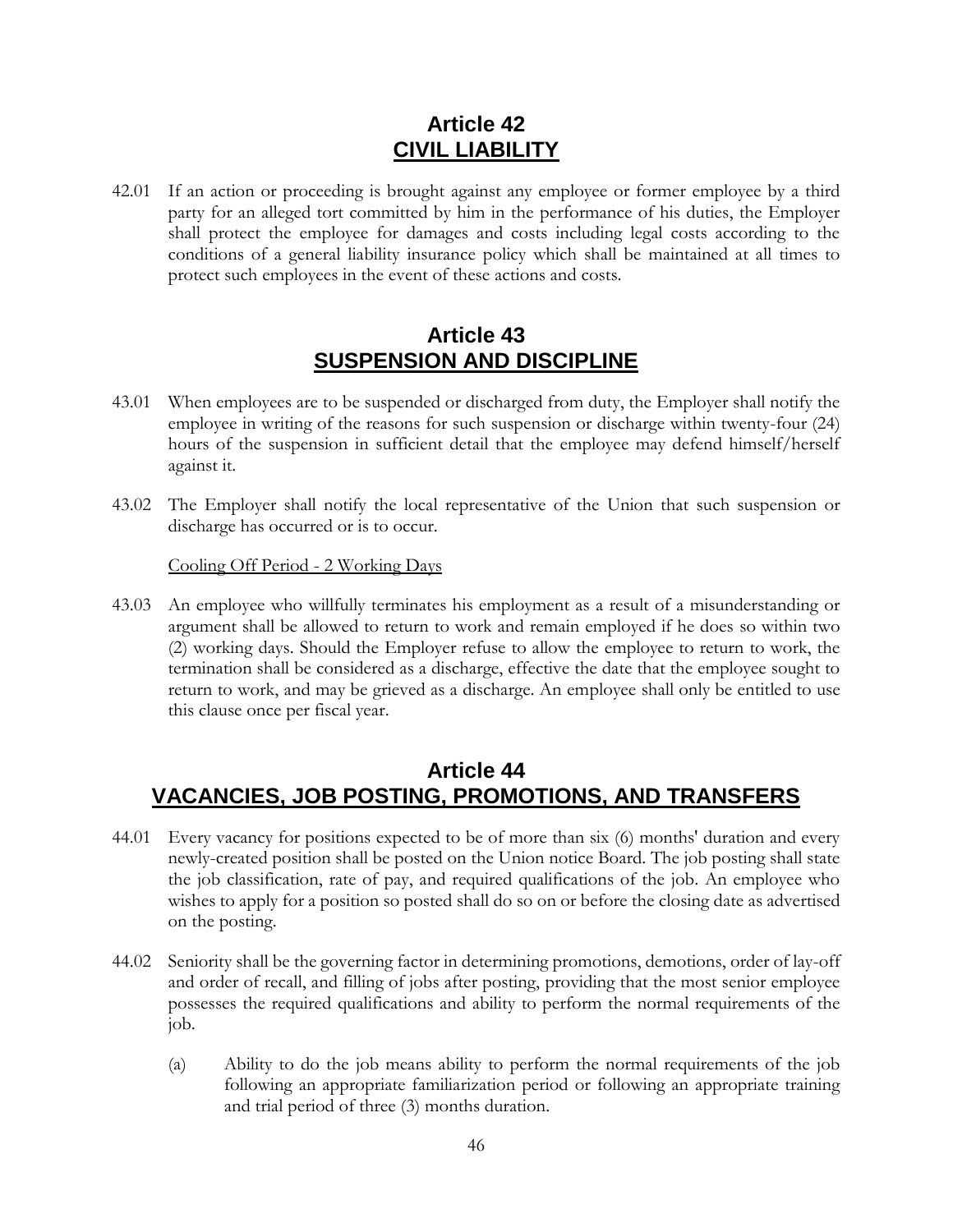- (b) Within the three (3) month familiarization period as specified in (1) above, the employee may notify the Employer of his desire to revert to his former position. The Employer shall facilitate this request within a reasonable period of time.
- (c) At the end of the three (3) month familiarization period as specified in (1) above, the Employer may determine that the employee is unsuitable for this position and in this instance may return the employee to his previous position.
- 44.03 No employee shall be transferred to a position outside the bargaining unit without his consent. If an employee is transferred to a position outside the bargaining unit, he shall retain his seniority accumulated up to the date of leaving the unit, but will not accumulate further seniority. Such employee shall have the right to return to a position in the bargaining unit consistent with his seniority accumulated up to the date of transfer outside the unit.
- 44.04 No employee shall be transferred to another position within the bargaining unit without his consent.
- 44.05 New employees shall not be hired when there are employees on lay-off who are qualified and willing to perform the job.

### **Article 45 INSURANCE BENEFITS**

- <span id="page-49-0"></span>45.01 Employees who are eligible shall as a condition of employment participate in the benefits set out herein and covered by the Northern Employee Benefit Services (NEBS). The provisions of NEBS regarding the eligibility of employees, the benefit coverage provided for employees and shared cost of premiums for such coverage shall govern.
- 45.02 The Employer shall provide the following Northern Employer Benefit Services benefits:
	- (a) group life insurance;
	- (b) accidental death, disease and dismemberment insurance;
	- (c) weekly indemnity; and
	- (d) long-term disability.
- 45.03 The Northern Employee Benefit Services Extended Health Care and Dental Insurance plans are optional plans available to each individual eligible employee.
- 45.04 The Employer shall advise the insurance plans administrator(s) of any adjustments to earnings subject to these plans, terminations of employees covered by these plans, new eligible employees under these plans, and other required information as determined by these plans without delay.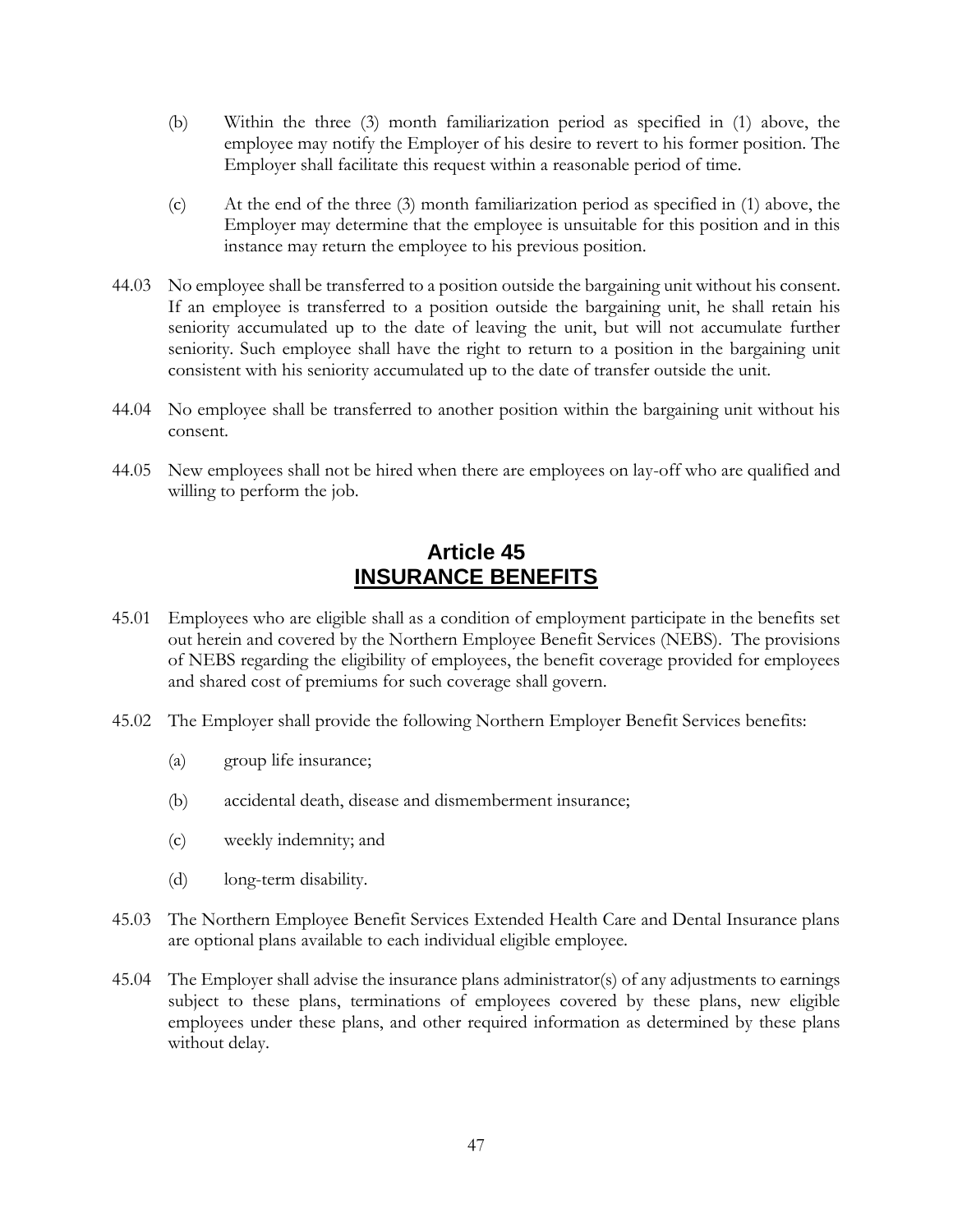- 45.05 The Employer shall remit all required contributions and premiums for the plans under this Article within the time periods specified by the plan administrator(s), and shall forward all claims under these plans in a timely manner.
- 45.06 The Employer shall distribute to all employees eligible for coverage under the plans in this Article all literature, statements and materials produced by NEBS and the insurers, which have been provided to the Employer and intended for distribution to the employees. New eligible employees shall be provided with plan booklets upon hire and shall be enrolled in a timely manner.
- 45.07 Effective April 1, 2009, eight percent (8%) matching contributions to be placed in an R.R.S.P. of the Employer's choice.

The Employer and the Union will cooperate in efforts to determine the best options and methods to administer the R.R.S.P.

## **Article 46 EMPLOYEE ASSISTANCE PROGRAM**

- <span id="page-50-0"></span>46.01 In matters of the Employee Assistance Program, the Employer shall concern itself with poor work performance resulting from suspected alcohol or drug addiction.
- 46.02 The Employer will deal with any matter arising confidentially taking into consideration the following provisions:
	- (a) that alcohol and drug addictions are medical disorders, and
	- (b) that an employee should be encouraged to remedy a disorder due to an addiction, and
	- (c) that benefits normally extended to employees during the time of illness shall be extended to an employee suffering from an addiction at such a time that he or she seeks to correct this disorder, and
	- (d) that the decision to undertake treatment is the responsibility of the employee, and
	- (e) that the decision to seek treatment will not affect job security.

### **Article 47 TRADES**

#### <span id="page-50-1"></span>Wash-up Time

47.01 Labour and trades employees shall be permitted paid wash-up time to a maximum of ten (10) minutes at the conclusion of each shift. In unusual circumstances this period may be extended by the employee's supervisor to fifteen (15) minutes.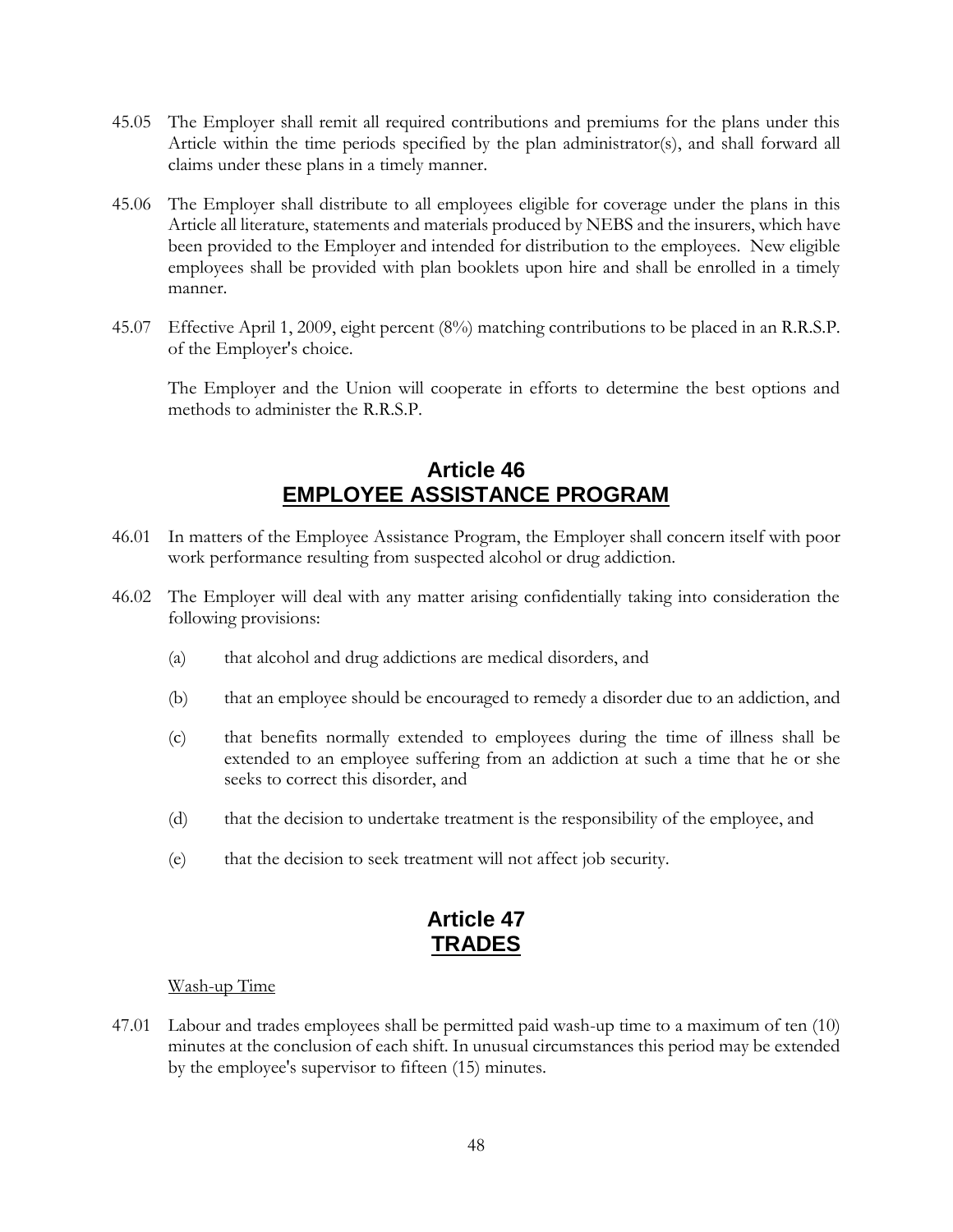#### Work Clothing and Protective Equipment

- 47.02 The following articles shall be provided to each maintenance employee at no cost:
	- (a) two (2) pairs of summer coveralls;
	- (b) one (1) pair of winter coveralls;
	- (c) one (1) pair of gloves for winter and one (1) pair of gloves for summer.
	- (d) The following employees shall be provided with one (1) pair of summer and one (1) pair of winter safety footwear.

Facility Maintainer Foreman Water Truck Driver Water Plant Operator Sanitation Worker

These employees must wear safety footwear while at work as a condition of employment.

- (e) The above articles shall be replaced by the Employer when they are presented as worn or damaged.
- 47.03 The Employer will ensure that the following articles are provided in the shop and at worksites for the use of employees as required:
	- (a) dust protection;
	- (b) eye protection;
	- (c) ear protection;
	- (d) raingear.

#### Adverse Weather Conditions

47.04 Except in emergency conditions, the Employer shall not require an employee to work outside under extreme weather conditions.

#### Compensation for Tools and Equipment

47.05 The Employer agrees to provide all non-trades employees with tools needed.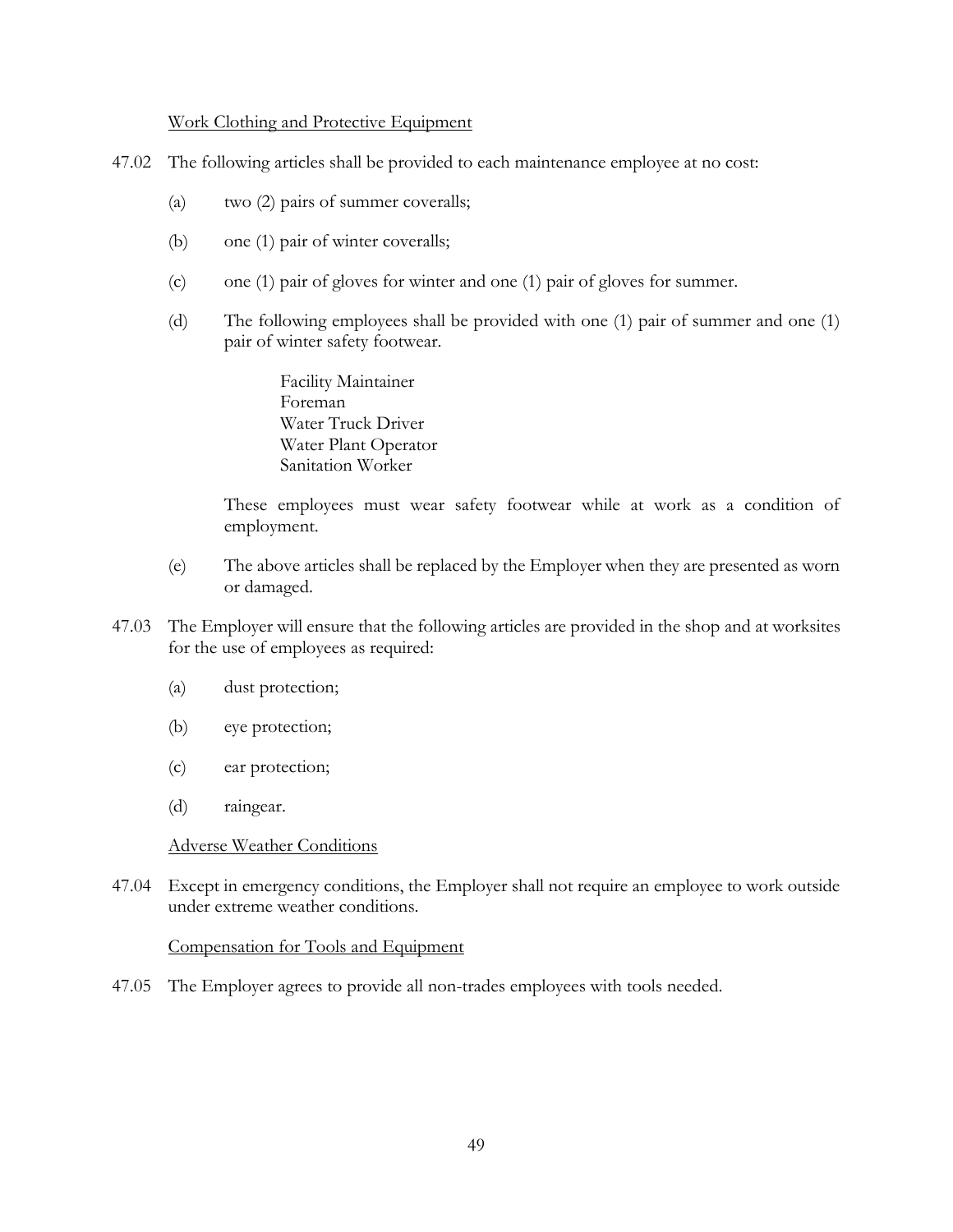### **Article 48 CREDIT FOR PREVIOUS EXPERIENCE**

<span id="page-52-0"></span>48.01 The Employer agrees to recognize prior service with the Employer when rehiring previously employed employees. To achieve this, employees who have previously been employed with the Employer shall receive up to the third  $(3<sup>rd</sup>)$  level of the pay grid if they are rehired by the Employer into the same classification within two (2) years of their termination with the Employer.

## **Article 49 HOUSING ALLOWANCE**

- <span id="page-52-1"></span>49.01 Full time employees shall receive a housing allowance of five thousand four hundred dollars (\$5,400) per year. Part-time employees will be paid the Housing Allowance prorated according to their hours of work. Casual employees will be paid a Housing Allowance according to their hours of work when they are replacing a full-time or a part-time employee.
- 49.02 Employees who are required to use their personal vehicles in the normal course of their duties shall receive:
	- (a) sixteen dollars (\$16.00) per day in the winter months;
	- (b) fourteen dollars (\$14.00) per day in the spring and fall;
	- (c) twelve dollars (\$12.00) per day in the summer.

### **Article 50 SETTLEMENT ALLOWANCE**

<span id="page-52-2"></span>50.01 Effective July1, 2014, the Employer agrees to pay to each employee a settlement allowance of \$1,526.

Effective July 1, 2015, the settlement allowance shall increase to \$1,560.

Effective July 1, 2016, the settlement allowance shall increase to \$1,595.

- 50.02 Settlement Allowance will be paid to all employees.
- 50.03 Full time employees will receive a settlement allowance in equal amounts on a biweekly basis. Casual, part-time, and seasonal employees may be paid the settlement allowance prorated to an hourly rate.
- 50.04 The amount of settlement allowance shall be clearly identified on the employees pay stub.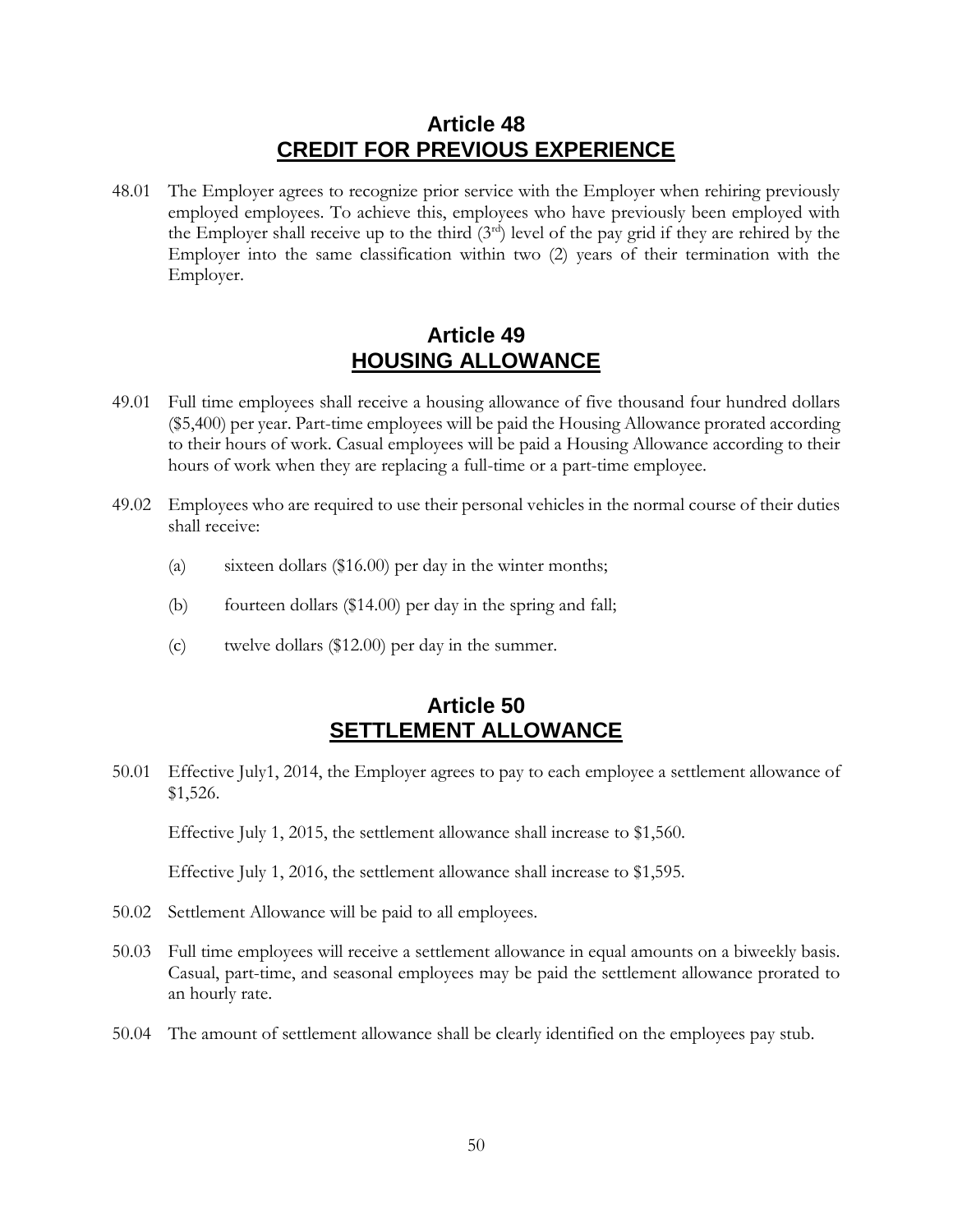## **Article 51 SEVERANCE PAY**

### <span id="page-53-0"></span>Termination for Health Reasons

- 51.01 (a) This Clause shall apply to an Employee who resigns because he becomes, as supported by a medical certificate, incapable of performing his duties because of chronically poor health.
	- (b) When employment terminates for the reason stated in (1) above, the Employee shall be paid Severance Pay equal to the product obtained by multiplying his weekly rate of pay on termination of employment by the number of completed years of his continuous employment to a maximum of ten (10) years.
	- (c) When employment terminates for the reason stated in (1) above, the Employee shall have the right to waive his entitlement to Severance Pay and, in lieu thereof, be granted an equivalent period of leave with pay.

### Layoff

- 51.02 An employee who has one (1) year or more of continuous employment and who is laid off is entitled to be paid severance pay at the time of layoff in the amount of two (2) weeks of pay for the first year of service and one (1) week for each year of continuous employment after the first year, to a maximum of ten (10) weeks' severance pay.
- 51.03 Payment for an employee referenced in Article 50.02, shall be prorated in respect of any period of continuous employment which is less than one (1) complete year.

### **Article 52 SOCIAL JUSTICE FUND**

<span id="page-53-1"></span>52.01 The Employer shall remit to the Alliance Social Justice Fund the sum of \$200 per year payable the  $30<sup>th</sup>$  of June every year. Contributions to the Fund are to be utilized strictly for the purposes specified in the Letters Patent of the Alliance Social Justice Fund.

### <span id="page-53-2"></span>**Article 53 RE-OPENER OF AGREEMENT AND MUTUAL DISCUSSIONS**

### Re-opener of Agreement

53.01 This Agreement may be amended by mutual consent.

Mutual Discussions

53.02 The Employer and the Union acknowledge the mutual benefits to be derived from dialogue between the parties and are prepared to discuss matters of common interest.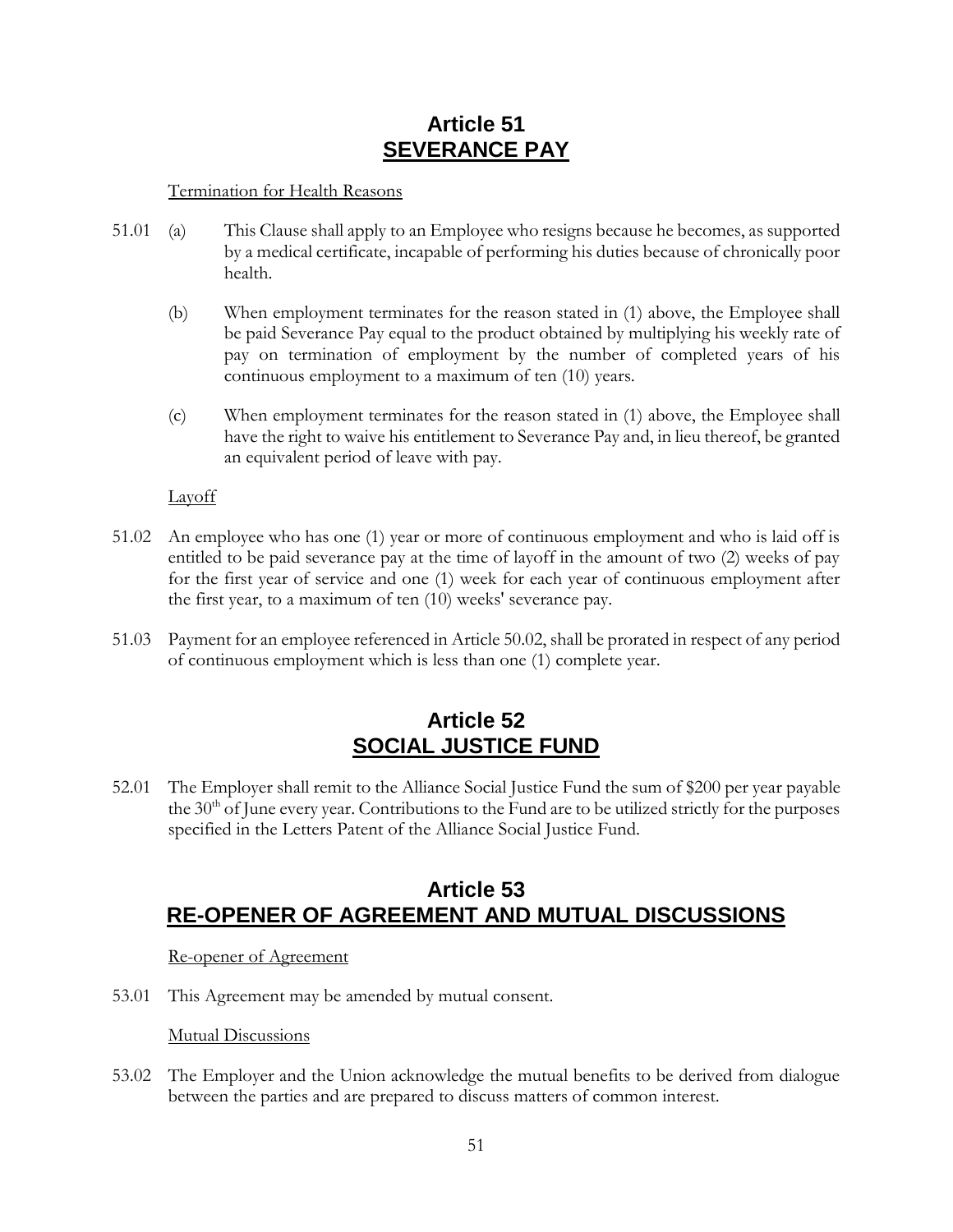## **Article 54 DURATION AND RENEWAL**

<span id="page-54-1"></span><span id="page-54-0"></span>54.01 The term of this Agreement shall be from July 1, 2014 to June 30, 2017.

The pay schedules contained in Appendix "A" shall take effect as of the dates specified in each schedule.

All other provisions shall take effect as of date of ratification, unless another date is expressly stated.

- 54.02 Notwithstanding Article [54.01,](#page-54-1)the provisions of this Agreement, including the provisions for the adjustments of disputes in [Article 35,](#page-34-1) shall remain in effect during the negotiations for its renewal and until a new collective agreement becomes effective, or until the provisions of Section 89(1) of the *Canada Labour Code* have been met.
- <span id="page-54-2"></span>54.03 Within the period of four (4) months immediately preceding the date of expiration of the term of this Agreement, either party to this Agreement may, by written notice, require the other party to this Agreement to commence bargaining collectively with a view to the conclusion, renewal or revision of this Agreement in accordance with Section 49(1) of the *Canada Labour Code*.
- 54.04 Where notice to bargain collectively has been given under Article [54.03,](#page-54-2) the Employer shall not alter the rates of pay or any term or condition of employment or any right or privilege of the employees, or any right or privilege of the Union until a renewal or revision of this Agreement has been concluded, or until the provisions of Section 89(1) of the *Canada Labour Code* have been met, unless the Union consents to the alteration of such a term or condition, or such a right or privilege.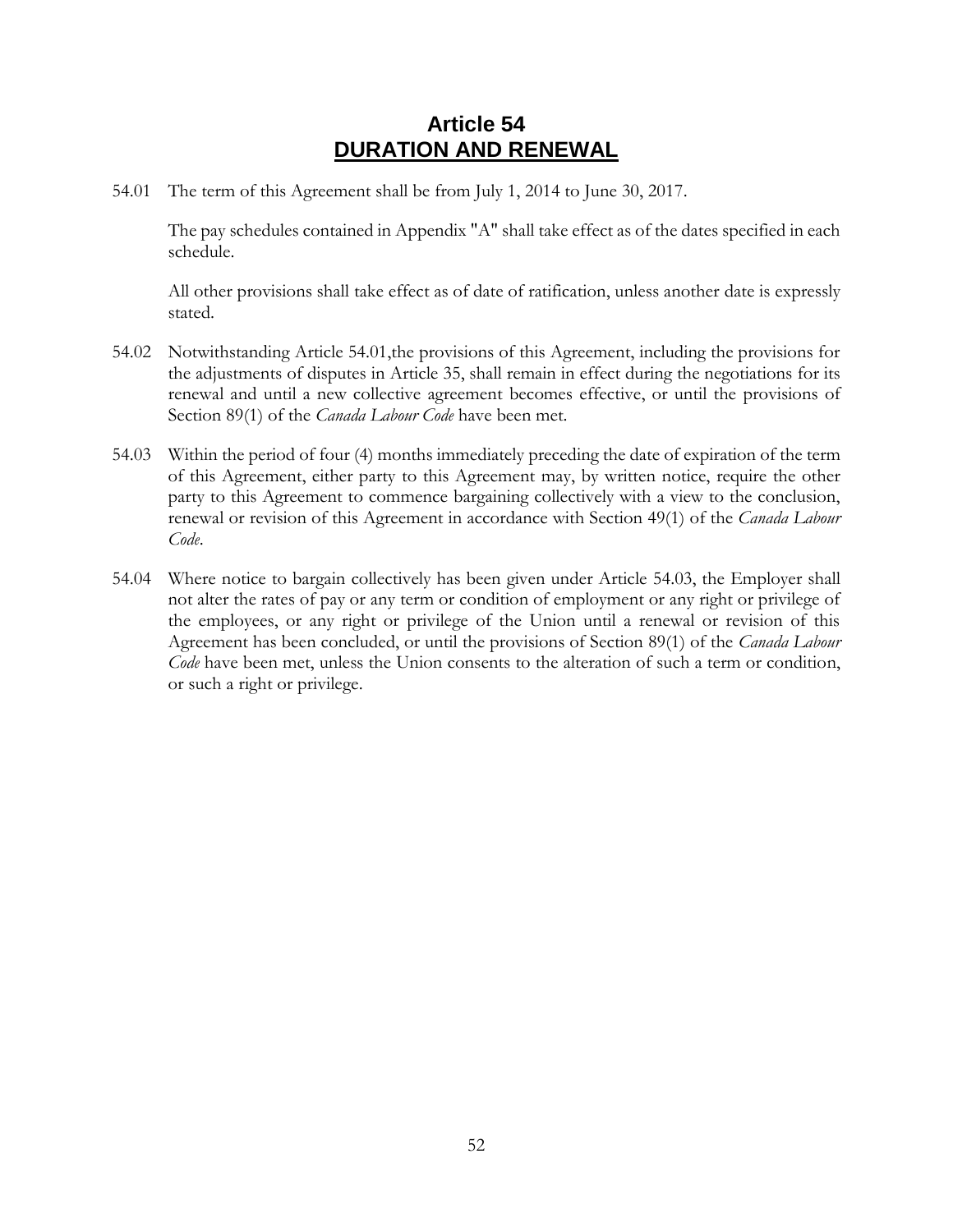Signed at Fort Providence, Northwest Territories on the 12<sup>th</sup> day of March 2015 by the parties:

#### **HAMLET OF FORT PROVIDENCE**

### **PUBLIC SERVICE ALLIANCE OF CANADA**

Susan Christie Senior Administrative Officer

 $\frac{1}{2}$ Jack Bourgessa

Jack Bourgessa<br>Regional Executive Vice-President – North

eistaut

Victor Constant Councillor

<u>aupoutrie</u> Canadien

Committee Member

Hilda Sabourin Councillor

Robert Tanche Committee Member

Glenn Tait Negotiator

Stephen Bedingfield Negotiator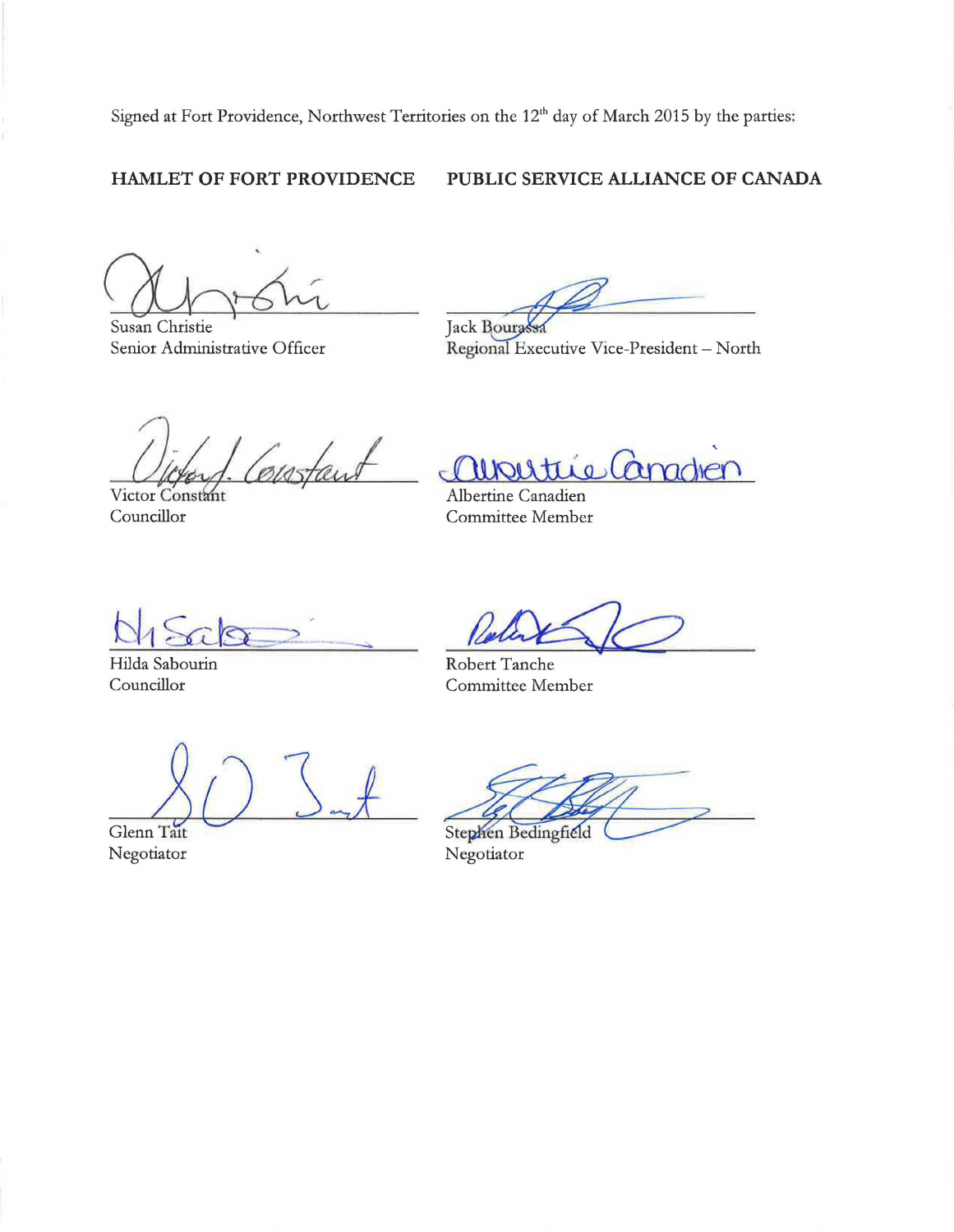### **Appendix A RATES OF PAY**

### **Effective July 1, 2014**

<span id="page-56-0"></span>

|                                                       |                  | 1               | $\mathbf{2}$    | 3               | 4               | 5               | 6               |
|-------------------------------------------------------|------------------|-----------------|-----------------|-----------------|-----------------|-----------------|-----------------|
| <b>OFFICE</b>                                         |                  |                 |                 |                 |                 |                 |                 |
| <b>Clerk Typist</b>                                   | Annual<br>Hourly | 36,881<br>20.20 | 38,602<br>21.14 | 40,665<br>22.27 | 42,557<br>23.30 | 44,447<br>24.34 | 46,325<br>25.37 |
| <b>Financial Comptroller</b>                          | Annual<br>Hourly | 55,067<br>30.15 | 57,030<br>31.23 | 58,997<br>32.31 | 61,583<br>33.72 | 62,933<br>34.46 | 64,899<br>35.54 |
| <b>RECREATION</b>                                     |                  |                 |                 |                 |                 |                 |                 |
| <b>Recreation Co-ordinator</b>                        | Annual<br>Hourly | 56,739<br>27.19 | 58,629<br>28.09 | 60,523<br>29.00 | 62,417<br>29.91 | 64,305<br>30.81 | 66,218<br>31.73 |
| <b>Facility Maintainer</b>                            | Annual<br>Hourly | 49,457<br>23.70 | 52,085<br>24.96 | 53,693<br>25.73 | 55,398<br>26.54 | 57,185<br>27.40 | 59,049<br>28.29 |
| Pool Supervisor                                       | Hourly           | 22.68           | 23.44           | 24.22           | 24.96           | 25.74           | 26.49           |
| Pool Assistant                                        | Hourly           | 13.30           |                 |                 |                 |                 |                 |
| <b>MAINTENANCE</b>                                    |                  |                 |                 |                 |                 |                 |                 |
| Foreman                                               | Annual<br>Hourly | 55,067<br>26.39 | 57,030<br>27.33 | 58,997<br>28.27 | 61,583<br>29.51 | 62,933<br>30.15 | 64,899<br>31.10 |
| <b>Water Truck Driver</b>                             | Annual<br>Hourly | 52,085<br>24.96 | 53,693<br>25.73 | 55,398<br>26.54 | 57,185<br>27.40 | 59,049<br>28.29 | 61,026<br>29.24 |
| <b>Water Plant Operator</b><br>/Public Works Labourer | Annual<br>Hourly | 49,457<br>23.70 | 52,085<br>24.96 | 53,693<br>25.73 | 55,398<br>26.54 | 57,185<br>27.40 | 59,049<br>28.29 |
| <b>Sanitation Worker</b>                              | Hourly           | 17.02           | 17.76           | 18.51           | 19.30           | 20.05           | 20.82           |
| <b>Custodial Worker</b>                               | Hourly           | 17.02           | 17.76           | 18.52           | 19.30           | 20.05           | 20.82           |
| Labourer                                              | Hourly           | 17.02           |                 |                 |                 |                 |                 |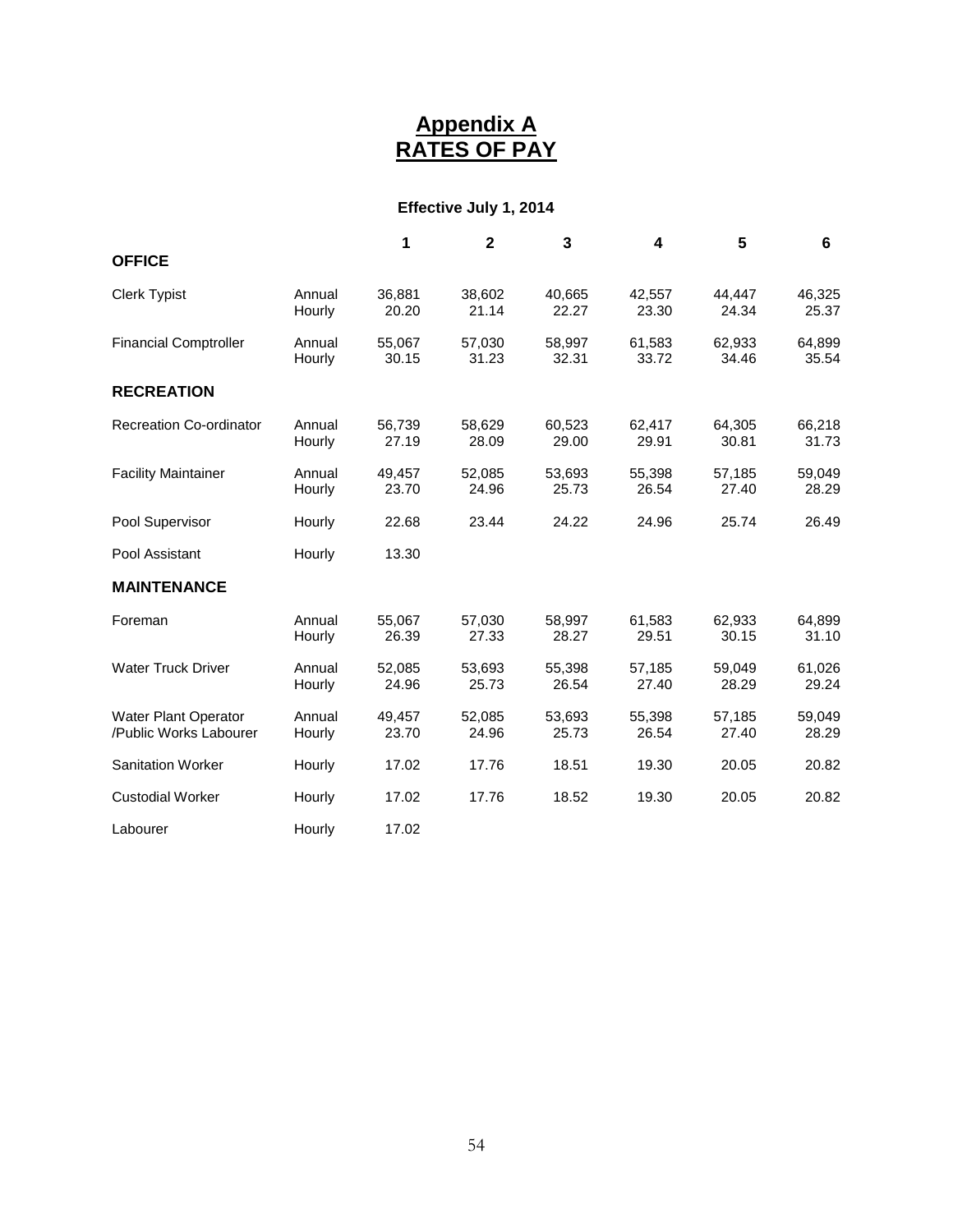# **Rates of Pay**

### **Effective July 1, 2015**

|                                                       |                  | 1               | $\overline{\mathbf{2}}$ | 3               | 4               | 5               | 6               |
|-------------------------------------------------------|------------------|-----------------|-------------------------|-----------------|-----------------|-----------------|-----------------|
| <b>OFFICE</b>                                         |                  |                 |                         |                 |                 |                 |                 |
| <b>Clerk Typist</b>                                   | Annual<br>Hourly | 37,711<br>20.65 | 39,471<br>21.61         | 41,580<br>22.77 | 43,515<br>23.83 | 45,447<br>24.89 | 47,367<br>25.94 |
| <b>Financial Comptroller</b>                          | Annual<br>Hourly | 56,306<br>30.83 | 58,313<br>31.93         | 60,324<br>33.03 | 62,969<br>34.48 | 64,349<br>35.24 | 66,359<br>36.34 |
| <b>RECREATION</b>                                     |                  |                 |                         |                 |                 |                 |                 |
| Recreation Co-ordinator                               | Annual<br>Hourly | 58,016<br>27.80 | 59,948<br>28.72         | 61,885<br>29.65 | 63,821<br>30.58 | 65,752<br>31.50 | 67,708<br>32.44 |
| <b>Facility Maintainer</b>                            | Annual<br>Hourly | 50,570<br>24.23 | 53,257<br>25.52         | 54,901<br>26.31 | 56,644<br>27.14 | 58,472<br>28.02 | 60,378<br>28.93 |
| Pool Supervisor                                       | Hourly           | 23.19           | 23.97                   | 24.76           | 25.52           | 26.32           | 27.09           |
| Pool Assistant                                        | Hourly           | 13.60           |                         |                 |                 |                 |                 |
| <b>MAINTENANCE</b>                                    |                  |                 |                         |                 |                 |                 |                 |
| Foreman                                               | Annual<br>Hourly | 56,306<br>26.98 | 58,313<br>27.94         | 60,324<br>28.90 | 62,969<br>30.17 | 64,349<br>30.83 | 66,359<br>31.80 |
| <b>Water Truck Driver</b>                             | Annual<br>Hourly | 53,257<br>25.52 | 54,901<br>26.31         | 56,644<br>27.14 | 58,472<br>28.02 | 60,378<br>28.93 | 62,399<br>29.90 |
| <b>Water Plant Operator</b><br>/Public Works Labourer | Annual<br>Hourly | 50,570<br>24.23 | 53,257<br>25.52         | 54,901<br>26.31 | 56,644<br>27.14 | 58,472<br>28.02 | 60,378<br>28.93 |
| <b>Sanitation Worker</b>                              | Hourly           | 17.40           | 18.16                   | 18.93           | 19.73           | 20.50           | 21.29           |
| <b>Custodial Worker</b>                               | Hourly           | 17.40           | 18.16                   | 18.94           | 19.73           | 20.50           | 21.29           |
| Labourer                                              | Hourly           | 17.40           |                         |                 |                 |                 |                 |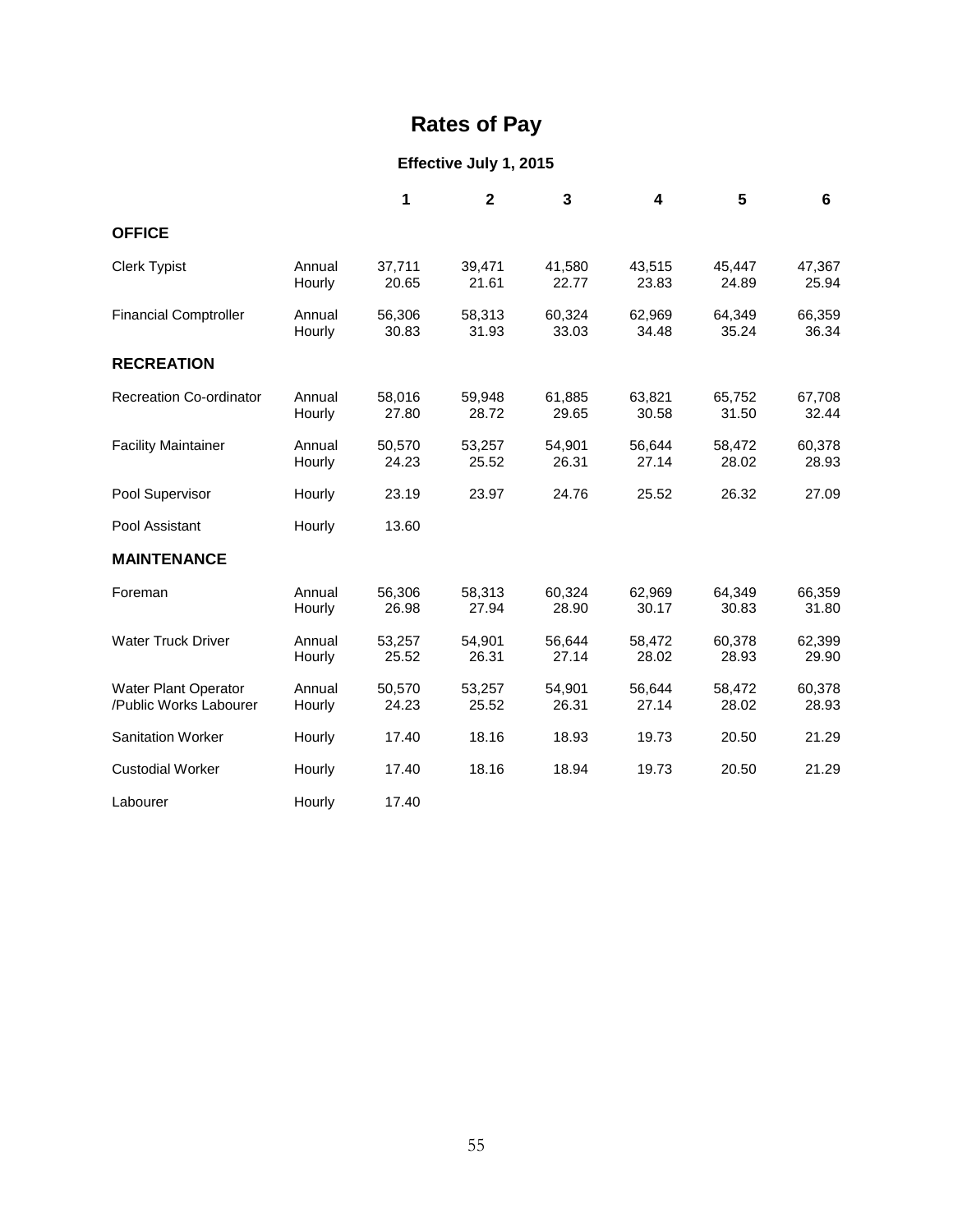# **Rates of Pay**

### **Effective July 1, 2016**

|                                                |                  | 1               | $\mathbf{2}$    | 3               | 4               | 5               | 6               |
|------------------------------------------------|------------------|-----------------|-----------------|-----------------|-----------------|-----------------|-----------------|
| <b>OFFICE</b>                                  |                  |                 |                 |                 |                 |                 |                 |
| <b>Clerk Typist</b>                            | Annual<br>Hourly | 38,559<br>21.11 | 40,359<br>22.10 | 42,516<br>23.28 | 44,494<br>24.36 | 46,470<br>25.45 | 48,433<br>26.52 |
| <b>Financial Comptroller</b>                   | Annual<br>Hourly | 57,573<br>31.53 | 59,625<br>32.65 | 61,681<br>33.78 | 64,386<br>35.26 | 65,797<br>36.03 | 67,852<br>37.16 |
| <b>RECREATION</b>                              |                  |                 |                 |                 |                 |                 |                 |
| <b>Recreation Co-ordinator</b>                 | Annual<br>Hourly | 59,321<br>28.42 | 61,297<br>29.37 | 63,277<br>30.32 | 65,257<br>31.27 | 67,231<br>32.21 | 69,231<br>33.17 |
| <b>Facility Maintainer</b>                     | Annual<br>Hourly | 51,708<br>24.78 | 54,455<br>26.09 | 56,136<br>26.90 | 57,918<br>27.75 | 59,788<br>28.65 | 61,737<br>29.58 |
| Pool Supervisor                                | Hourly           | 23.71           | 24.51           | 25.32           | 26.09           | 26.91           | 27.70           |
| Pool Assistant                                 | Hourly           | 13.91           |                 |                 |                 |                 |                 |
| <b>MAINTENANCE</b>                             |                  |                 |                 |                 |                 |                 |                 |
| Foreman                                        | Annual<br>Hourly | 57,573<br>27.59 | 59,625<br>28.57 | 61,681<br>29.55 | 64,386<br>30.85 | 65,797<br>31.53 | 67,852<br>32.51 |
| <b>Water Truck Driver</b>                      | Annual<br>Hourly | 54,455<br>26.09 | 56,136<br>26.90 | 57,918<br>27.75 | 59,788<br>28.65 | 61,737<br>29.58 | 63,803<br>30.57 |
| Water Plant Operator<br>/Public Works Labourer | Annual<br>Hourly | 51,708<br>24.78 | 54,455<br>26.09 | 56,136<br>26.90 | 57,918<br>27.75 | 59,788<br>28.65 | 61,737<br>29.58 |
| <b>Sanitation Worker</b>                       | Hourly           | 17.79           | 18.57           | 19.36           | 20.17           | 20.96           | 21.77           |
| <b>Custodial Worker</b>                        | Hourly           | 17.79           | 18.57           | 19.37           | 20.17           | 20.96           | 21.77           |
| Labourer                                       | Hourly           | 17.79           |                 |                 |                 |                 |                 |